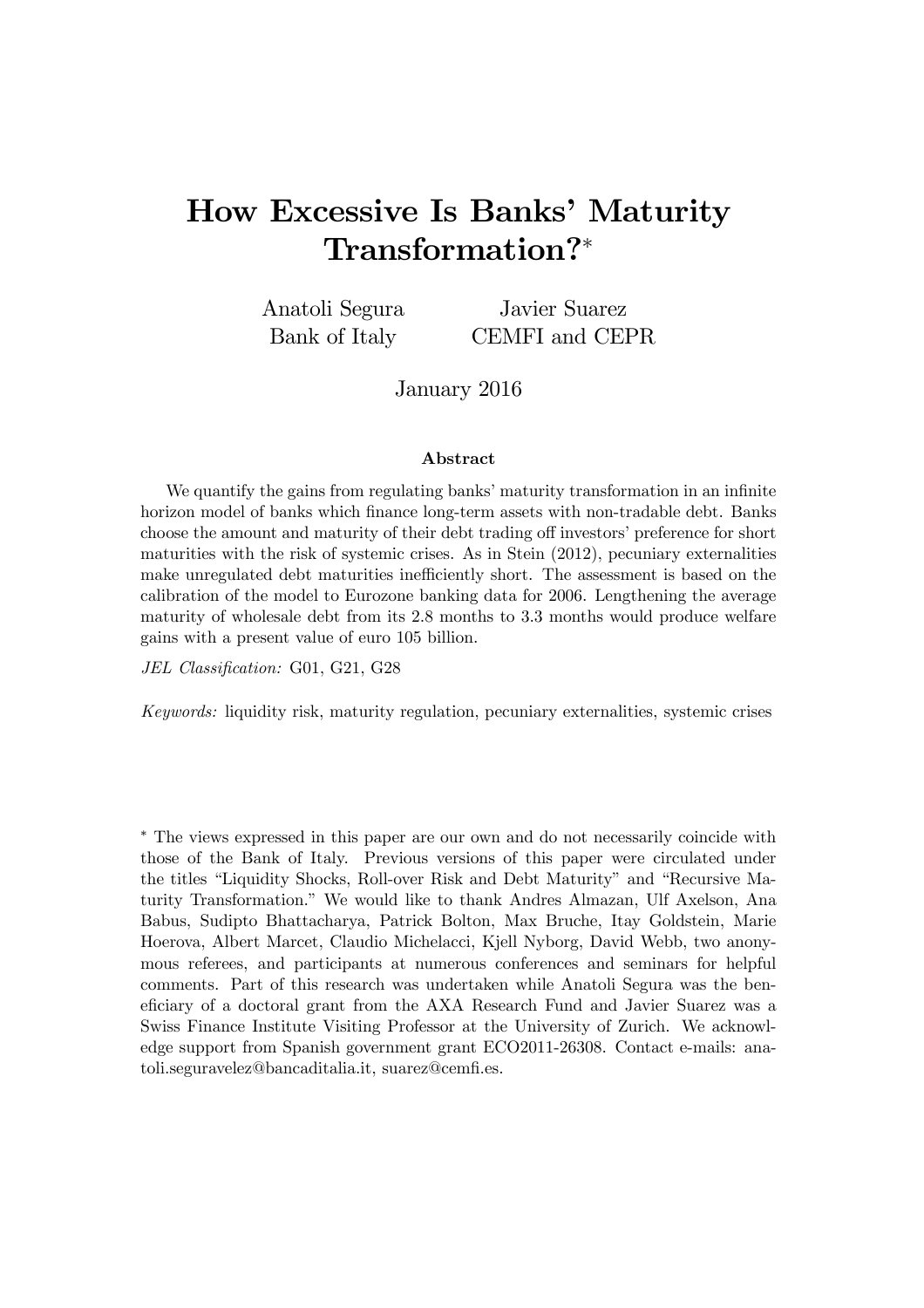## 1 Introduction

One of banks' core functions is maturity transformation: allowing the financing of longterm assets while accommodating investors' preferences for shorter investment horizons. Such function is played by commercial banks, investment banks and many shadow banking entities which finance a significant part of their assets with liabilities that are either callable or short term (including retail demand deposits, term deposits, commercial paper, repos, etc.). The value of maturity transformation and the vulnerability associated with it have long been recognized by the banking literature (Diamond and Dybvig, 1983), which initially devoted most of its attention to banks financed with demand deposits and the problem of bank runs (see Allen and Gale, 2007). The Global Financial Crisis turned the attention to the inefficiencies associated to banks' maturity transformation activities. Indeed, the severity of the refinancing problems at a vast array of institutions and their role in amplifying the subprime crisis (Brunnermeier, 2009; Gorton, 2009) led regulators to the view that maturity transformation in the years leading to the crisis was excessive (see, for example, Tarullo, 2009).

Since then, several papers have addressed the rationale for regulating banks' exposure to funding liquidity risk. They generally share the idea that banks' refinancing needs during a crisis produce negative pecuniary and non-pecuniary externalities (see, for example, Perotti and Suarez, 2011). This may happen because refinancing needs force banks to undertake fire sales whose impact on asset prices contributes to tightening financial constraints (Stein, 2012). As pointed by earlier references, it can also happen through contagion, because of direct losses coming from interbank positions (Rochet and Tirole, 1996; Allen and Gale, 2000), or through the damage that the disruption of the financial system inflicts on the rest of the economy (Kroszner, Laeven, and Klingebiel, 2007).

While conceptually very valuable, existing papers do not quantify the inefficiency associated with excessive maturity mismatches. In fact, the stylized time dimension of the underlying models (typically with two or three dates) is unsuitable for calibration. Yet, measuring the social costs and benefits of banks' maturity transformation is essential to inform policy makers in the task of designing and calibrating new regulatory tools such as the Net Stable Funding Ratio (NSFR) of Basel III (see BCBS, 2014).

Our paper is a first attempt in such direction. We develop and calibrate a tractable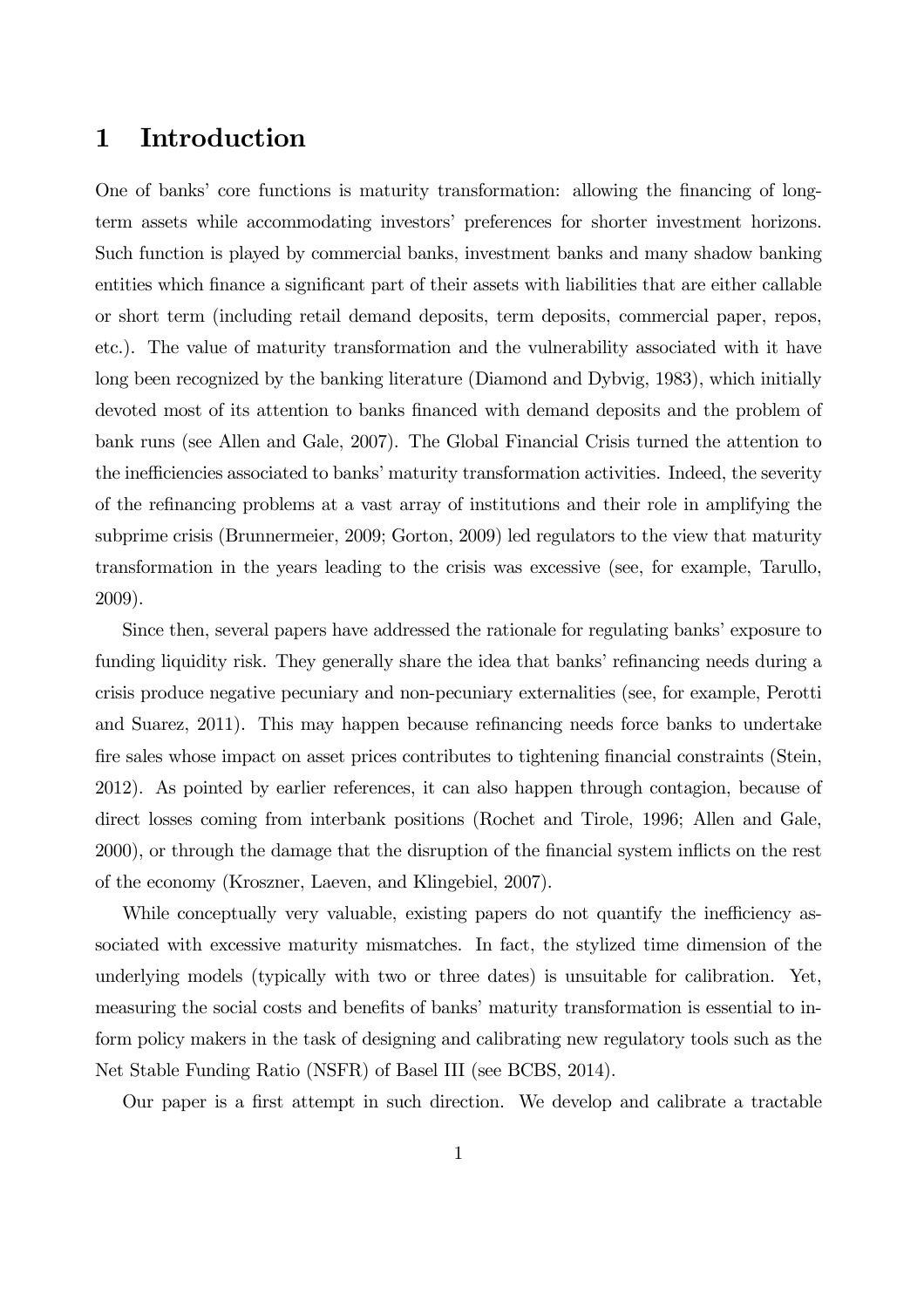infinite horizon model focused on banks' maturity transformation function. Banks choose the amount and maturity of the debt issued against their long-term assets taking into account two forces pushing in opposite directions: first, investors' preference for liquidity (which calls for issuing debt with short maturities) and, second, the existence of systemic liquidity crises in which refinancing the maturing debt is especially costly (which calls for borrowing at long maturities). As in Stein (2012), pecuniary externalities make unregulated debt maturity decisions inefficiently short. After calibrating the model to Eurozone banking data for 2006, we quantify the extent to which banks' average debt maturities were excessively short and the size of the welfare gains that would have been associated with regulating liquidity risk in such an environment.

In our recursive model, banks place non-tradable debt among unsophisticated investors who are initially patient but may suddenly turn impatient. Short maturities reduce the expected time the savers have to wait before recovering their funds if they become impatient. Without systemic liquidity crises, banks might satisfy investors' preferences by issuing debt of the shortest maturity (or, equivalently, demandable debt) that would be repeatedly rolled over among (subsequent cohorts of) patient investors. However, we assume that in systemic liquidity crises banks are unable to place debt among unsophisticated investors and have to rely on the more expensive funding provided by some *crisis financiers*. Such financiers are experts whose heterogenous outside investment opportunities effectively produce an upward sloping aggregate supply of funds during crises. $<sup>1</sup>$ </sup>

At an initial non-crisis period, banks decide their capital structure by trading off the lower interest cost of shorter debt maturities with their impact on the cost of refinancing during crises. Individual banks choose longer debt maturities (implying smaller refinancing needs) if they anticipate crisis financing to be more costly. The intersection between crisis financiers' upward sloping supply of funds and banks' downward sloping refinancing needs produces a unique equilibrium cost of crisis financing, and some unique bank capital structure decisions associated with it.

For brevity, the core of our analysis focuses on the simple case in which our representative bank finds it optimal to choose debt structures that prevent it from going bankrupt (which

<sup>&</sup>lt;sup>1</sup>This upward sloping supply of funds during crises works like a generalized version of a cash-in-the-market constraint à la Allen and Gale (1998).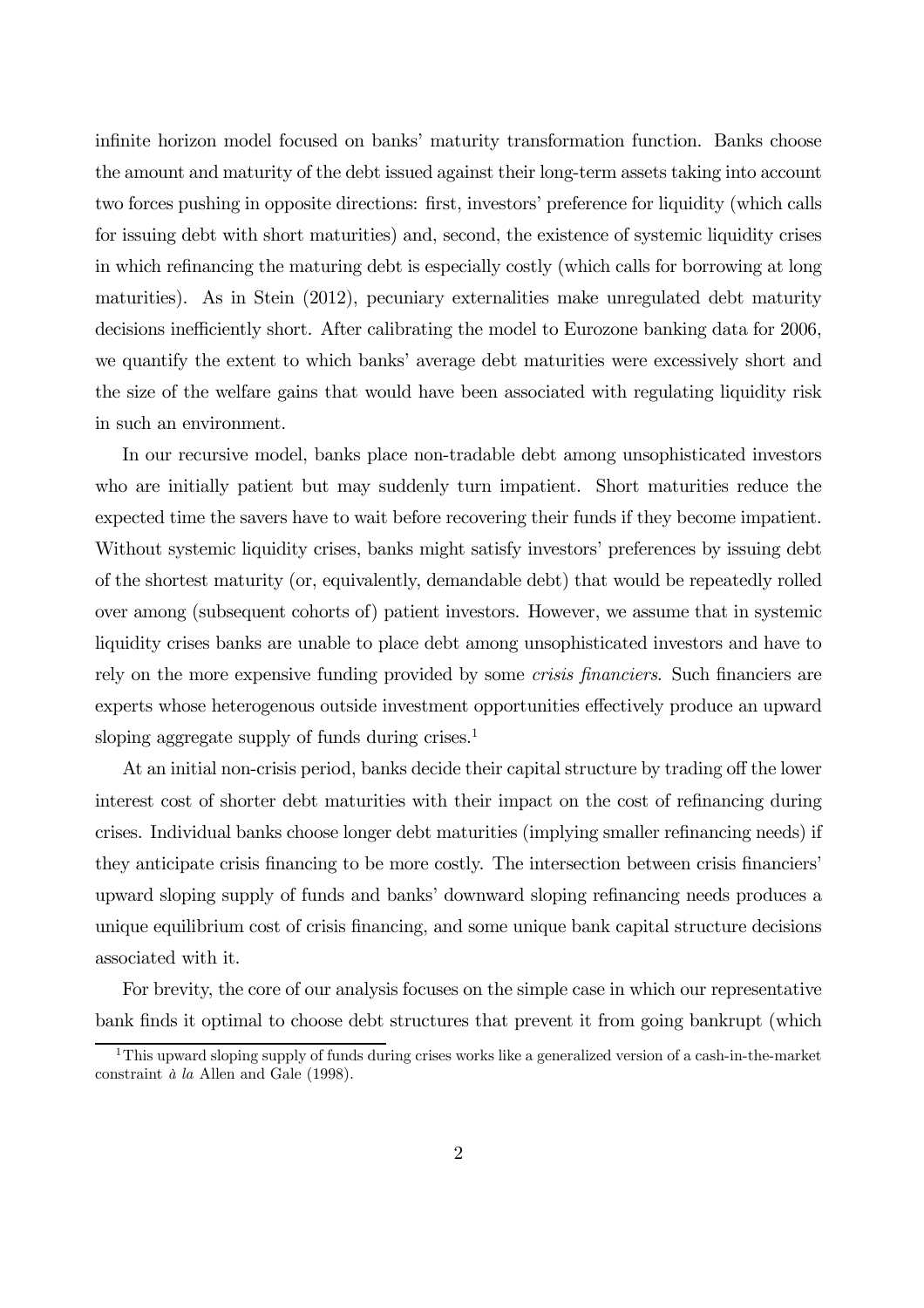implies being liquidated) during crises.<sup>2</sup> Debt structures guarantee the bank to survive a crisis if they satisfy what we call the bank's crisis financing constraint: The bank must keep sufficient equity value in normal times so as to be able to absorb the excess cost of refinancing its maturing debt in a crisis. This constraint imposes an upper limit on the amount and immediacy of the bank's debt.

The model allows us to decompose the private and social value of banks into four intuitive present value terms. The first three are the same in both values. The first (positive) term is the unlevered value of bank assets, that is, the asset cash flows discounted using impatient bankers' discount rate. The second (positive) term captures the value added by maturity transformation in the absence of liquidity crises, which in turn comes from financing the banks with debt held by savers who are initially more patient than bankers. The third (negative) term reflects that in crises banks' maturing debt has to be temporarily financed by impatient experts rather than more patient savers.

The fourth (negative) term in the expression for banks' private value discounts the costs of refinancing maturing debt at an excess cost during crises. Instead, in the expression for banks' social value, such term discounts the value of investment opportunities that crisis financiers pass up when financing the banks during crises. Crucially, banks' maximize their private value taking the (anticipated) equilibrium excess cost of crisis financing as given, while a social planner would maximize social value internalizing the impact of banks' aggregate refinancing needs on such excess cost.

In fact, the pecuniary externality that banks neglect when making their capital structure decisions affects efficiency because rises in the excess cost of crisis financing tighten banks' crisis financing constraints. As a result, in the unregulated equilibrium, debt maturities are excessively short and crisis financing is excessively costly, which eventually reduces the aggregate amount of leverage that the banking industry can sustain. We find that, by inducing banks to lower the intensive margin of their maturity transformation activities (i.e. to choose longer maturities), a regulator can increase the use of the extensive margin (i.e. facilitate the issuance of more debt) and increase the social surplus.

To assess the quantitative importance of the inefficiencies coming from this externality and the potential gains from regulation, we calibrate the model to Eurozone data for 2006.

<sup>&</sup>lt;sup>2</sup>In subsection 7.1 we show that banks find it optimal to avoid going bankrupt during crises for a range of liquidation values of bank assets that encompasses the most empirically plausible values of such parameter.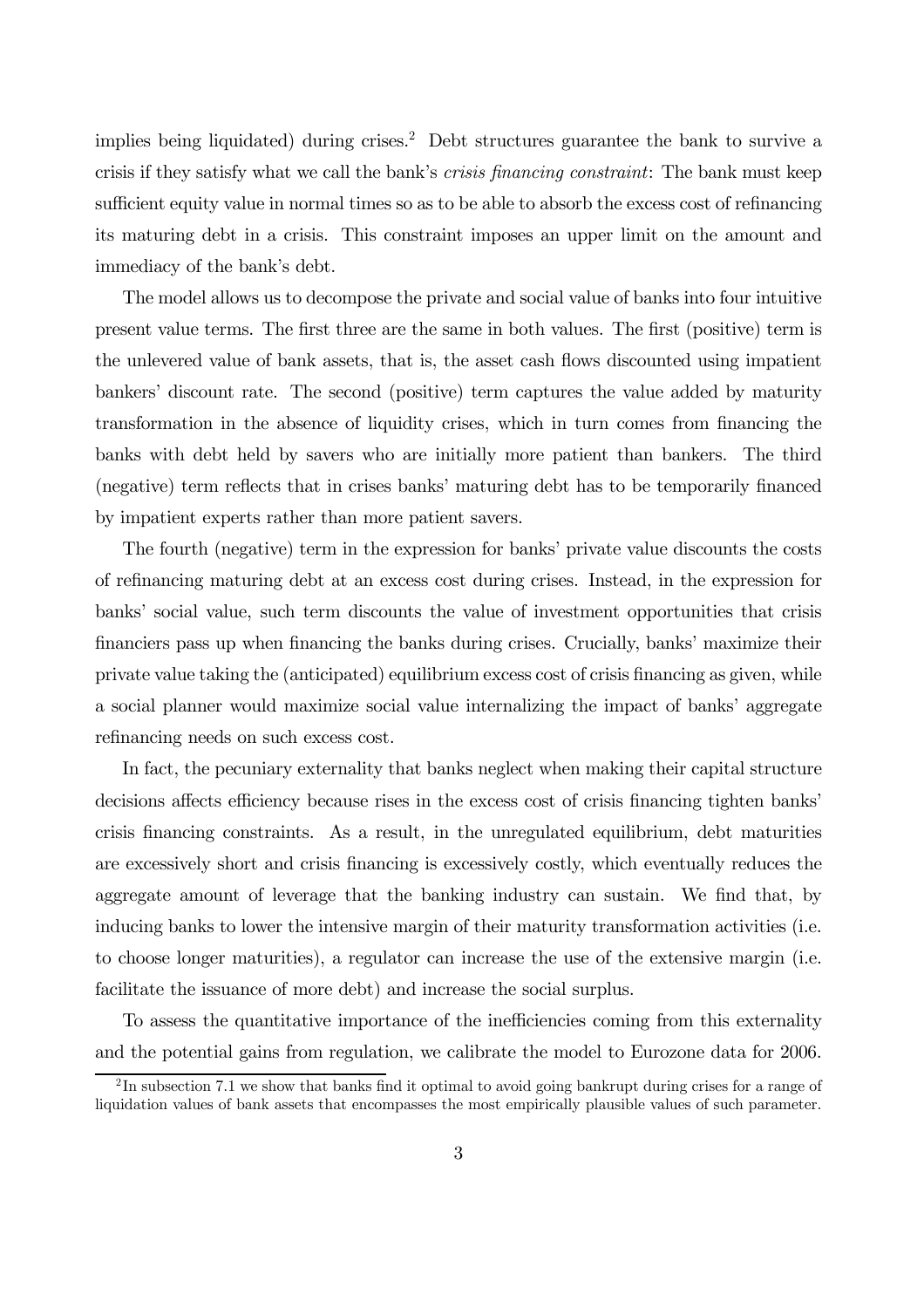We combine information about banks' liability structure and the average maturities of the various debt categories to estimate the refinancing needs of a representative Eurozone bank in a crisis. The calibrated model matches the average maturity of banks' wholesale debt, which is of 2.8 months.<sup>3</sup> Reaching social efficiency would require lengthening that maturity to 3.3 months. Although this increase may look modest, it would allow banks to remain solvent in a crisis with an equity ratio of 4.0% rather than 5.2%, and would generate a net welfare gain with a present value of euro 105 billion or 0.8% of the unlevered value of bank assets. These gains can be broken down into a rise by euro 424 billion (or 3.4%) in the total market value of banks and a fall in 319 billion (or 21%) in the present value of the rents appropriated by crisis financiers. All in all, this points to a substantial welfare impact associated with the optimal regulation of banks' debt maturity.4

Optimal regulation under our calibration implies an increase in the average maturity of banks' wholesale debt of only 0.5 months. This raises some concern about the possibility that the limitation of banks' maturity transformation envisaged by regulatory proposals such as the NSFR of Basel III is excessive. Roughly speaking, requiring banks to hold a NSFR higher than one implies that liabilities with maturity longer than one year ("stable funding") should exceed assets with maturity longer than one year ("illiquid assets"). This points to reducing maturity transformation much more drastically than what our model prescribes.

In the final part of the paper we analyze the sensitivity of our quantitative results to key aspects of the calibration strategy and we discuss several possible extensions of the model. The extensions deal with the case in which systemic crises may lead some banks to default and being liquidated, the case in which crises not only cause an increase in refinancing costs but also some asset-side losses, and the case in which bailout expectations push banks into the violation of their crisis financing constraints, justifying the social desirability of regulating not only their debt maturity but also their leverage.

The paper is organized as follows. Section 2 places the contribution of the paper in the context of the literature. Section 3 presents the model. Section 4 defines and characterizes its equilibrium. Section 5 derives its efficiency and regulatory implications. The calibration and

<sup>&</sup>lt;sup>3</sup>The calibrated model is a straightforward extension of the baseline model that separately accounts for the availability, stability and lower cost of funding coming from insured retail deposits.

<sup>&</sup>lt;sup>4</sup>To put the above numbers in perspective, if the 424 billion gain in banks' market value were appropriated by bank equityholders, it would imply a windfall gain equivalent to 36.6% of equity value in the unregulated equilibrium.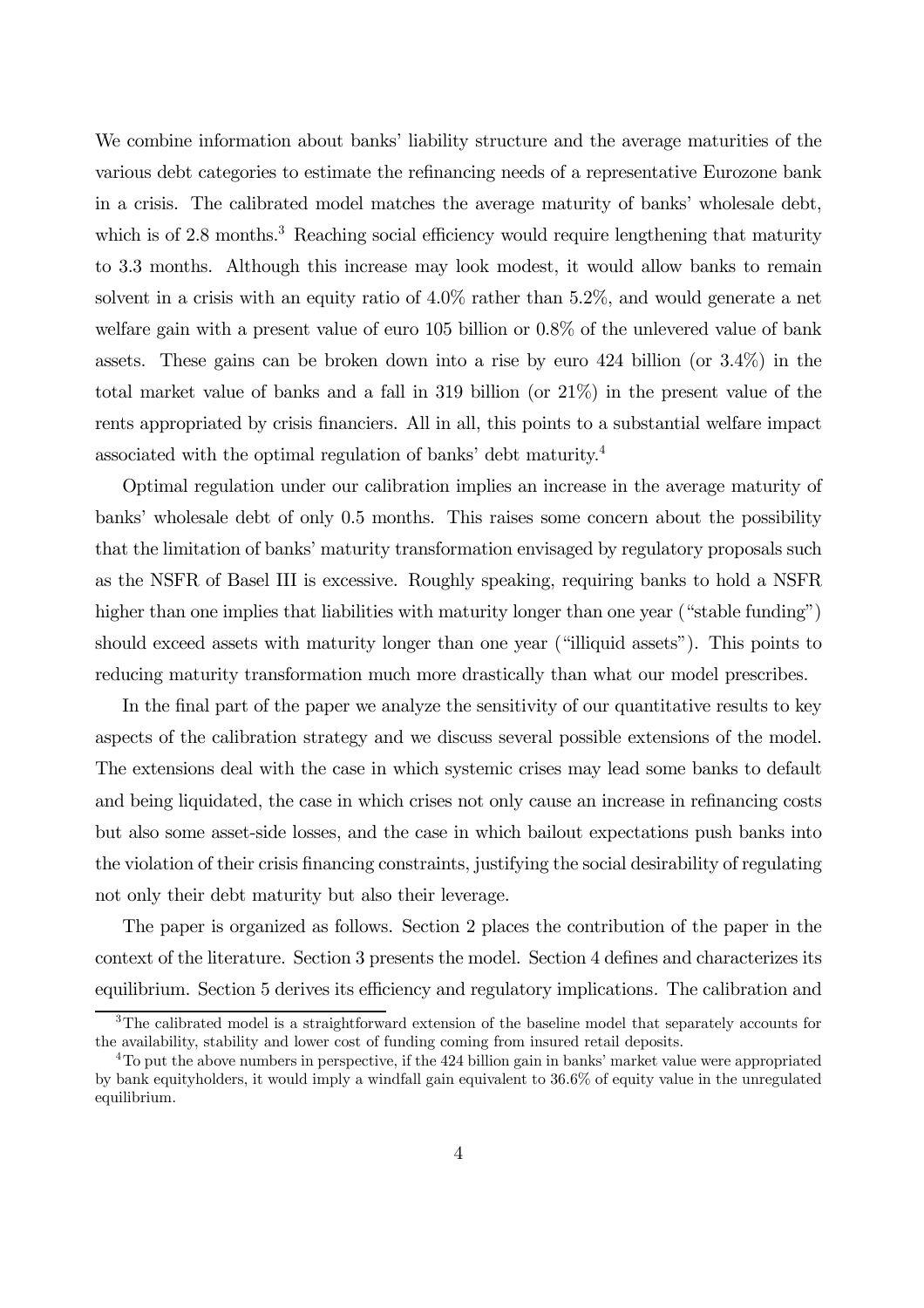key quantitative results of the paper appear in Section 6. Section 7 discusses some extensions. Section 8 concludes. The appendices at the end contain details on the calibration, proofs, and other technical derivations.<sup>5</sup>

## 2 Related literature

Our paper addresses the important task of quantifying the value of banks' maturity transformation and the involved inefficiencies by combining ingredients from the recent normative analysis of externalities associated with banks' funding decisions (Stein, 2012) and the previous literature on the microfoundations of banks' liquidity provision role (Diamond and Dybvig, 1983).

Conceptually, the closest paper to ours is Stein (2012), where the inefficiency in banks' debt maturity choices also comes from the combination of pecuniary externalities and financial constraints.6 The mechanism that in Stein works through fire sale prices in our paper works through the cost of refinancing during crises. The main differential contribution of our paper is at the richer timeframe and the quantitative exercise.

In addition to pecuniary externalities, the literature has found other theoretical mechanisms that may justify debt maturity regulation. In Perotti and Suarez (2011), banks neglect their contribution to generating systemic risk (modeled as a technological externality) when they expand their credit activity using short-term funding. In Farhi and Tirole (2012), public support to distressed institutions during crises (e.g. via central bank lending) makes bank leverage decisions strategic complements, also producing excessive short-term borrowing. Finally, in Brunnermeier and Oehmke (2013), lack of enforceability of debt covenants creates a conflict of interest between long-term and short-term creditors, pushing banks to choose inefficiently short debt maturities.

Of course, the rationale for short-term debt financing has been extensively analyzed in

<sup>5</sup>Further technical details on the extensions appear in an Online Appendix that can be found in the authors' personal webpages.

 $6$ Pecuniary externalities are a common source of inefficiency in models with financial constraints (e.g. Lorenzoni, 2008) and more generally in economies with incomplete markets (Geanakoplos and Polemarchakis, 1986, Greenwald and Stiglitz, 1986). Most of the recent papers (including Bianchi and Mendoza, 2011, Korinek, 2011, and Gersbach and Rochet, 2012) emphasize them as a potential cause of excessive fluctuations in credit and/or excessive credit. Bengui (2011) presents a model  $\dot{a}$  la Kiyotaki and Moore (1997) where firms' choice between short-term and long-term debt is inefficient because firms' neglect part of the net worth and asset price stabilization effects of long-term debt.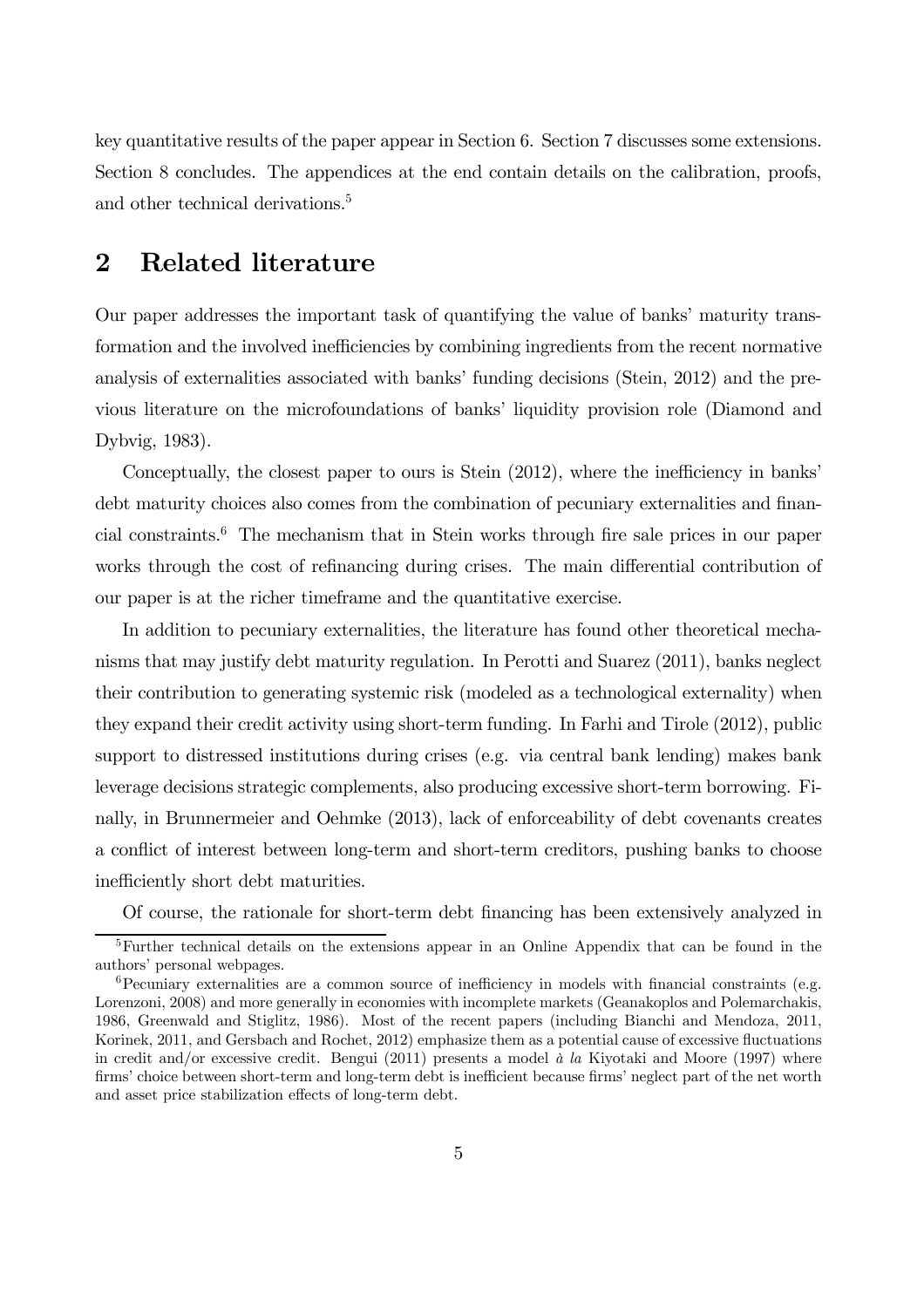the corporate finance and banking literatures, typically using models with highly stylized timeframes. In contributions following Bryant (1980) and Diamond and Dybvig (1983), demand deposits help satisfy investors' idiosyncratic liquidity needs coming from preference shocks but create a maturity mismatch that makes banks vulnerable to runs. Flannery (1994), in a corporate finance context, and Calomiris and Kahn (1991), Diamond and Rajan (2001), and Huberman and Repullo (2010), in a banking context, attribute a disciplinary role to short-term debt and the possibility of runs. Quite differently, in Flannery (1986) and Diamond (1991), short-term debt allows firms with private information to profit from future rating upgrades, while in Diamond and He (2012) short maturities have a non-trivial impact on a classical debt overhang problem. The rationale for short-term debt in our model is close to the first of these literature streams but, instead of offering demandable debt, banks in our model find it optimal to offer debt with an interior debt maturity that trades off investors' higher valuation of short maturities with banks' concerns about refinancing costs during crises.

Rochet and Vives (2004), Goldstein and Pauzner (2005), and Martin, Skeie, and von Thadden (2014a), among others, model the emergence of roll-over risk as the combined result of doubts about the solvency of banks and a coordination problem between shortterm creditors. Various papers, including Allen and Gale (1998), Acharya and Viswanathan (2011) and Acharya, Gale, and Yorulmazer (2011), study the implications of roll-over risk and runs for issues such as risk-sharing, risk-shifting, fire sales, and the collateral value of risky securities. In our paper we also study the implications of roll-over risk but we abstract from endogenizing the risk of runs or the emergence of liquidity crises. Instead, we model crises as an exogenous "sudden stop" of the type introduced by Calvo (1998) in the emerging markets literature.<sup>7</sup>

From a technical perspective, our work is related to the literature that incorporates debt refinancing risk in infinite-horizon capital structure models. Leland and Toft (1996) study the connection between credit risk and refinancing risk, and show that short debt maturities increase the threshold of a firm's fundamental value below which its costly bankruptcy occurs. He and Xiong (2012a) extend the analysis to a setup with shocks to market liquidity. He and Milbradt (2014) introduce a secondary market for corporate debt subject to search frictions

<sup>7</sup>See Bianchi, Hatchondo, and Martinez (2013) for a recent application.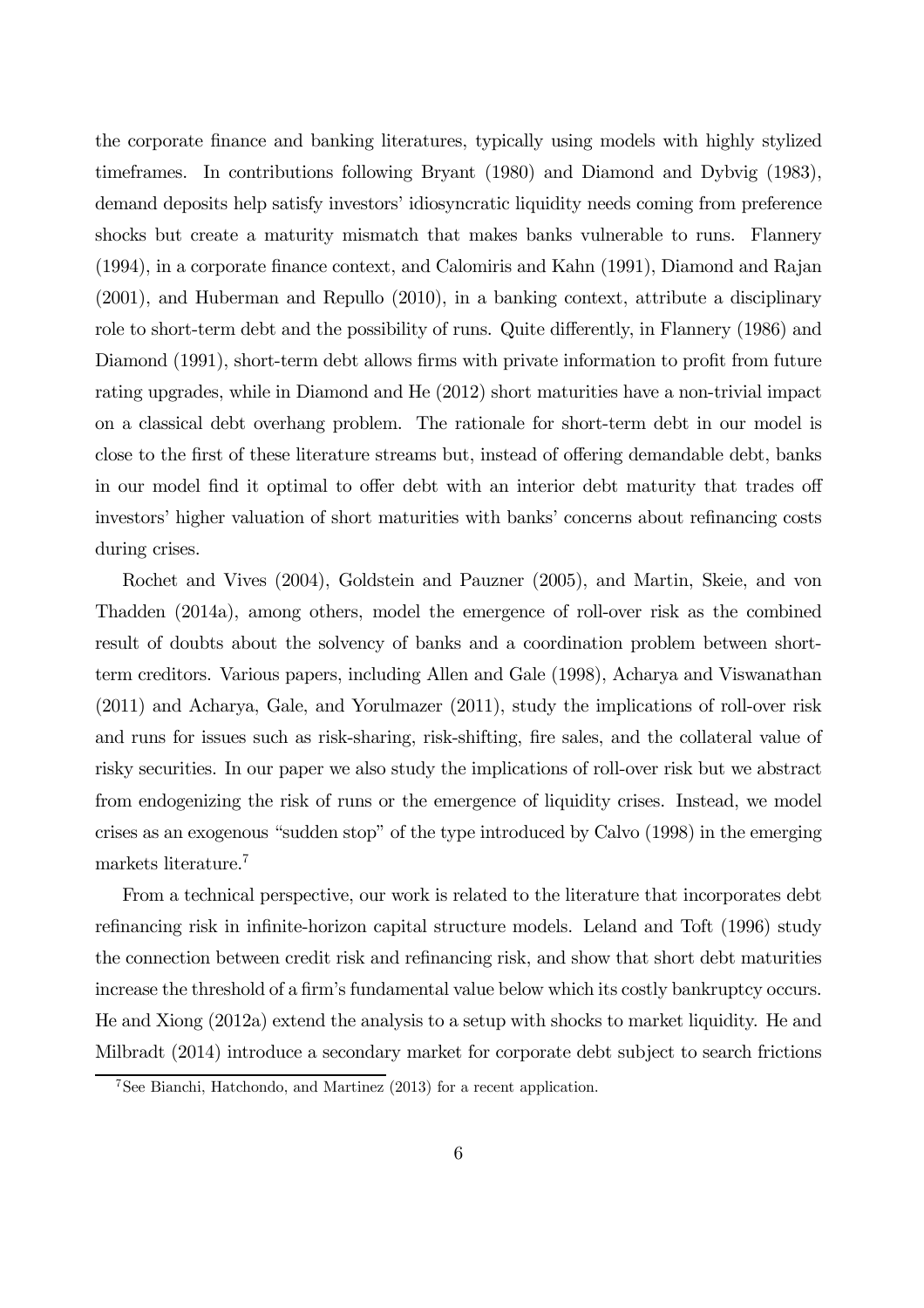and explore the interactions between credit risk and the endogenous liquidity of such market. While these papers mainly focus on asset pricing implications and the determinants of credit spreads and market liquidity from a strictly positive standpoint, ours focuses on banks' debt maturity decisions, the assessment of inefficiencies due to pecuniary externalities, and their potential correction through regulation.8

## 3 The model

We consider an infinite horizon economy in which time is discrete  $t = 0, 1, 2,...$  and a special class of *expert agents* own and manage a continuum of measure one of *banks*, which are describable as an exogenous pool of long-term assets. The economy alternates between normal states  $(s_t = N)$  in which banks can roll over their debt among unsophisticated savers, and crisis states  $(s_t = C)$  in which they cannot. The crisis states represent systemic liquidity crises in a reduced-form manner. For tractability, we assume  $Pr[s_{t+1} = C \mid s_t = N] = \varepsilon$  and  $Pr[s_{t+1} = C \mid s_t = C] = 0$ , so that crises are short-lived episodes with a constant probability of following any normal state. Since crises last for just one period, for calibration purposes one must think of a period as the standard duration of a crisis. Finally, we assume that the economy starts up in a normal state  $(s_0 = N)$ .

### 3.1 Agents

Both expert agents and unsophisticated savers are long-lived risk-neutral agents who enter the economy in a steady flow of sufficiently large measure per period and exit it whenever their investment and consumption activities are completed.9 Each entering agent is endowed with a unit of funds.

#### 3.1.1 Experts

Experts are relatively impatient. They discount future consumption at rate  $\rho_H$ . When entering the economy, each expert has the opportunity to invest his endowment either in bank

<sup>8</sup>Other infinite horizon analyses with a positive focus include He and Xiong (2012b), which shows that "dynamic runs" may occur when lenders fear that future lenders will stop rolling over maturing debt before the currently offered debt matures, and Cheng and Milbradt (2012), which shows that this type of runs may have a beneficial effect on an asset substitution problem.

<sup>9</sup>Specifically, the entering agents are assumed to be sufficient to cover banks' refinancing needs, while exit ensures that the measure of active agents remains bounded.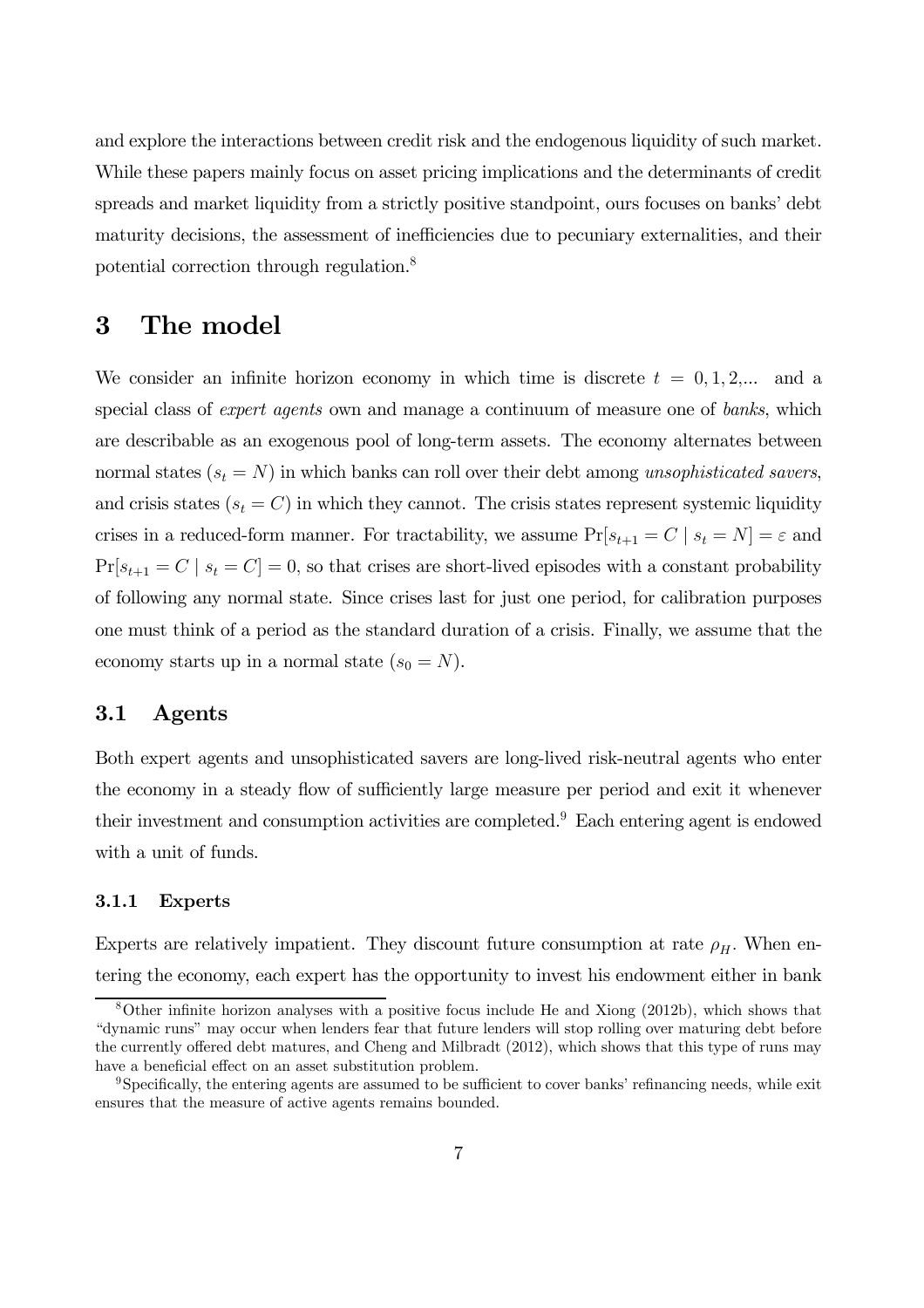claims or in an indivisible private investment project with a net present value z which is heterogeneously distributed over the entrants.<sup>10</sup> The distribution of z has support  $[0, \overline{\phi}]$  and the measure of agents with  $z \leq \phi$  is described by a differentiable and strictly increasing function  $F(\phi)$ , with  $F(0) = 0$  and  $F(\overline{\phi}) = \overline{F}$ . These assumptions imply that the access to experts' funding (which banks will need in crises states as specified below) will have a cost that increases in the overall amount of funding required from them.

#### 3.1.2 Savers

Entering savers are initially patient. They start discounting next period utility from consumption at rate  $\rho_L < \rho_H$ . However, in every period they face an idiosyncratic probability  $\gamma$ of turning irreversibly impatient and starting to discount the utility of future consumption at rate  $\rho_H$  from that point onwards.

Unsophisticated savers have no other investment opportunity than bank debt. So, in the normal state the entering savers decide between buying bank debt or consuming their endowment, while in the crisis state they simply consume their endowment. Preexisting savers with maturing debt face an analogous choice on the use of the recovered funds.

#### 3.2 Banks

At the initial period  $(t = 0)$ , each of the banks possesses a pool of long-term assets that, if not liquidated, yields a constant cash flow  $\mu > 0$  per period. If liquidated, bank assets produce a terminal payoff L. For brevity, the experts who own and manage the banks at any given point in time are called bankers.

Bankers can profit from the lower discount rates of the patient savers by issuing among them debt claims against the return of the long-term assets.<sup>11</sup> Debt is issued at par in the form of (infinitesimal) contracts with a principal normalized to one. Importantly, bank debt is assumed to be non-tradeable.<sup>12</sup> At the initial period  $(t = 0)$ , bankers choose a triple

 $10$ The experts who opt for their own projects rather than bank claims exit the economy immediately.

 $11$ To keep the model tractable, we abstract from the possibility that existing or new bankers create new bank assets. In a fuller model in which banks' role as financiers of long-term projects were explicitly formalized, the gains from maturity transformation might be passed through to the owners of those projects in the form of better financing conditions.

 $12$ The lack of tradability might be structurally thought as the result of savers' geographical dispersion and the lack of access to centralized trading. We discuss the importance of this assumption and its connection with the literature in subsection 7.5.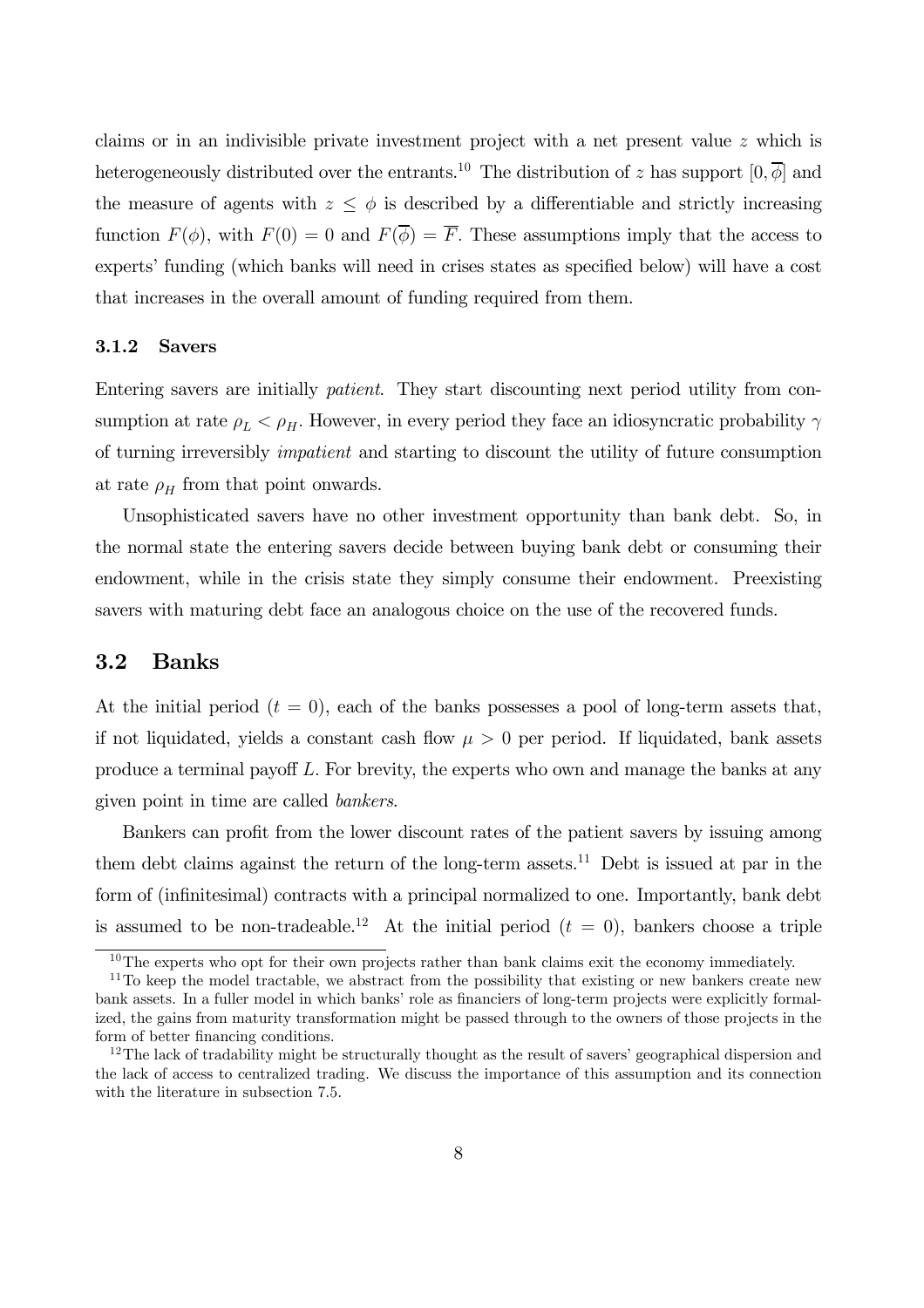$(r, \delta, D)$ , where r is the per-period interest rate,  $\delta$  is the constant probability with which each contract matures in each period, and  $D$  is the overall principal of the debt. So debt maturity is random, which helps for tractability, and has the property that the expected time to maturity of any non-matured contract is equal to  $1/\delta$ <sup>13</sup>. We also assume that contract maturity arrives independently across contracts so that there is constant flow  $\delta D$  of maturing debt in every period. Failure to pay interest or repay the maturing debt in any period leads the bank to be liquidated at value L.

In normal periods, the refinancing of maturing debt  $\delta D$  is done by replacing the maturing contracts with identical contracts placed among patient savers. So the bank generates a free cash flow of  $\mu - rD$  that is paid to bankers as a dividend.<sup>14</sup>

In crisis periods, financing the repayment of the maturing debt requires bankers to turn to other experts. With the sole purpose of simplifying the algebra, we assume that bankers learn about their banks' refinancing problems after having consumed the normal dividends.<sup>15</sup> Thus, they require  $\delta D$  units of funds. Otherwise, the bank fails and its assets are liquidated at value L, which would be distributed among debt and equity folders according to standard bankruptcy procedures. To obtain the funds, the bankers are assumed to offer a fraction  $\alpha$ of the residual continuation value of their bank (i.e. of its future free cash flows) to some of the entering experts.<sup>16</sup> The arrangement reduces the bank's debt in hands of savers to  $(1 - \delta)D$  during the crisis in the understanding that an extra amount  $\delta D$  of debt will be optimally reissued among savers, at the same terms as the remaining debt, once the crisis is over. The proceeds from such placement are part of the residual continuation value of the

<sup>&</sup>lt;sup>13</sup>With  $\delta = 1$ , the debt issued by banks could be interpreted as demand deposits. However, as it will become clear below, if the probability and cost of systemic crises are large enough, choosing  $\delta = 1$  is neither privately nor socially optimal.

<sup>&</sup>lt;sup>14</sup>We have considered an extension in which banks (or bankers) can use their free cash flow to build a buffer of liquidity with which to partially cover refinancing needs in a crisis. We have checked that if the probability of suffering a systemic crisis and/or the cost of liquidity in a crisis are not too large, then holding liquidity is strictly suboptimal. This is the case under our calibration of the model; with parameterizations not satisfying this property, analytical tractability is lost.

<sup>&</sup>lt;sup>15</sup>Otherwise, they may find it optimal to cancel the dividends and reduce the bank's funding needs to  $\delta D - (\mu - rD)$ . The algebra in this case is more tedious but the results are barely affected because under realistic parameterizations (e.g. our calibration below) the dividends  $\mu - rD$  are very small relative to the refinancing needs  $\delta D$ .

<sup>&</sup>lt;sup>16</sup>In some related papers of bank runs, institutions can satisfy the repayment of their non-rolled over debt during crises either via asset sales (Stein, 2012, and Martin, Skeie, and von Thadden, 2014a) or by reducing investment (Martin, Skeie, and von Thadden, 2014b). For tractability, we consider a similarly costly way to accommodate the disappearing funding that keeps asset size constant.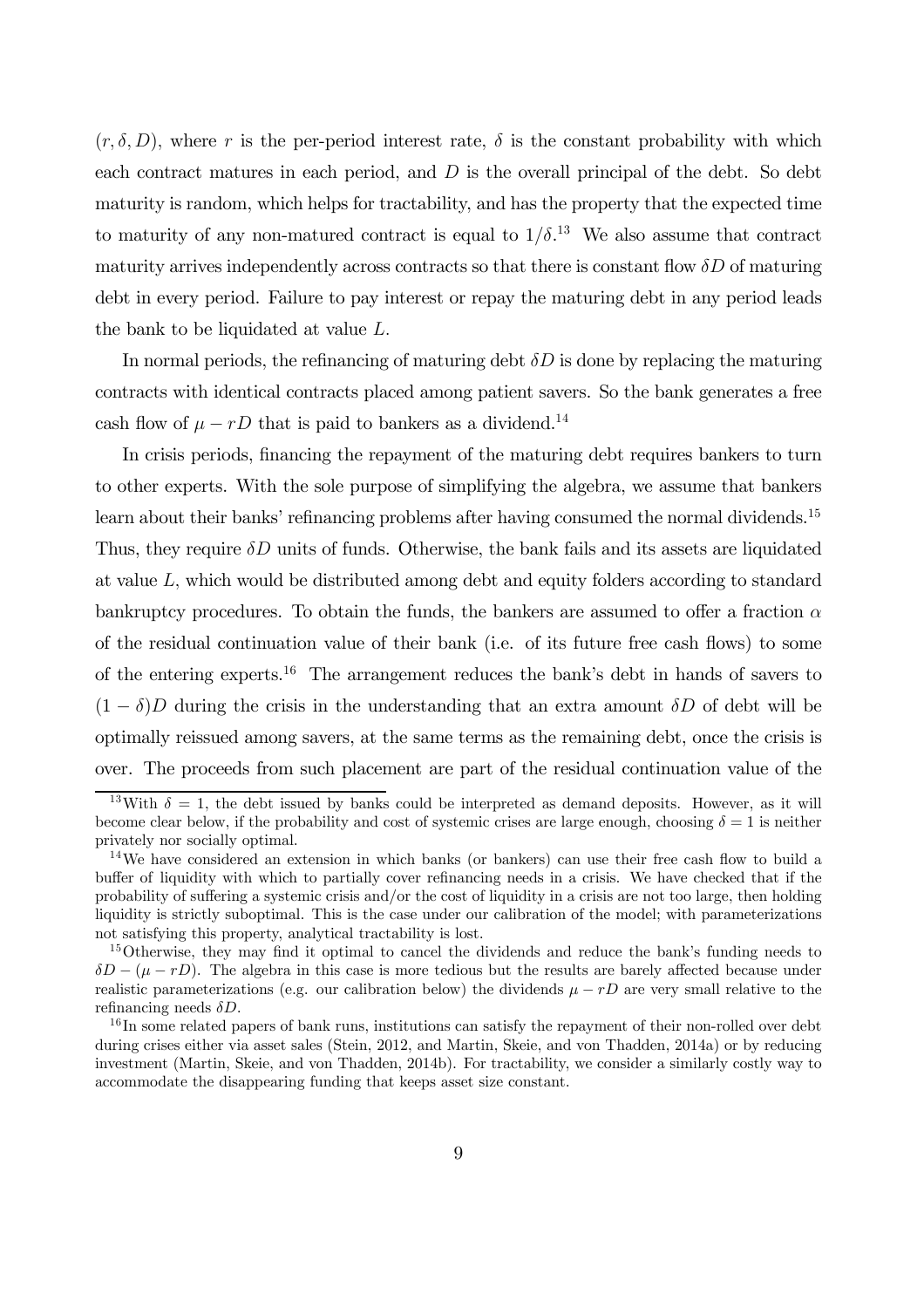bank that counts towards the compensation of the financing experts. In practical terms, one can interpret experts' financing as the provision of a short-term bridge loan in exchange for a fraction of the equity of the bank once its original debt structure gets restablished.

For tractability, the core of our analysis focuses on the case in which the liquidation value L is low enough for bankers to find it optimal to choose initial debt structures  $(r, \delta, D)$  that guarantee their refinancing during crises. This gives rise to the notion of equilibrium with crisis financing defined below. The corresponding formal condition on L (which is easily satisfied under the calibration of the model) is discussed in subsection 7.1, while subsection 7.2 discusses how the analysis could be extended to cover parameterizations leading (some) banks to default on the equilibrium path.

### 3.3 The cost of crisis financing

By virtue of competition, the fraction  $\alpha$  of the residual continuation value offered to the funding experts in a crisis must be just enough to compensate the marginal entering expert for the opportunity cost of her funds, say  $\phi$ . Given the heterogeneity in experts' private investment opportunities and the size of the aggregate refinancing needs, clearing the refinancing market in a crisis requires  $F(\phi) = \delta D$ . So the market-clearing excess cost of crisis financing can be found as  $\phi = F^{-1}(\delta D) \equiv \Phi(\delta D)$ . Under our prior assumptions on  $F(\phi)$ , the *inverse supply* of crisis financing  $\Phi(x)$  is strictly increasing and differentiable, with  $\Phi(0) = 0$ and  $\Phi(\overline{F}) = \overline{\phi}$ . Thus, the excess cost of crisis financing  $\phi$  is increasing in banks' aggregate refinancing needs.

## 4 Equilibrium analysis

We use the following definition of equilibrium:

**Definition 1** An equilibrium with crisis financing is a tuple  $(\phi^e, (r^e, \delta^e, D^e))$  describing an excess cost of crisis financing  $\phi^e$  and a debt structure for banks  $(r^e, \delta^e, D^e)$  such that:

- 1. Patient savers accept the debt contracts involved in  $(r^e, \delta^e, D^e)$ .
- 2. Among the class of debt structures that allow banks to be refinanced during crises,  $(r^e, \delta^e, D^e)$  maximizes the value of each bank to its initial owners.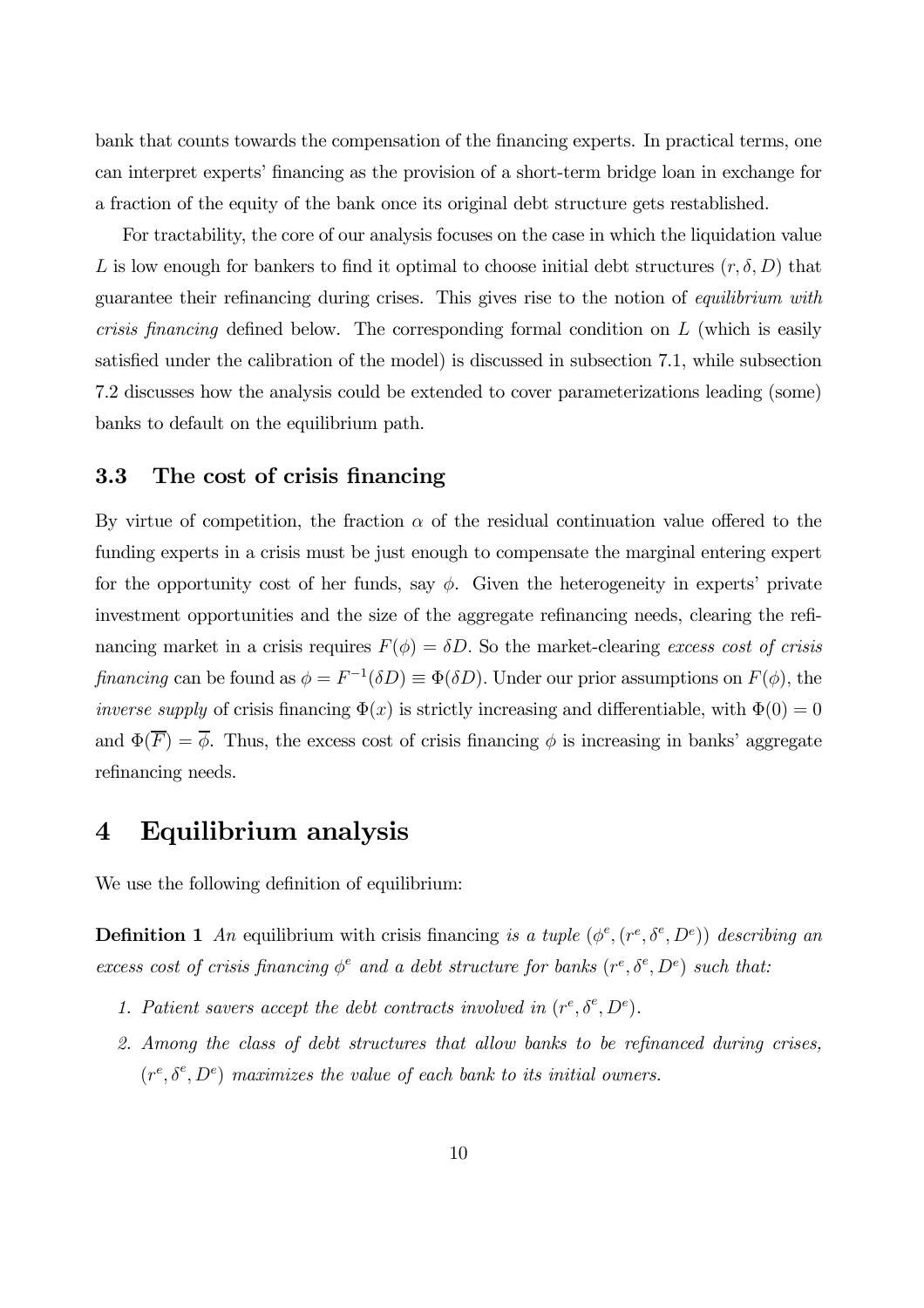3. The market for crisis financing clears in a way compatible with the refinancing of all banks, i.e.  $\phi^e = \Phi(\delta^e D^e)$ .

In the next subsections we undertake the steps necessary to prove the existence and uniqueness of this equilibrium, and establish its properties.

### 4.1 Savers' required maturity premia

Let us first analyze the conditions upon which the debt contracts associated with some debt structure  $(r, \delta, D)$  are acceptable to savers in the normal state. Since the bank will fully pay back its maturing debt even in crisis periods, a saver's valuation of a contract does not depend on the aggregate state of the economy but only on whether the saver is patient  $(i = L)$  or impatient  $(i = H)$ . The ex-coupon values of the contract in each of these individual states,  $U_L$  and  $U_H$ , must satisfy the following system of equations:

$$
U_L = \frac{1}{1 + \rho_L} \{r + \delta + (1 - \delta)[(1 - \gamma)U_L + \gamma U_H]\},
$$
  
\n
$$
U_H = \frac{1}{1 + \rho_H} [r + \delta + (1 - \delta)U_H].
$$
\n(1)

These recursive formulas express  $U_L$  and  $U_H$  in terms of the discount factors, payoffs, and continuation values relevant in each state. A non-matured debt contract pays r with probability one in each next period. Additionally it matures with probability  $\delta$ , in which case it pays its face value of one and loses its continuation value. With probability  $1 - \delta$ , it does not mature and then its continuation value is  $U_L$  or  $U_H$  depending on the saver's individual state in the next period. The terms multiplying these continuation values in the right hand side of the equations reflect the probability of each individual state next period.

When banks place debt among savers, patient savers are abundant enough to acquire all the issue, so the acceptability of the terms  $(r, \delta)$  requires

$$
U_L(r,\delta) = \frac{r+\delta}{\rho_H+\delta} \frac{\rho_H+\delta + (1-\delta)\gamma}{\rho_L+\delta + (1-\delta)\gamma} \ge 1,
$$
\n(2)

where  $U_L(r,\delta)$  is the solution for  $U_L$  arising from (1). Obviously, for any given maturity choice  $\delta$ , bankers' value is maximized by issuing contracts with the minimal r that satisfies  $U_L(r,\delta)=1.$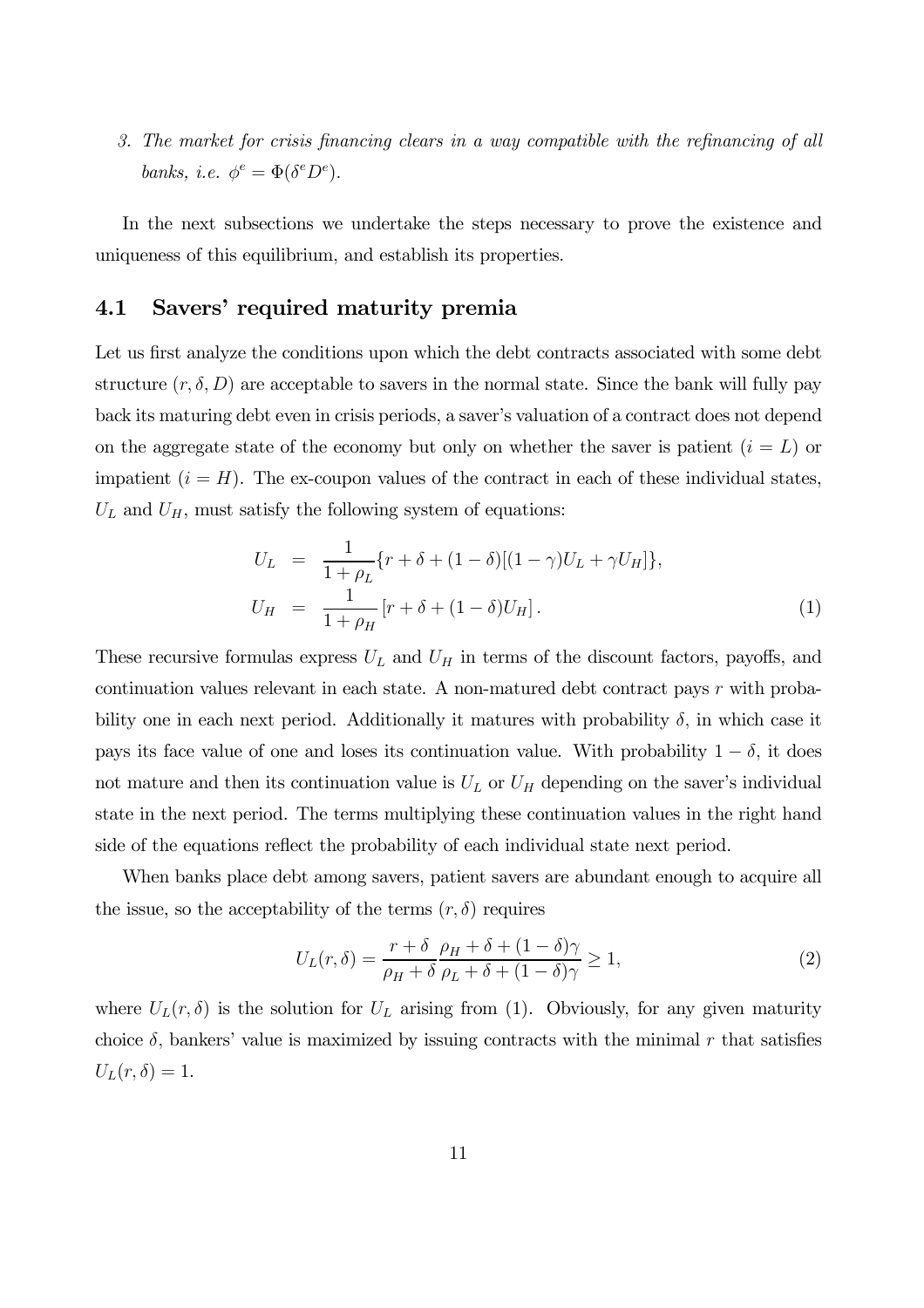**Proposition 1** The minimal interest rate acceptable to patient savers for each maturity choice  $\delta$  is given by the function

$$
r(\delta) = \frac{\rho_H \rho_L + \delta \rho_L + (1 - \delta)\gamma \rho_H}{\rho_H + \delta + (1 - \delta)\gamma},\tag{3}
$$

which is strictly decreasing and convex, with  $r(0) = \rho_H \frac{\rho_L + \gamma}{\rho_H + \gamma}$  $\frac{\rho_L + \gamma}{\rho_H + \gamma} \in (\rho_L, \rho_H)$  and  $r(1) = \rho_L$ .

The proofs of all propositions are in Appendix B. Having  $r'(\delta) < 0$  evidences the advantage of offering short debt maturities to a patient saver. For any expected maturity  $1/\delta$ longer than one, the saver bears the risk of turning impatient and having to postpone his consumption until his contract matures. Compensating the cost of waiting generates a maturity premium  $r(\delta) - \rho_L > 0$ , which is increasing in  $1/\delta$ . Figure 1 illustrates the behavior of  $r(\delta)$  under the calibration described in Section 6.<sup>17</sup>

### 4.2 Banks' optimal debt structures

From now on, we will set  $r = r(\delta)$  and refer to banks' debt structures as  $(\delta, D)$ . And, to further save on notation, we will generally refer to  $r(\delta)$  as simply r.

#### 4.2.1 Value of bank equity in normal times

The continuation value of bank equity in the normal state depends on both the bank's debt structure  $(\delta, D)$  and the fraction  $\alpha$  of its residual continuation value which is relinquished to crisis financiers in subsequent crises.

The continuation value of equity in a normal period that follows another normal period,  $E(\delta, D; \alpha)$ , can be found as the solution to the following recursive equation:

$$
E(\delta, D; \alpha) = \frac{1}{1 + \rho_H} \left\{ (\mu - rD) + (1 - \varepsilon) E(\delta, D; \alpha) + \varepsilon (1 - \alpha) \frac{1}{1 + \rho_H} [\mu - (1 - \delta) rD + \delta D + E(\delta, D; \alpha)] \right\}.
$$
 (4)

To explain this formula, recall that bankers' discount rate is  $\rho_H$  and next period they receive a dividend  $\mu - rD$ . With probability  $1 - \varepsilon$ , the next period is a normal period too and the continuation value of equity is  $E(\delta, D; \alpha)$  once again. With probability  $\varepsilon$ , a systemic crisis

<sup>&</sup>lt;sup>17</sup>As explained in Section 6, we calibrate an extended version of the model that allows for insured retail deposits. All our figures would look qualitatively the same if insured deposits were made equal to zero.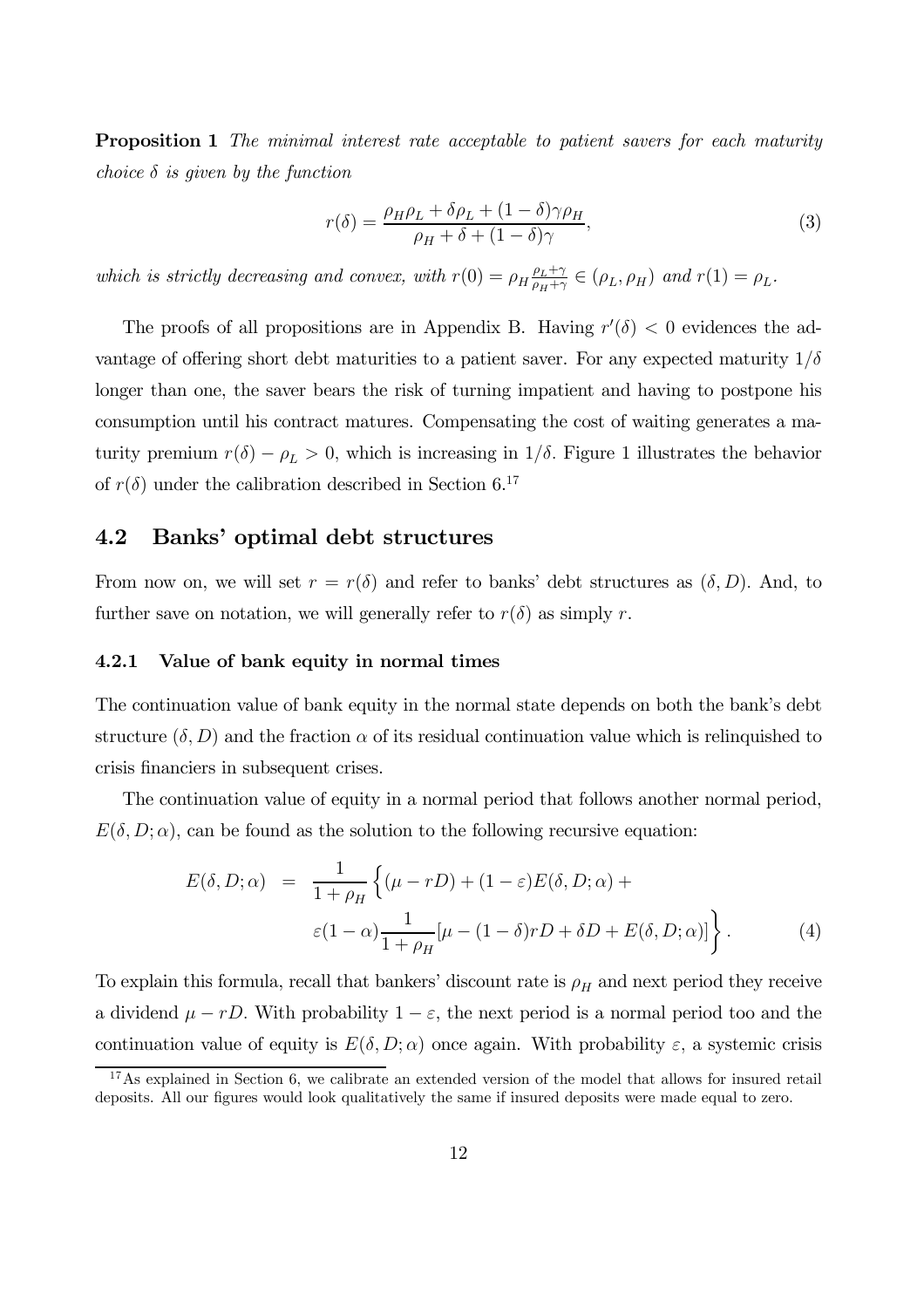arrives and a fraction  $\alpha$  of the residual continuation value of the bank is relinquished to the crisis financiers.



**Figure 1** Annualized interest rate as a function of  $1/\delta$ 

The term  $\frac{1}{1+\rho_H}[\mu-(1-\delta)rD+\delta D+E(\delta, D;\alpha)]$  represents the present value of the payoffs that the bank will make to its residual claimants (crisis financiers in proportion  $\alpha$  and prior equityholders in proportion  $1 - \alpha$ ) after getting refinanced in the crisis.<sup>18</sup> It is expressed in terms of free cash flows available once the crisis is over. So  $\mu - (1 - \delta)rD$  are the asset returns net of interest payments to unsophisticated savers (whose debt is reduced to  $(1-\delta)D$ during the crisis) in the period right after the crisis,  $\delta D$  is the revenue from reissuing the debt financed by the experts during the crisis (which is paid out to the residual claimants), and the last term reflects that, once the initial debt structure is fully restored, the present value of subsequent free cash flows is  $E(\delta, D; \alpha)$  again.

Competition between entering experts implies that bankers will obtain  $\delta D$  in exchange for the minimal  $\alpha$  that satisfies

$$
\alpha \frac{1}{1+\rho_H} [\mu - (1-\delta)rD + \delta D + E(\delta, D; \alpha)] \ge (1+\phi)\delta D, \tag{5}
$$

<sup>&</sup>lt;sup>18</sup>The exact form of the claims that split in proportions  $\alpha$  and  $1 - \alpha$  the residual continuation value of the bank between crisis financiers and prior equityholders, respectively, is irrelevant due to a Modigliani-Miller type of result.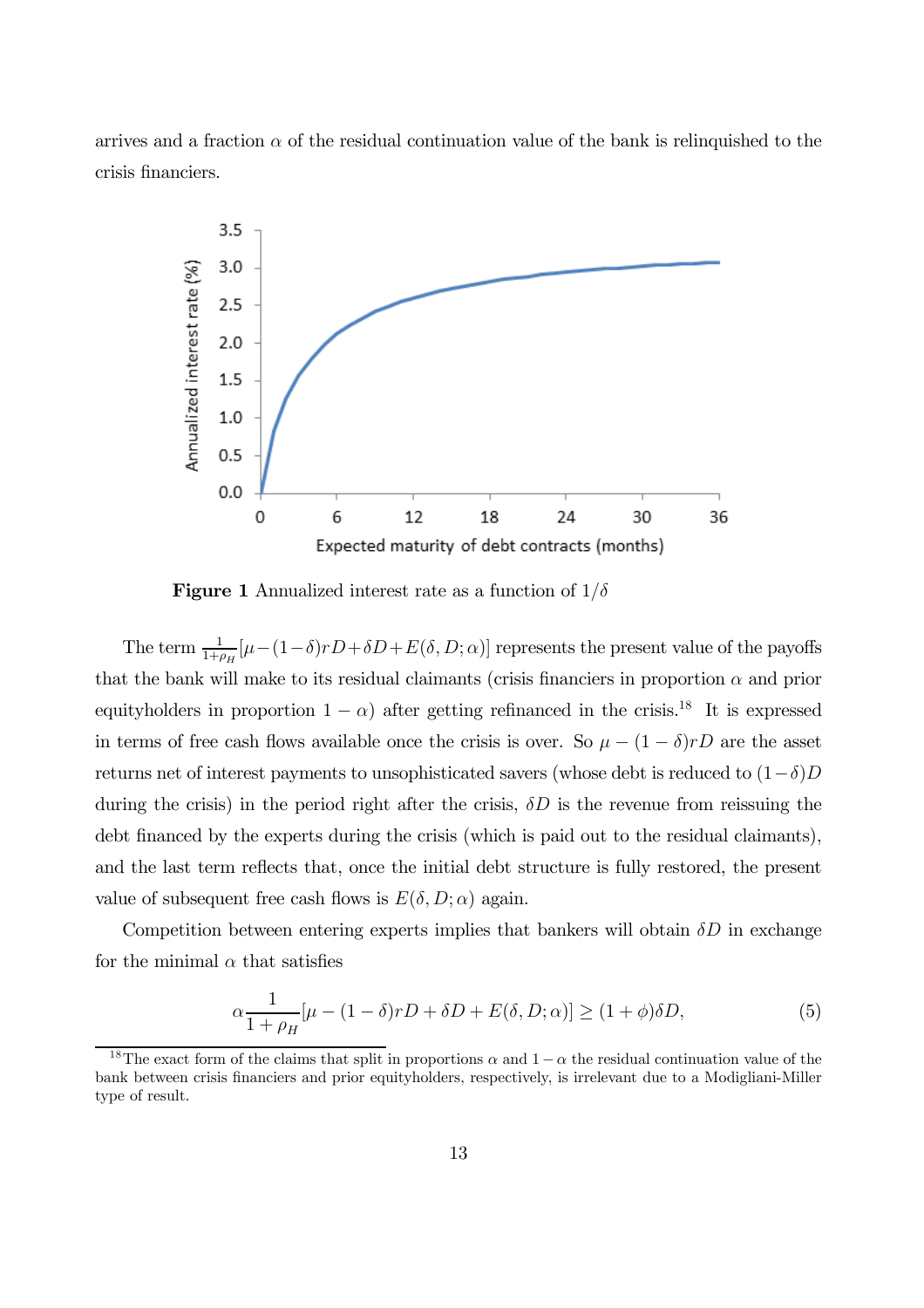which simply says that the residual continuation value appropriated by crisis financiers must compensate them for the opportunity cost  $(1 + \phi) \delta D$  of the provided funding. Under the implied  $\alpha$ , (5) holds with equality and can be used to substitute for  $\alpha$  in (4) and obtain the following Gordon-type formula for equity value:

$$
E(\delta, D; \phi) = \frac{\mu}{\rho_H} - \frac{r(\delta)}{\rho_H}D - \frac{1}{\rho_H} \frac{\varepsilon \{ [(1 + \rho_H)\phi + \rho_H] - r(\delta) \}}{1 + \rho_H + \varepsilon} \delta D. \tag{6}
$$

The interpretation of this expression is very intuitive: Equity resembles a perpetuity in which the relevant payoffs are discounted at the impatient rate  $\rho_H$ ;  $\mu$  is the unlevered cash flow of the bank;  $r(\delta)$  is the interest rate paid on the debt placed among savers; and  $\frac{\varepsilon}{1+\rho_H+\varepsilon}$  {[(1 +  $(\rho_H)\phi + \rho_H$  -  $r(\delta)$  is the term reflecting the (discounted) differential cost of refinancing each unit of maturing debt each time a crisis arrives.

Finally, taking into account that (5) holds with equality and  $\alpha$  cannot be larger than one, the feasibility of refinancing the bank during crises requires:

$$
\mu - (1 - \delta)rD + \delta D + E(\delta, D; \phi) \ge (1 + \rho_H)(1 + \phi)\delta D,\tag{7}
$$

which we will call the *crisis financing constraint* (CF). It establishes that the free cash flow plus the continuation value of equity in the period after the crisis must be no lower than the amount the bank needs to compensate, at the rate  $\rho_H$ , the cost  $1 + \phi$  of each unit of refinancing during the crisis.

#### 4.2.2 Optimal debt structure problem

Bankers' goal when choosing the bank's initial debt structure is to maximize the total market value of the bank,  $V(\delta, D; \phi) = D + E(\delta, D; \phi)$ , which using (6) can be written as:

$$
V(\delta, D; \phi) = \frac{\mu}{\rho_H} + \frac{\rho_H - r(\delta)}{\rho_H} D - \frac{1}{\rho_H} \frac{\varepsilon(\rho_H - r(\delta))}{1 + \rho_H + \varepsilon} \delta D - \frac{1}{\rho_H} \frac{\varepsilon(1 + \rho_H)\phi}{1 + \rho_H + \varepsilon} \delta D. \tag{8}
$$

The first term in this expression is the value of the unlevered bank. The second term is the value obtained by financing the bank with debt claims held by savers' initially more patient than the bankers (notice that  $r(\delta) < \rho_H$ , by Proposition 1). The third term reflects that crisis financing is made by experts (whose discount rate is  $\rho_H$ ) instead of by patient savers (who require a yield  $r(\delta) < \rho_H$ ). The last term accounts for the excess cost coming from having to compensate all crisis financing according to the excess opportunity cost of funds  $\phi$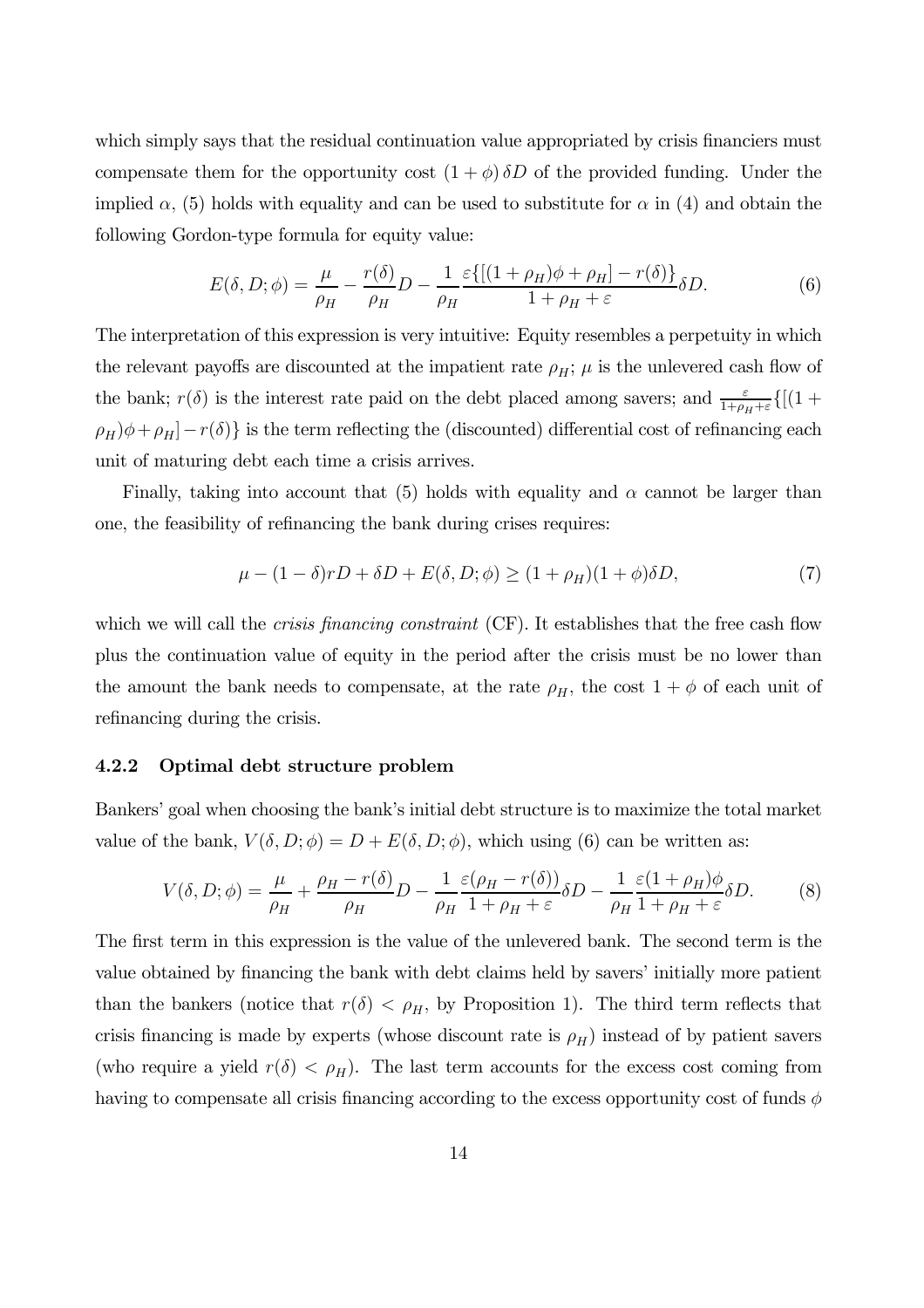of the marginal crisis financier. Importantly, by the logic of perfect competition, the owners of each individual bank take  $\phi$  as given when making their decisions on  $(\delta, D)$ .

Bankers solve the following problem:

$$
\max_{\delta \in [0,1], D \ge 0} V(\delta, D; \phi) = D + E(\delta, D; \phi)
$$
\n
$$
\text{s.t.} \quad E(\delta, D; \phi) \ge 0
$$
\n
$$
\mu - (1 - \delta)rD + \delta D + E(\delta, D; \phi) \ge (1 + \rho_H)(1 + \phi)\delta D \quad \text{(LL)}
$$
\n
$$
\text{(LL)}
$$

The first constraint imposes the non-negativity of equity value in the normal state and can be thought of as bankers' limited liability constraint (LL) in such state.19 The second constraint is the crisis financing constraint (7) (or bankers' limited liability in the crisis state). It can be shown that the two constraints boil down to the same constraint on D for  $\delta = 0$ , but (CF) is tighter than (LL) for  $\delta > 0.2^{\circ}$  Thus (LL) can be ignored.

The following technical assumptions help us prove the existence and uniqueness of the solution to the bank's optimization problem: $21$ 

**A1.** 
$$
\overline{\phi} < 2\frac{1+\rho_L}{1+\rho_H} - 1
$$
.  
**A2.**  $\gamma < \frac{1-\rho_H}{2}$ .

**Proposition 2** For each given excess cost of crisis financing  $\phi$ , the bank's maximization problem has a unique solution  $(\delta^*, D^*)$ . In the solution: (1) (CF) is binding, that is, in a crisis the financiers appropriate  $100\%$  of the bank's residual continuation value. (2) Optimal debt maturity  $1/\delta^*$  is increasing in  $\phi$  and the optimal amount of maturing debt per period  $\delta^* D^*$  is decreasing in  $\phi$ . In fact, if  $\delta^* \in (0,1)$ , both  $\delta^*$  and  $\delta^* D^*$  are strictly decreasing in  $\phi$ .

The intuition for these results is the following. First, the bank is always interested in maximizing its leverage, so its (CF) constraint is always binding, which in turn means that bankers get fully diluted ( $\alpha = 1$ ) in each crisis.<sup>22</sup> One can interpret the crisis financing

<sup>&</sup>lt;sup>19</sup>Notice that satisfying (LL) requires bankers' dividends,  $\mu - r(\delta)D$ , to be non-negative.

<sup>20</sup>See the proof of Proposition 2 in Appendix B.

 $^{21}$ A1 and A2 are sufficient conditions that impose rather mild restrictions on the parameters. For instance, for the discount rates  $\rho_L$ ,  $\rho_H$ , used in the calibration of the model (see Section 6), A1 and A2 impose  $\overline{\phi}$  < 0.9957 and  $\gamma$  < 0.4986.

 $22$ Full dilution is an implication of the simplifying assumption that all crises have the same severity. With heterogeneity in this dimension (for example, due to random shifts in  $\Phi(x)$ ), the corresponding crisis financing constraint might only be binding (or even not satisfied, inducing bankruptcy) in the most severe crises, and perhaps leave some residual continuation value in hands of the prior bankers in the mildest crises.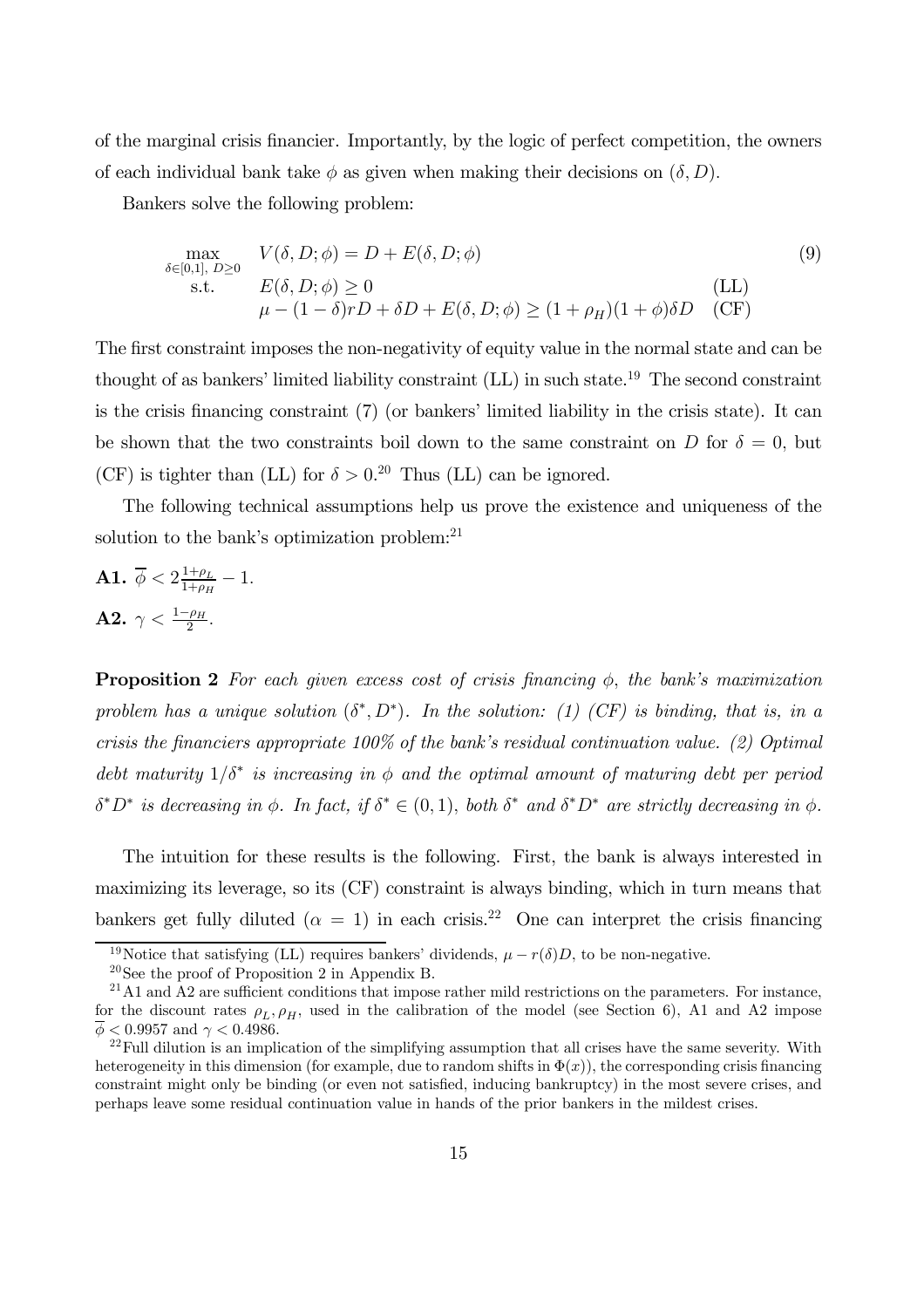arrangement as a one period loan with a principal of  $\delta D$  which the crisis financiers grant to the bank. The principal of such loan is repaid right after the crisis out of the reissuance of debt with face value  $\delta D$  among savers. Additionally, the crisis financiers get also compensated with  $100\%$  of the bank's equity after the crisis.

Second, other things equal, as the excess cost of crisis financing  $\phi$  increases, the value of maturity transformation diminishes and all banks choose a longer expected maturity (a lower δ<sup>∗</sup> ). The implied tightening of (CF) also induces banks to reduce the amount of funding  $\delta^* D^*$  demanded to crisis financiers.

The bank's optimal debt structure decisions  $(\delta^*, D^*)$  determine, as a residual, its equity ratio,  $E/V$ . As shown in Figure 2, this ratio is strictly increasing in the excess cost of crisis financing  $\phi$ . Intuitively, by (CF), each bank needs a larger value of equity in the normal state in order to be able to pay its crisis financiers for the larger cost of financing during crises.<sup>23</sup> Under the calibration described in Section 6, equity ratios fall in a realistic  $0\%$ –6% interval for a wide range of values of  $\phi$ .



**Figure 2** Banks' optimal equity ratio  $E/V$  in state N

<sup>&</sup>lt;sup>23</sup>Even with  $\phi = 0$  banks need some (tiny) positive equity because crisis financiers demand a return  $\rho_H$ larger than  $r$  for their funds.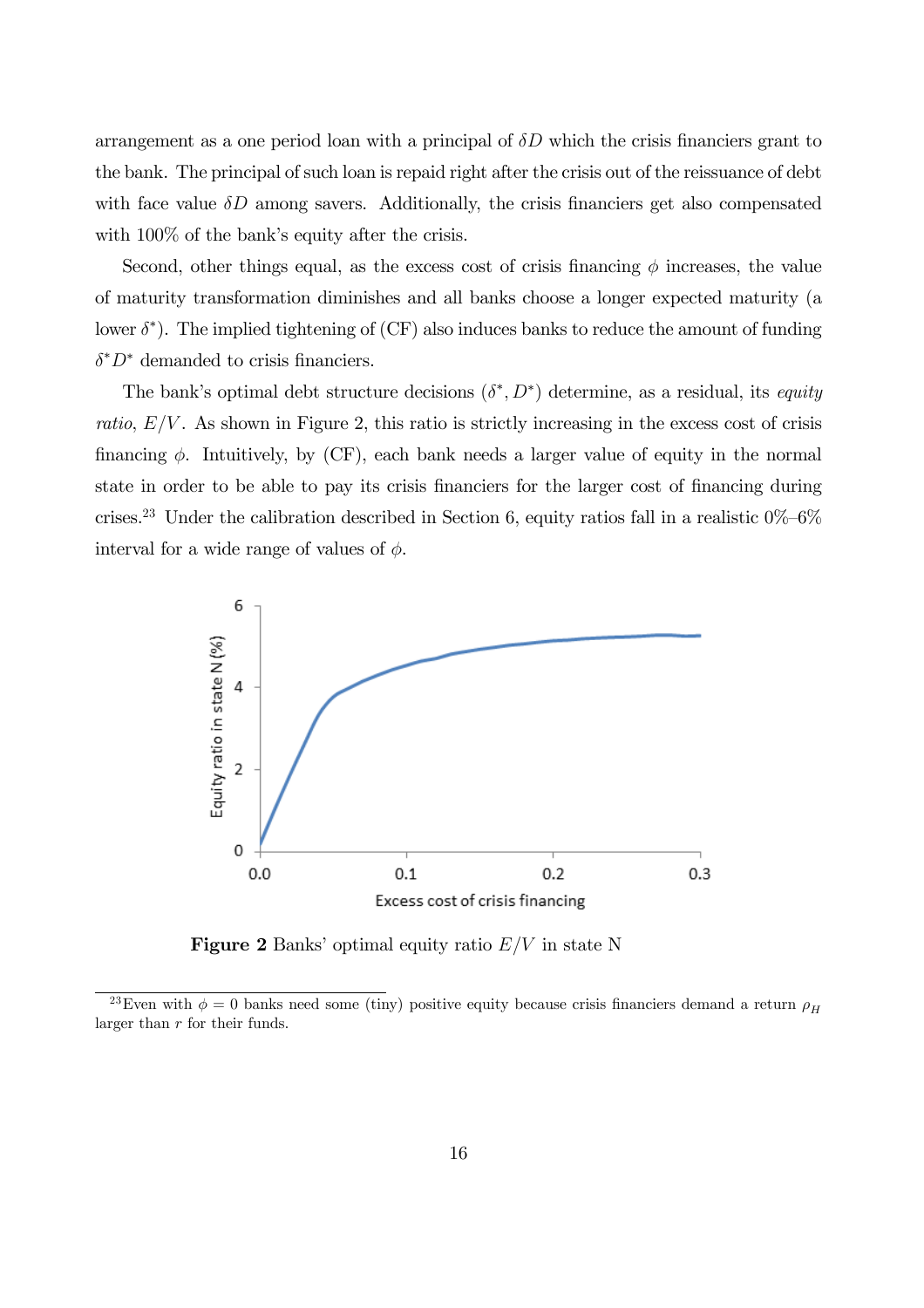### 4.3 Equilibrium

Banks' optimization problem for any given excess cost of crisis financing  $\phi$  already embeds savers' participation constraint so the only condition for equilibrium that remains to be imposed is the clearing of the market for crisis financing. The continuity and monotonicity in  $\phi$  of the function that describes excess demand in such market guarantees that there exists a unique excess cost of crisis financing  $\phi^e$  for which the market clears:

**Proposition 3** (1) The equilibrium  $(\phi^e, (r^e, \delta^e, D^e))$  exists and is unique. (2) If the inverse supply of crisis financing  $\Phi(x)$  shifts upwards, (i) expected debt maturity  $1/\delta^e$  increases, (ii) total refinancing needs  $\delta^e D^e$  fall, (iii) bank debt yields  $r^e$  increase, and (iv) the excess cost of crisis financing  $\phi^e$  increases. (3) If initially  $\delta^e \in (0,1)$ , all these variations are strict.

The proposition also states the pretty intuitive effects associated with a shift in the inverse supply of crisis financing. Other comparative statics results are omitted for brevity. $24$ 

## 5 Efficiency and regulatory implications

In this section we solve the problem of a social planner who has the ability to control banks' funding decisions subject to the same constraints that banks face when solving their private value maximization problems. We show that debt maturity in the unregulated competitive equilibrium is inefficiently short because of a pecuniary externality that operates through the cost of crisis financing and its impact on banks' frontier of maturity transformation possibilities.

Suppose that a social planner can regulate both the amount  $D$  and the maturity parameter  $\delta$  of banks' debt. Since in our economy only existing bankers and future crisis financiers obtain a surplus, a natural objective for the social planner is to maximize the sum of the present value of such surpluses. Crisis financiers appropriate the difference between the equilibrium excess cost of crisis financing,  $\phi = \Phi(\delta D)$ , and the net present value of their alternative investment opportunity,  $z = \Phi(x) < \Phi(\delta D)$  for all  $x < \delta D$ . Hence, their surplus in a crisis is:

$$
u(\delta, D) = \int_0^{\delta D} \left( \Phi(\delta D) - \Phi(x) \right) dx = \delta D \Phi(\delta D) - \int_0^{\delta D} \Phi(x) dx.
$$
 (10)

<sup>&</sup>lt;sup>24</sup>The interested reader may find them in a working paper predecessor of the current paper (see Segura and Suarez, 2013).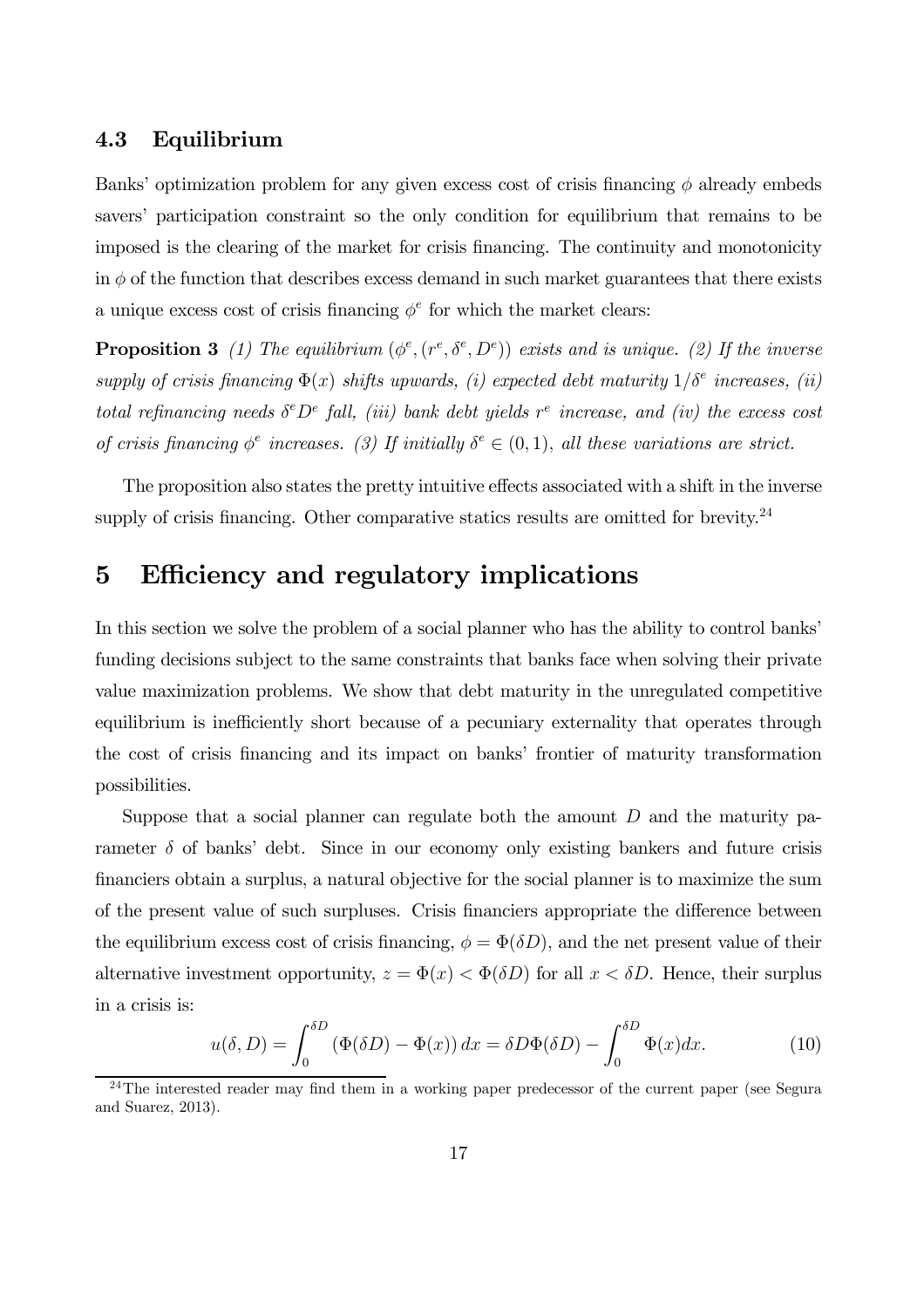Evaluated at the normal state, the present value of their expected future surpluses can be written as:<sup>25</sup>

$$
U(\delta, D) = \frac{1}{\rho_H} \frac{\varepsilon (1 + \rho_H)}{1 + \rho_H + \varepsilon} u(\delta, D). \tag{11}
$$

From here, using  $(8)$ , the objective function of the social planner can be expressed as:

$$
W(\delta, D) = V(\delta, D; \Phi(\delta D)) + U(\delta, D)
$$
  
=  $\frac{\mu}{\rho_H} + \frac{\rho_H - r(\delta)}{\rho_H}D - \frac{1}{\rho_H} \frac{\varepsilon(\rho_H - r(\delta))}{1 + \rho_H + \varepsilon} \delta D - \frac{1}{\rho_H} \frac{\varepsilon(1 + \rho_H)}{1 + \rho_H + \varepsilon} \int_0^{\delta D} \Phi(x) dx$ , (12)

which contains four terms: the value of an unlevered bank, the value added by maturity transformation in the absence of systemic crises, the value loss due to financing the bank with impatient experts during liquidity crises, and the value loss due to the sacrifice of the NPV of the investment projects given up by the experts who act as banks' crisis financiers.

Importantly, and differently from bankers when looking at (8), the social planner does not evaluate  $W(\delta, D)$  at a taken-as-given excess cost of crisis financing  $\phi$ , but internalizes the impact of  $\delta D$  on the market clearing  $\phi$  (and its impact on crisis financiers' surplus). This will be key to understanding the differences between the competitive and the socially optimal allocations.

With this key ingredient, the social planner's problem can be written as:

$$
\max_{\delta \in [0,1], D \ge 0} \quad W(\delta, D) \tag{13}
$$
\n
$$
\text{s.t.} \quad \mu - (1 - \delta)rD + \delta D + E(\delta, D; \Phi(\delta D)) \ge (1 + \rho_H)(1 + \Phi(\delta D))\delta D \quad (\text{CF'})
$$

This problem differs from banks' optimization problem (9) in two dimensions. First, the objective function includes the surplus of the crisis financiers. Second, the social planner internalizes the effect of  $D$  and  $\delta$  on the market-clearing excess cost of crisis financing, so (CF') contains  $\Phi(\delta D)$  in the place occupied by  $\phi$  in the (CF) constraint.<sup>26</sup>

 $^{25}U(\delta, D)$  satisfies the following recursive equation:

$$
U(\delta, D) = \frac{1}{1+\rho_H}\left[(1-\varepsilon)U(\delta, D) + \varepsilon\left(u(\delta, D) + \frac{1}{1+\rho_H}U(\delta, D)\right)\right].
$$

The first term in square brackets takes into account that, with probability  $1-\varepsilon$ , next period is also a normal period and crisis financiers' continuation surplus remains equal to  $U(\delta, D)$ . The second term captures that with probability  $\varepsilon$  there is a crisis, in which case crisis financiers obtain  $u(\delta, D)$  plus the continuation surplus that, one more period later, is again  $U(\delta, D)$ .

<sup>&</sup>lt;sup>26</sup>The constraint called (LL) in (9) can be ignored in the planner's problem as well because it is implied by  $(CF')$ .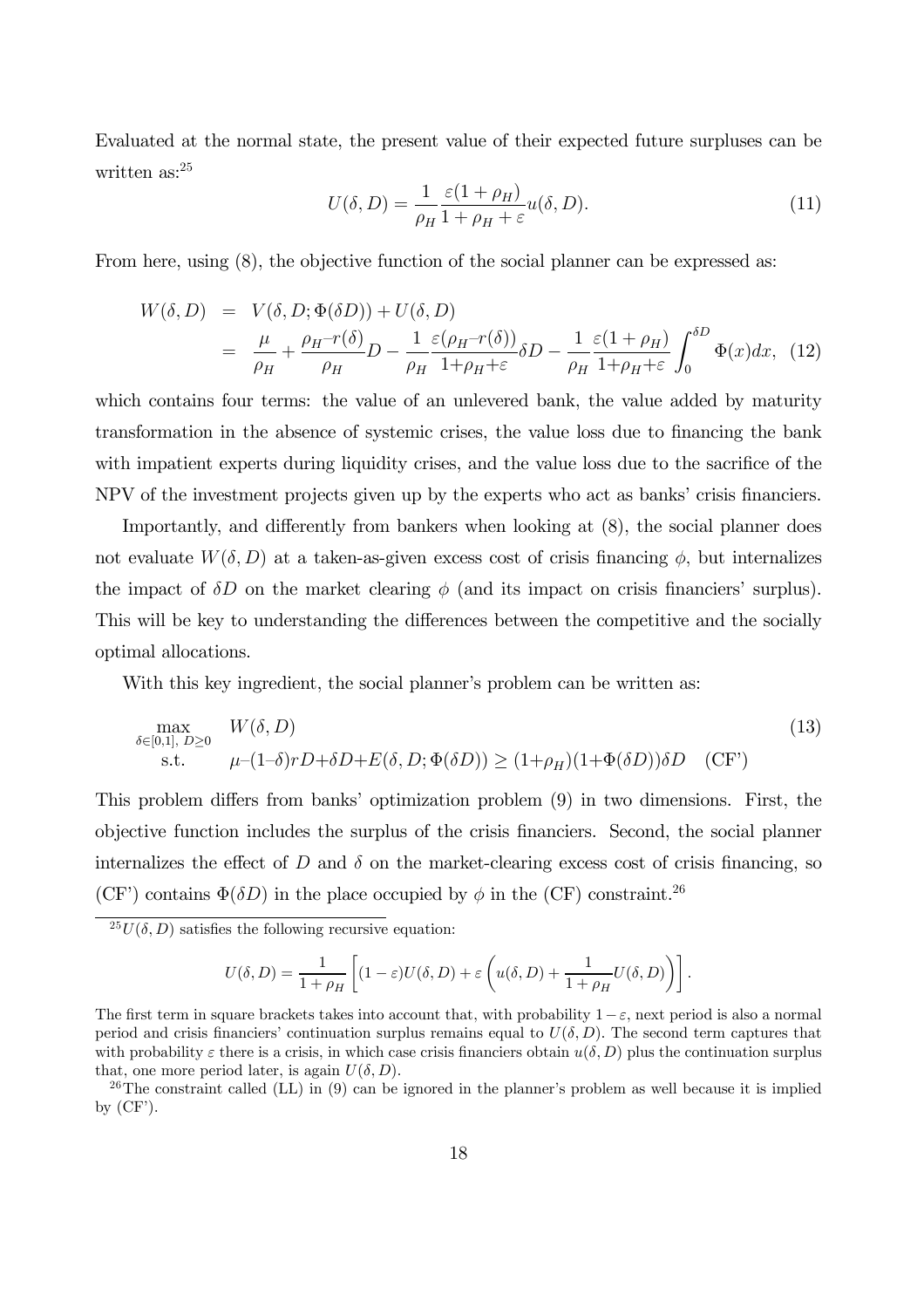Comparing the solution of the planner's problem with the unregulated equilibrium, we obtain the following result:

**Proposition 4** If the competitive equilibrium features  $\delta^e \in (0,1)$  then a social planner can increase social welfare by choosing a longer expected debt maturity than in the competitive equilibrium, i.e. some  $1/\delta^s > 1/\delta^e$ , which then allows banks to issue more debt, i.e. some  $D^s > D^e$ .

The root of the discrepancy between the competitive and the socially optimal allocations is at the way individual banks and the social planner perceive the frontier of the set of maturity transformation possibilities. As illustrated in Figure 3, banks choose their individually optimal  $(\delta, D)$  along the (CF) constraint (where  $\phi^e$  is taken as given) while the social planner does it along the (CF') constraint (where  $\phi = \Phi(\delta D)$ ).

At the equilibrium allocation  $(\delta^e, D^e)$  both the social planner's and the initial bankers' indifference curves are tangent to (CF). Moreover, (CF) and (CF') intersect at  $(\delta^e, D^e)$  since the competitive equilibrium obviously satisfies  $\phi^e = \Phi(\delta^e D^e)$ . However, the social planner's indifference curve is not tangent to  $(CF')$  at  $(\delta^e, D^e)$ , implying that this allocation does not maximize welfare. In the neighborhood of  $(\delta^e, D^e)$ , (CF') allows for a larger increase in D, by reducing  $\delta$ , than what seems implied by (CF), where  $\phi$  remains constant. It turns out that maturity transformation can produce a larger surplus with a lower use of its intensive margin (short maturities) and a larger use of its extensive margin (leverage), like at  $(\delta^s, D^s)$ . Implementing this allocation would simply require imposing  $\delta^s$  as a regulatory upper limit to banks' choice of  $\delta$ , and then allowing banks to decide how much debt to issue (as they would choose as much as compatible with their (CF) constraint).

These results offer a new perspective on regulatory proposals emerged in the aftermath of the recent crisis that defend reducing both banks' leverage and their reliance on shortterm funding. In the context of the current model, once debt maturity  $(\delta)$  is regulated, limiting banks' leverage  $(D)$  would be counterproductive. Our results also indicate that simply limiting banks' leverage (e.g., through higher capital requirements) would not correct the inefficiencies identified above. In fact, as one can see in Figure 3, forcing banks to choose debt lower than  $D^e$  without intervening on the choice of  $\delta$ , would induce them, in the new regulated equilibrium, to move along (CF') in the direction that implies a shorter expected debt maturity (larger  $\delta$ ), thus lowering welfare even further.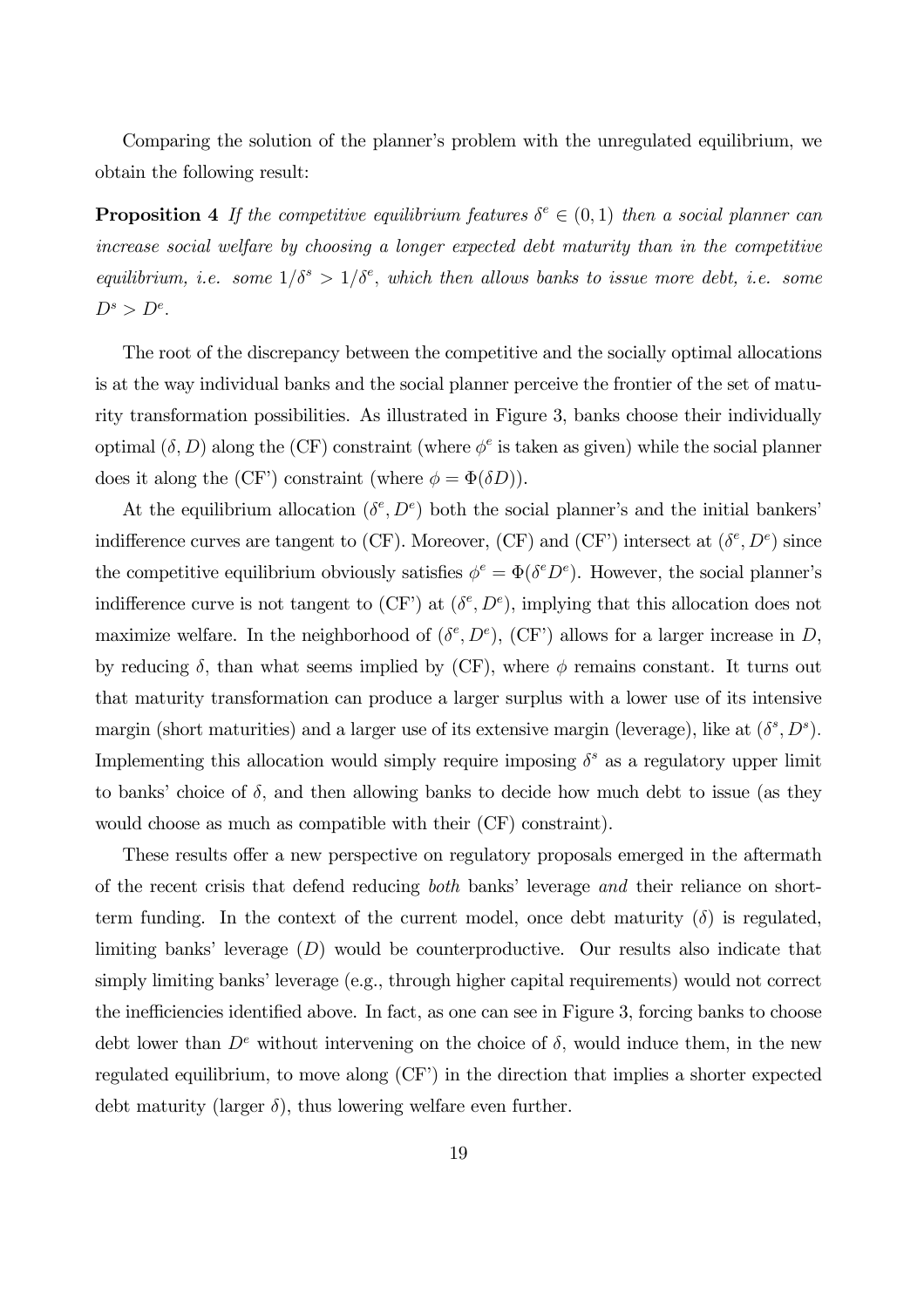

Figure 3 Equilibrium vs. socially optimal debt structures. The solid curve is the private (CF) constraint in the unregulated equilibrium, the dot-and-dashed curve is the social (CF') constraint. The two dashed curves are indifference curves of the social planner.

Of course, the regulation of bank leverage might be desirable for reasons not captured in the model that have been extensively discussed elsewhere (e.g. Santos, 2001). These notably include the presence of asset side risk and the existence of costs of bank failure that banks do not fully internalize or distortions due to explicit or implicit government guarantees. In subsection 7.4 we outline an extension of the model in which banks that violate their (CF) constraint may expect the government to bail them out (e.g. by subsidizing their access to crisis financing). We argue that regulatory limits to bank leverage would be socially desirable in such case.

## 6 Quantitative results

In this section we calibrate the model in order to assess the potential quantitative importance of its implications. In order to render the exercise more realistic we first extend the model to allow bank debt to incorporate an exogenous base of stable retail deposits together with possibly unstable wholesale debt.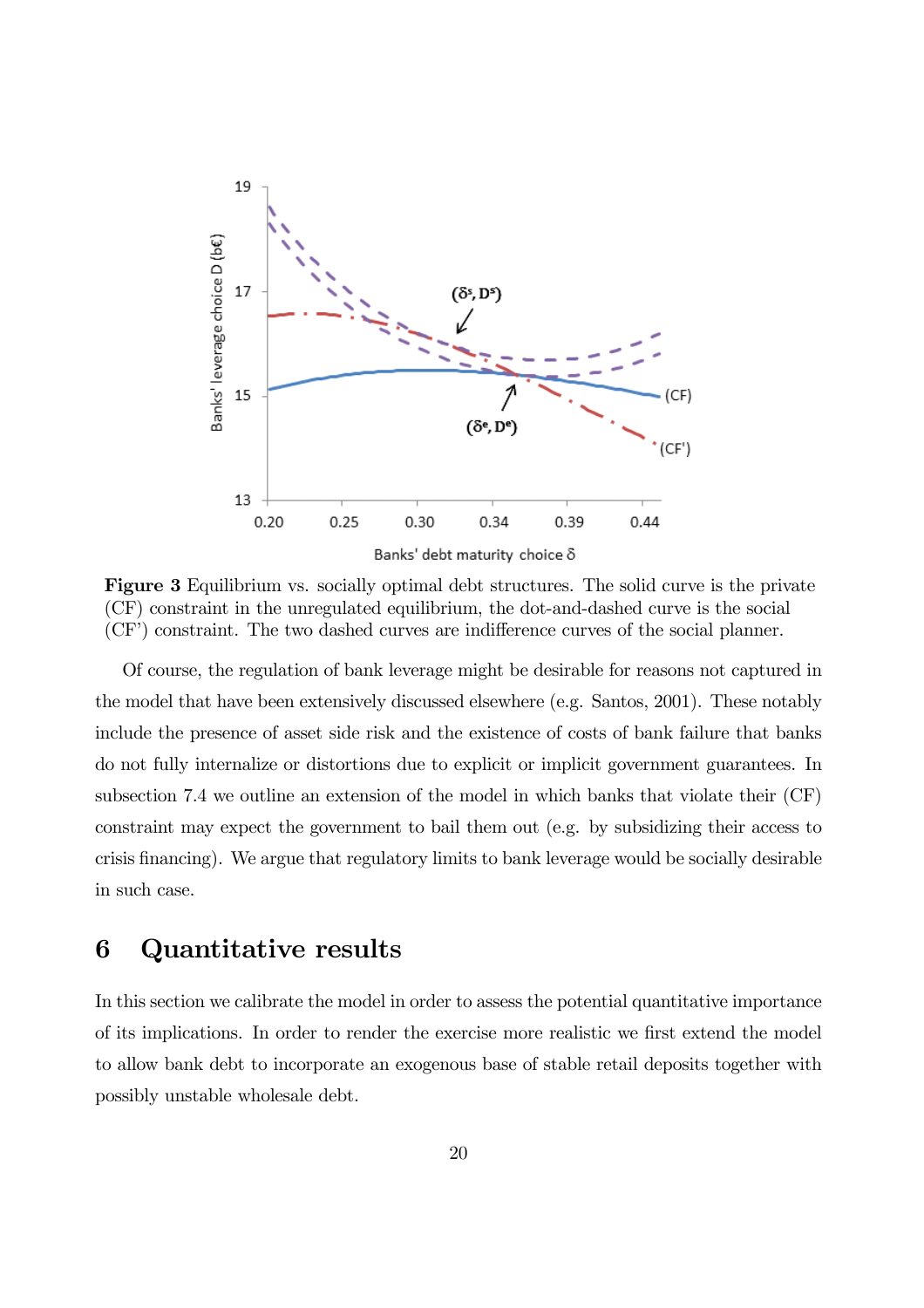### 6.1 The model with stable retail funding

In the baseline model we assume that banks in normal periods face a perfectly elastic demand for their debt from investors who "run" (do not refinance such debt) in crisis periods. We think these features are a good description of banks' wholesale debt funding but do not capture well the greater stability of retail deposits, which arguably comes from the existence of deposit insurance (see Gorton, 2009).<sup>27</sup>

To account for the possibility of stable retail debt funding, we extend the model as follows. We assume that on top of the debt investors considered so far, hereinafter called *wholesale* investors, each bank has the opportunity to raise funding among a (captive) population of retail investors that contains a measure  $\overline{D}_R \geq 0$  of patient agents in each period. Exactly like wholesale investors, retail investors are born with one unit of funds each and suffer idiosyncratic shocks to their discount rate as specified in the baseline model. But differently from them, retail investors are attached to each specific bank, their funding is limited and, crucially, they do not run in crisis periods.28

Under this extension, the problem of the bank consists in optimally choosing the pair  $((\delta, D), (\delta_R, D_R))$ , of debt structures for wholesale and retail funding, respectively. The stability of retail funding implies trivially that banks will choose  $\delta_R = 1$  (the lowest maturity), thus guaranteeing that retail debt is only held by the retail investors who are patient in each period. Retail funding can consequently be interpreted as demand deposits that, according to (3), pay the lowest possible interest rate  $r(1) = \rho_L$ , and are issued in amount  $D_R = \overline{D}_R$ by each bank.

Taking this into account, the formal analysis can be conducted by minimally modifying the equations of the baseline model: the asset cash flow  $\mu$  must be replaced by  $\mu - \rho_L \overline{D}_R$ (subtracting the interest payments on retail deposits) and the market value of the bank as defined in (8) must incorporate  $\overline{D}_R$  as an additional term.

 $^{27}$ Differences in the propensity to run of different classes of debt are explicitly recognized in regulations regarding the liquidity coverage ratio (LCR) in Basel III (BCBS, 2013). Specifically, when establishing rules for the estimation of banks' potential refinancing needs during a crisis, they set lower minimum run-off rates for insured retail deposits than for other debt categories.

<sup>&</sup>lt;sup>28</sup>Since a measure  $\gamma \overline{D}_R$  of each bank's retail investors become impatient in each period, we implicit assume that a measure  $\gamma \overline{D}_R$  of new patient retail investors become accessible to each bank in each period.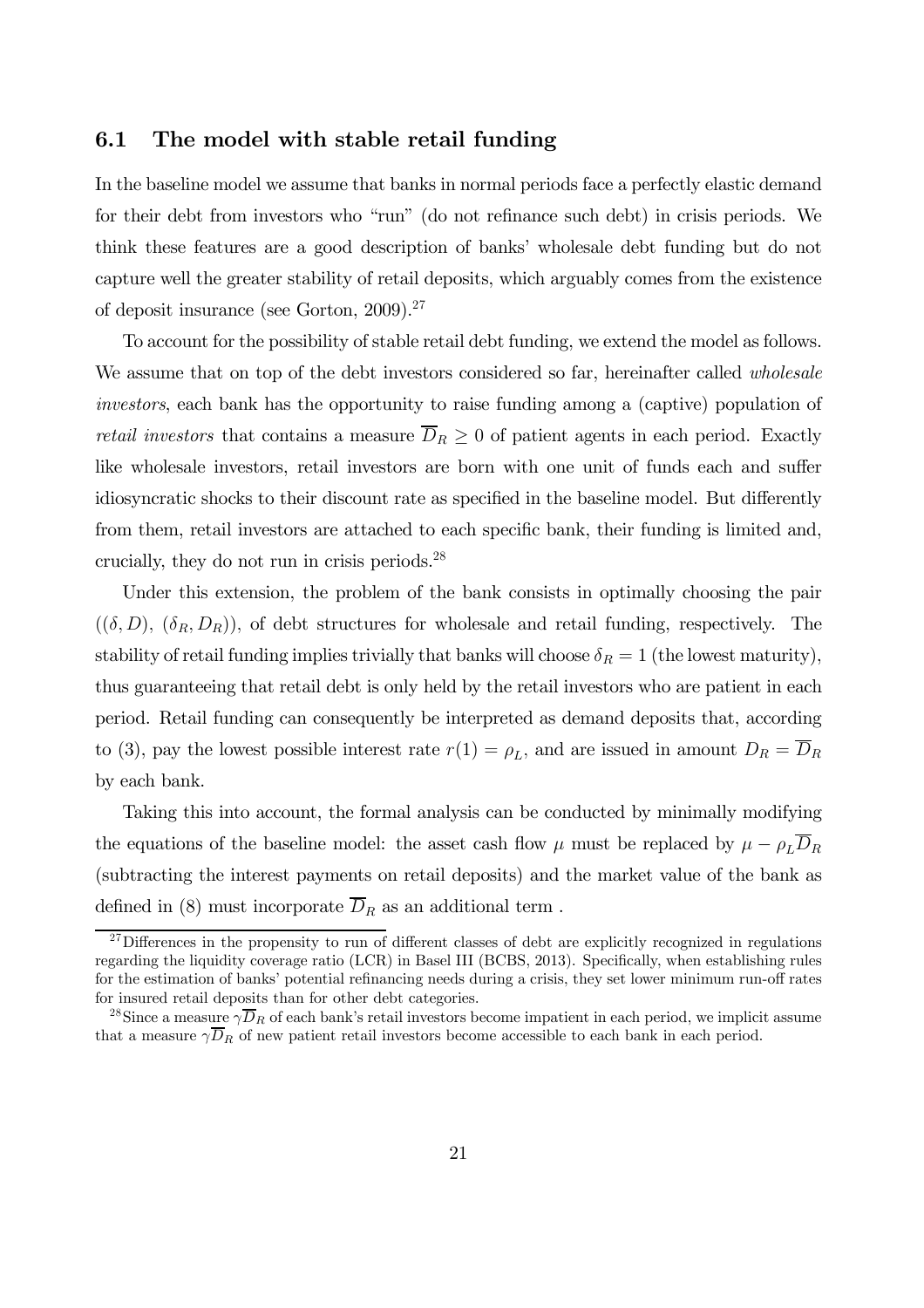### 6.2 Calibration

We calibrate our extended model to the Eurozone banking sector. The general objective of the calibration is to match the debt structure (outstanding amounts, average maturities, and interest rates of retail and wholesale debt) of a representative Eurozone bank in 2016. We choose that year so as to describe the situation just prior to the first signs of arrival of the 2007-2009 financial crisis. Given the absence of relevant liquidity risk regulations in 2006, we will interpret the liability structure observed in that year as corresponding to the unregulated equilibrium of previous sections.

#### 6.2.1 Duration of crises

We assume that liquidity crises last for one month. Hence, a model period will represent one month. This is consistent with the duration of the "liquidity stress scenarios" that the new liquidity coverage ratio (LCR) of Basel III mandates banks to cover (see BCBS, 2013).

#### 6.2.2 Eurozone banks' debt structure in 2006

Data on the liability structure of Eurozone banks is published regularly in the Monthly Bulletin and the Monetary Statistics of the ECB (see Appendix A for details). We define retail funding as the deposits held by euro area households and non-financial corporations (NFCs) in euro area banks. The remaining debt liabilities of Eurozone banks (see Table 1) are considered wholesale funding. As previously discussed, retail deposits are attributed a maturity parameter  $\delta_R = 1$  and assumed stable during crises. In turn, wholesale funding is treated as a homogeneous debt category with an associated flow of refinancing needs which is the source of trouble during crises. Estimating such flow is the most data-intensive part of our calibration exercise.

To do it, we first attribute an average  $\delta_i$  to each of the five wholesale debt categories  $i = 1, 2, 3, 4, 5$  that appear in Table 1. Existing data only provides some coarse partitions of debt categories by maturity ranges. To estimate each average  $\delta_i$ , we assume that banks' debt is uniformly distributed over the maturities contained in each of the maturity ranges. Finally, we estimate the overall  $\delta$  of wholesale debt (0.359) as a weighted average of each component  $\delta_i$ . Such  $\delta$  corresponds to an average debt maturity of 2.8 months.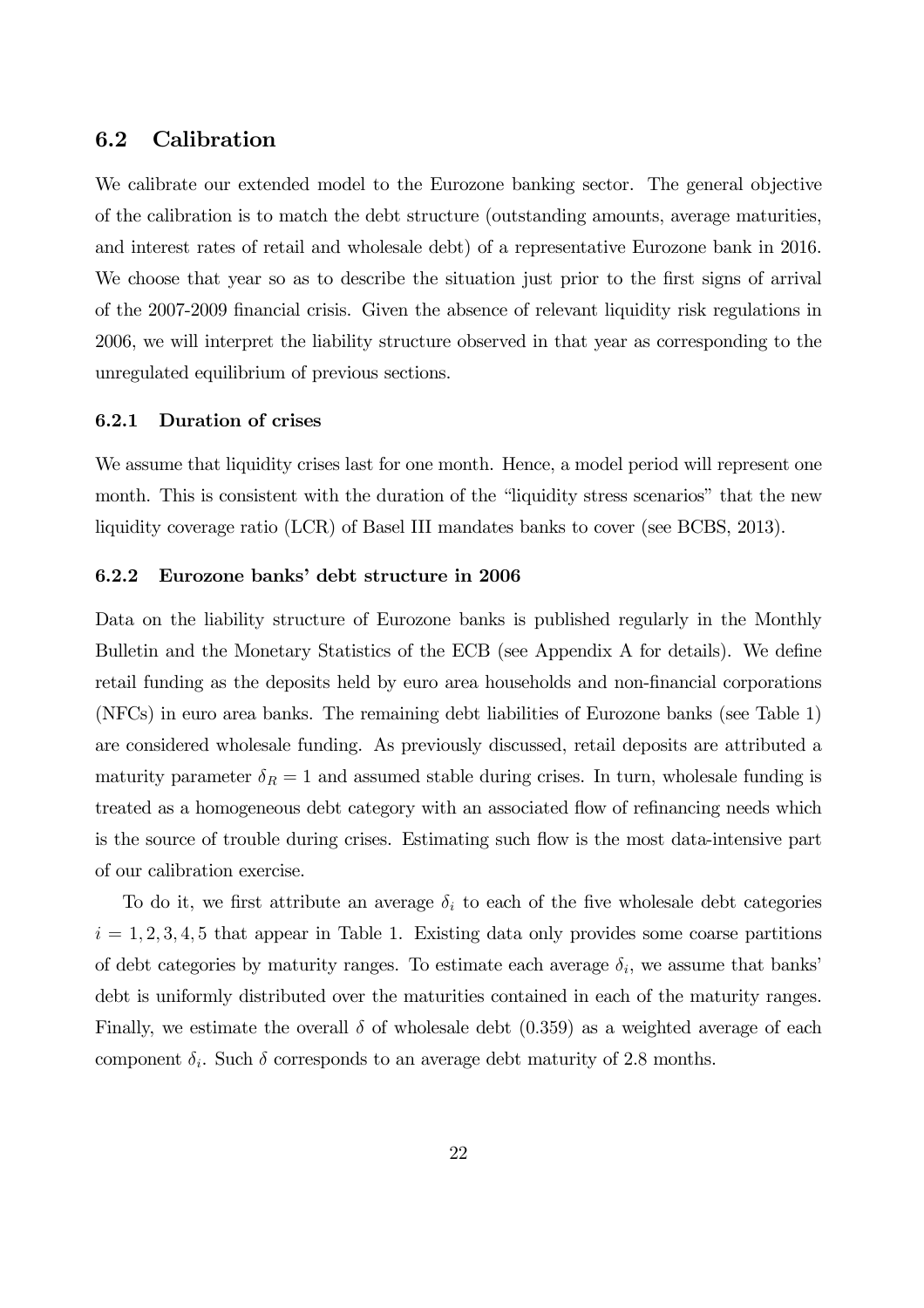| Structure of Eurozone banks' outstanding debt in 2006 |         |          |                  |            |              |  |
|-------------------------------------------------------|---------|----------|------------------|------------|--------------|--|
|                                                       | Amount  | Fraction | Weight in        | Assigned   | Implied      |  |
| Debt category                                         | $\Phi$  | $\%$     | overall $\delta$ | $\delta_i$ | $1/\delta_i$ |  |
| Retail deposits                                       | 5,821   | 27.4     |                  |            |              |  |
| Wholesale debt                                        | 15, 404 | 72.6     | 1.000            | 0.359      | 2.8          |  |
| - Deposits $&$ repos from banks                       | 7,340   | 34.6     | 0.476            | 0.560      | 1.8          |  |
| - Commercial paper & bonds                            | 4,463   | 21.0     | 0.290            | 0.027      | 37.0         |  |
| - Other deposits                                      | 2,906   | 13.7     | 0.189            | 0.336      | 3.0          |  |
| - Other repos                                         | 245     | 1.2      | 0.016            | 0.693      | 1.4          |  |
| - Eurosystem lending                                  | 451     | 2.1      | 0.000            |            |              |  |
| Total outstanding debt                                | 21, 225 | 100.0    |                  |            |              |  |

Table 1 Structure of Eurozone banks' outstanding debt in 2006

This table describes the structure of Eurozone banks' outstanding debt in 2006 and assigns a maturity parameter  $\delta_i$  to each of the wholesale debt categories based on existing breakdowns by maturity ranges. For details on the underlying data and the assigment of  $\delta_i$ , see Appendix A. The value of  $\delta_i$  assigned to Wholesale debt ("the overall  $\delta$ ") is a weighted average of the  $\delta_i$  assigned to its components (excluding Eurosystem lending for which no maturity data is publicly available). One model period is one month.

#### 6.2.3 Choice of functional forms and parameter values

Following Greenwood, Landier and Thesmar (2015), we assume a simple linear functional form for the inverse supply of crisis financing:

$$
\Phi(x) = ax,\tag{14}
$$

where the parameter  $a \geq 0$  can be interpreted as the impact on the cost of funds during crises of an increase in banks' aggregate refinancing needs.<sup>29</sup> In the context of aggregate liquidity crises, direct empirical evidence regarding  $a$  does not exist, so we will calibrate this parameter within the model.

Our overall calibration strategy is as follows. Our extended model has seven parameters:  $\varepsilon$ ,  $\overline{D}_R$ ,  $\rho_L$ ,  $\rho_H$ ,  $\gamma$ ,  $\mu$  and a. Parameters  $\varepsilon$  and  $\overline{D}_R$  can be calibrated to match empirical counterparts directly available in the existing evidence or data. The rest are set to make an equal number of model equilibrium outcomes match calibration targets based on existing data (exact identification). In fact the structure of the model allows us to split the remaining parameters in two blocks. The block made by  $\rho_L$ ,  $\rho_H$ , and  $\gamma$  can be calibrated without having

 $29G$ reenwood, Landier and Thesmar (2015) adopt this linear specification in a model of fire sales and calibrate a using prior studies on the price impact of secondary market sales.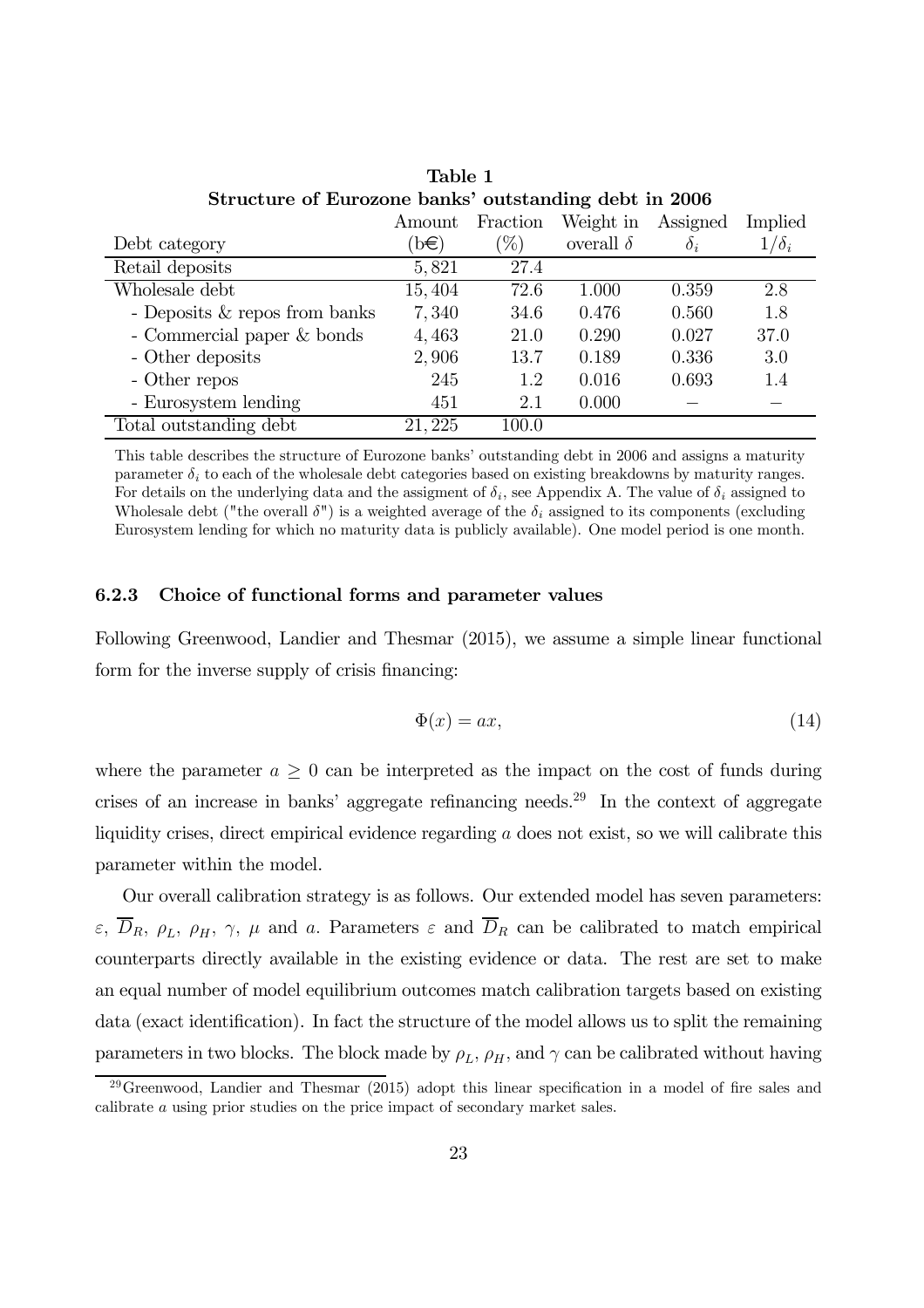fixed  $\mu$  and  $a$ , so as to make the model produce a yield curve that fits the average interest rate paid by deposits of three different maturity ranges (defined based on data availability). The block made by  $\mu$  and  $\alpha$  can subsequently be set in order to exactly match the overall amount and the average maturity of Eurozone banks' wholesale debt in 2006.<sup>30</sup> The calibration targets appear on Table 2. The resulting parameter values appear in Table 3.

|                                         |                                                  | Matched  |                       |
|-----------------------------------------|--------------------------------------------------|----------|-----------------------|
| Description                             | Model variable                                   | value    | Interpretation        |
| Frequency of crises                     | $\varepsilon$                                    | 0.0076   | Every 11.4 years      |
| Aggregate banks' retail funding         | $D_R$                                            | 5,821    | 5,821 b€              |
| Average interest rates                  |                                                  |          |                       |
| - Overnight deposits                    | r(1)                                             |          | 0.000685 0.8\% yearly |
| - Deposits with maturity $\leq 2$ years | $\frac{1}{24-1}\int_1^{24} r(\frac{1}{t})dt$     |          | 0.002012 2.4\% yearly |
| - Deposits with maturity $> 2$ years    | $\frac{1}{60-24}\int_{24}^{60} r(\frac{1}{t})dt$ | 0.002552 | $3.1\%$ yearly        |
| Banks' aggregate wholesale debt         | $D^e$                                            | 14,953   | $14,953 \; b \in$     |
| Maturing wholesale debt per month       | $\delta^e$                                       | 0.359    | Every 2.8 months      |

#### Table 2 Calibration targets

This table describes the targets for the baseline calibration of the model. The parameter values that appear in Table 3 below are found so as to exactly match the values of the moments described in columns 1 and 2 of this table with their data counterparts. Columns 3 and 4 show the matched values and their interpretation in terms of meaningful units of measurement. One model period is one month. See the main text and Appendix A for further details on the calibration strategy.

**Frequency of systemic crises** (ε) To obtain an estimate of  $\varepsilon$ , we use the subsample of advanced economies in the systemic banking crises database of Laeven and Valencia (2012), which covers the period 1970-2011 and is the largest in terms of the number of countries that it covers. We compute the yearly frequency of systemic crises  $\varepsilon_Y$  by dividing the number of systemic crises in the subsample by the maximum number of potential occurrences of a crisis (the number of country-year observations).<sup>31</sup> This is translated into a monthly probability of a crisis using the equation  $1 - \varepsilon_Y = (1 - \varepsilon)^{12}$ , which presumes that not registering a crisis

<sup>&</sup>lt;sup>30</sup>Most calibrated macroeconomic models do not have this recursive structure and hence fix most of the internally calibrated parameters simultaneously in order to match or approximate a selected equal or larger number of empirical moments. Given the recursivity of our model, we think that splitting its calibration in two stages renders the identification of the parameters more transparent.

 $31$  For most countries in advanced economies, the number of possible occurrences is  $(2011-1970)+1=42$ , but we take into account that some countries were created in the 1990s, after the collapse of the communist block in Eastern Europe.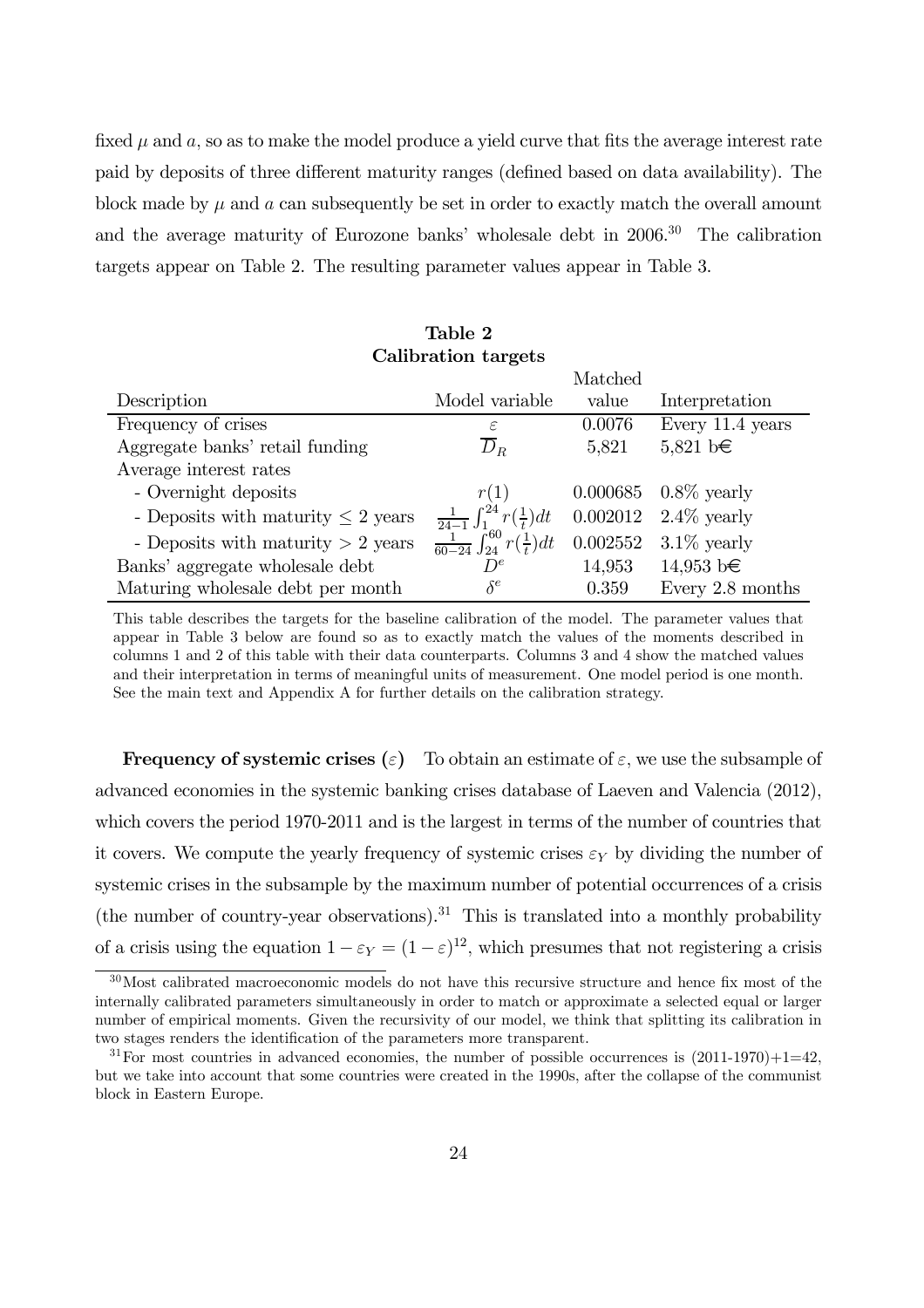in one year requires not registering it in any of its months. The calibrated  $\varepsilon$  corresponds to suffering a crisis every 11.4 years on average.

| Table 3                                      |                  |          |                                    |  |  |
|----------------------------------------------|------------------|----------|------------------------------------|--|--|
| Parameter values                             |                  |          |                                    |  |  |
| Description                                  | Parameter        | Value    | Interpretation                     |  |  |
| Frequency of crises                          | $\varepsilon$    | 0.0076   | Every 11.4 years                   |  |  |
| Aggregate banks' retail funding              | $\overline{D}_R$ | 5,821    | $5,821 \text{ b} \in$              |  |  |
| Patient agents' discount rate                | $\rho_L$         | 0.000685 | $0.8\%$ yearly                     |  |  |
| Impatient agents' discount rate              | $\rho_H$         | 0.002816 | $3.4\%$ yearly                     |  |  |
| Frequency of idiosyncratic preference shocks | $\gamma$         | 0.204    | Every 4.9 months                   |  |  |
| Per period asset cash flow                   | $\mu$            | 35.3     | $35.3 \text{ b} \in \text{/month}$ |  |  |
| Impact of needs on cost of crisis funds      | $\mathfrak{a}$   | 0.000038 | $0.38 \text{ bps}/\text{b} \in$    |  |  |

This table describes the parameters values emerging from the baseline calibration of the model. These values are set so as to exactly match the calibration targets specified in Table 2 following a two-stage procedure described in the text. One model period is one month. The last column in the table provides an interpretation of the parameter values in terms of meaningful units of measurement.

**Aggregate retail debt funding**  $(\overline{D}_R)$  We set the aggregate amount of banks' retail funding  $\overline{D}_R$  equal to its empirical counterpart in Table 1.

**Preference parameters** ( $\rho_L$ ,  $\rho_H$ , and  $\gamma$ ) The discount rates  $\rho_L$  and  $\rho_H$ , and the frequency of idiosyncratic preference shocks  $\gamma$  completely determine the interest rate curve  $r(\delta)$  (see (3)). We calibrate these parameters to match the average interest rates paid by Eurozone banks in 2006 on household deposits of three different maturities: overnight deposits (that we match to the rate that corresponds to the shortest maturity in the model,  $r(1) = \rho_L$ ), term deposits with maturity up to two years (that we match to the model implied average  $\frac{1}{24-1}$  $\int_1^{24} r(1/t) dt$ , and term deposits with maturity above two years (that we match to the model implied average  $\frac{1}{60-24}$  $\int_{24}^{60} r(1/t)dt$ .<sup>32</sup> See Appendix A for further details on the data.

**Asset cash flow** ( $\mu$ ) The per period asset cash flow  $\mu$  is mostly a scale parameter that determines banks' debt capacity. We set it to make the equilibrium amount of wholesale

 $32\,\text{We}$  use household deposits because of the availability of interest rate data by maturity range. However, the distribution of deposits within each maturity range is not provided, so we just assume a uniform distribution over the stated ranges. We cap the over two years range at five years based on the casual observation that deposits of longer maturities are very rare.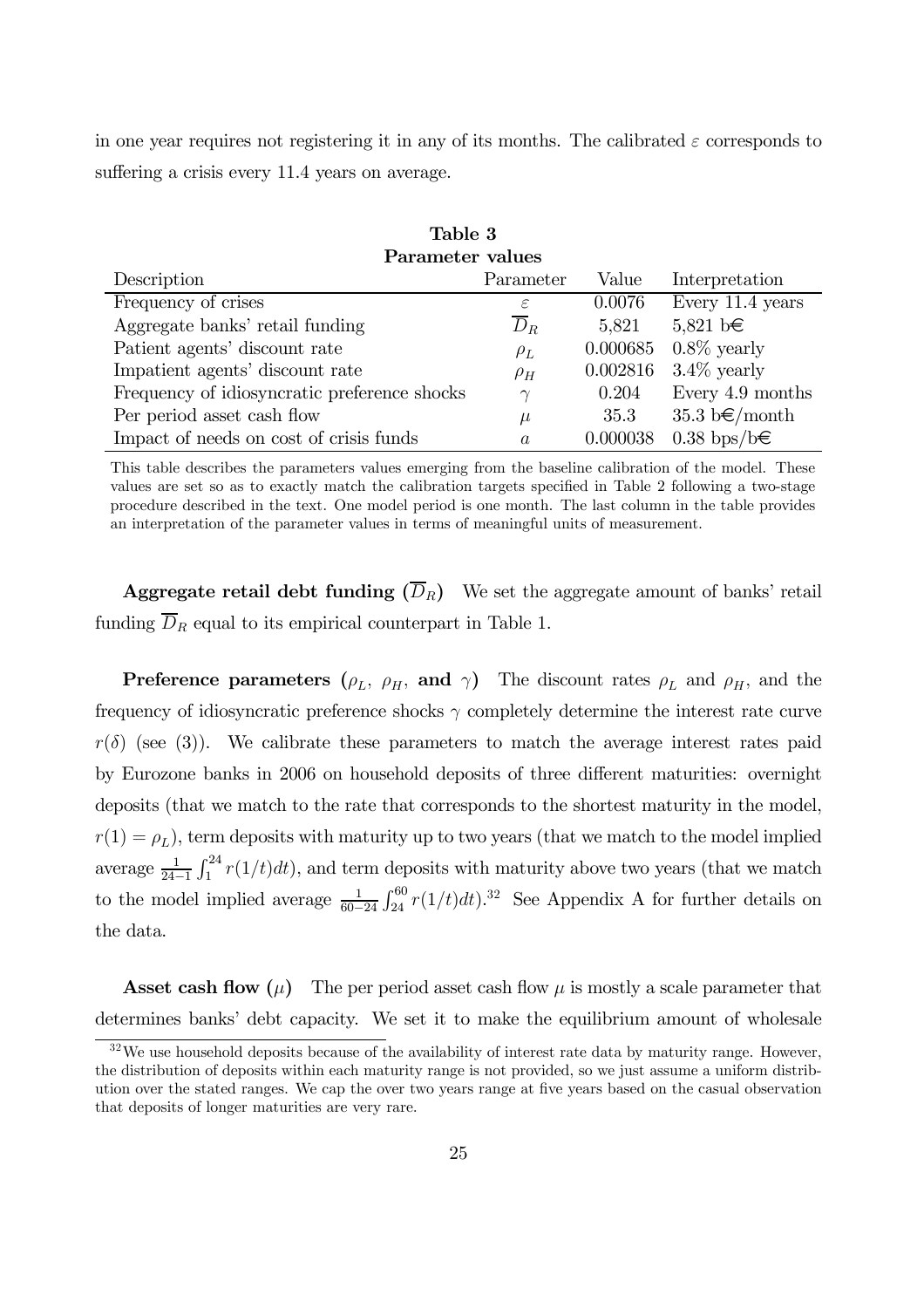debt D equal to its empirical counterpart in Table 1. The resulting  $\mu$  implies attributing to Eurozone banks monthly aggregate asset returns of 35.3 b $\epsilon$ .

**Impact of refinancing needs on cost of funds**  $(a)$  Parameter a has a direct effect on the equilibrium excess cost of funds during crises, which in turn determines banks' equilibrium choice of  $\delta$ . Hence, we calibrate this parameter to exactly match the average  $\delta$  in the data. The calibrated a implies that an increase of 1 b $\epsilon$  per month in Eurozone banks' refinancing needs increases the excess cost of crisis financing,  $\phi$ , in 0.38 bps. This estimate is of the same order of magnitude as the 1.00 bps/b $\in$  used in the calculations of Greenwood, Landier and Thesmar (2015) and the 0.62 bps/b $\epsilon$  implied by the overall 10 bps impact of the 16 b $\epsilon$  bond issue by Deutsche Telekom reported by Newman and Rierson (2004).<sup>33</sup>

#### 6.2.4 Other model implied variables

In the calibrated economy the equilibrium excess cost of crisis funds is  $\phi^e = 0.210$ , which means that crisis financiers obtain a return from refinancing banks during crises of 21.0% in excess of their required annual discount rate of 3.4%. This model variable might be assimilated to the "underpricing gains" that experts make when acquiring banks' equity in periods of distress. Unfortunately we are not aware of studies reporting these gains.

In the unregulated equilibrium of our calibrated economy, banks operate with an equity ratio of 5.2%, and a return on assets,  $ROA$ , of 0.7%.<sup>34</sup> Before comparing these numbers with their empirical counterparts, it is worth recalling that our model abstracts from asset risk while, of course, in reality banks use their capital also as a buffer to absorb potential asset-side losses. As further explained in subsection 7.3, if asset risk is potentially concurrent with refinancing risk, banks may want to have enough capital to cover both types of risks at the same time. What this means is that the equity ratio produced by the model should be interpreted as an indication of how much capital would be needed to cover refinacing risk alone. Therefore, the model generated equity ratio should be expected to be lower than the one observed in the data. Indeed, according to the Saint Louis Fed's FRED database,

<sup>33</sup>See Ellul, Jotikasthira, and Lundblad (2011) and Feldhutter (2012) for additional references estimating price impacts in the context of fire sales.

 $34ROA$  is conventionally defined as net income over market value of assets. Its monthly counterpart in our model is  $(\mu-\rho_L \overline{D}_R-r(\delta)D)/V$ .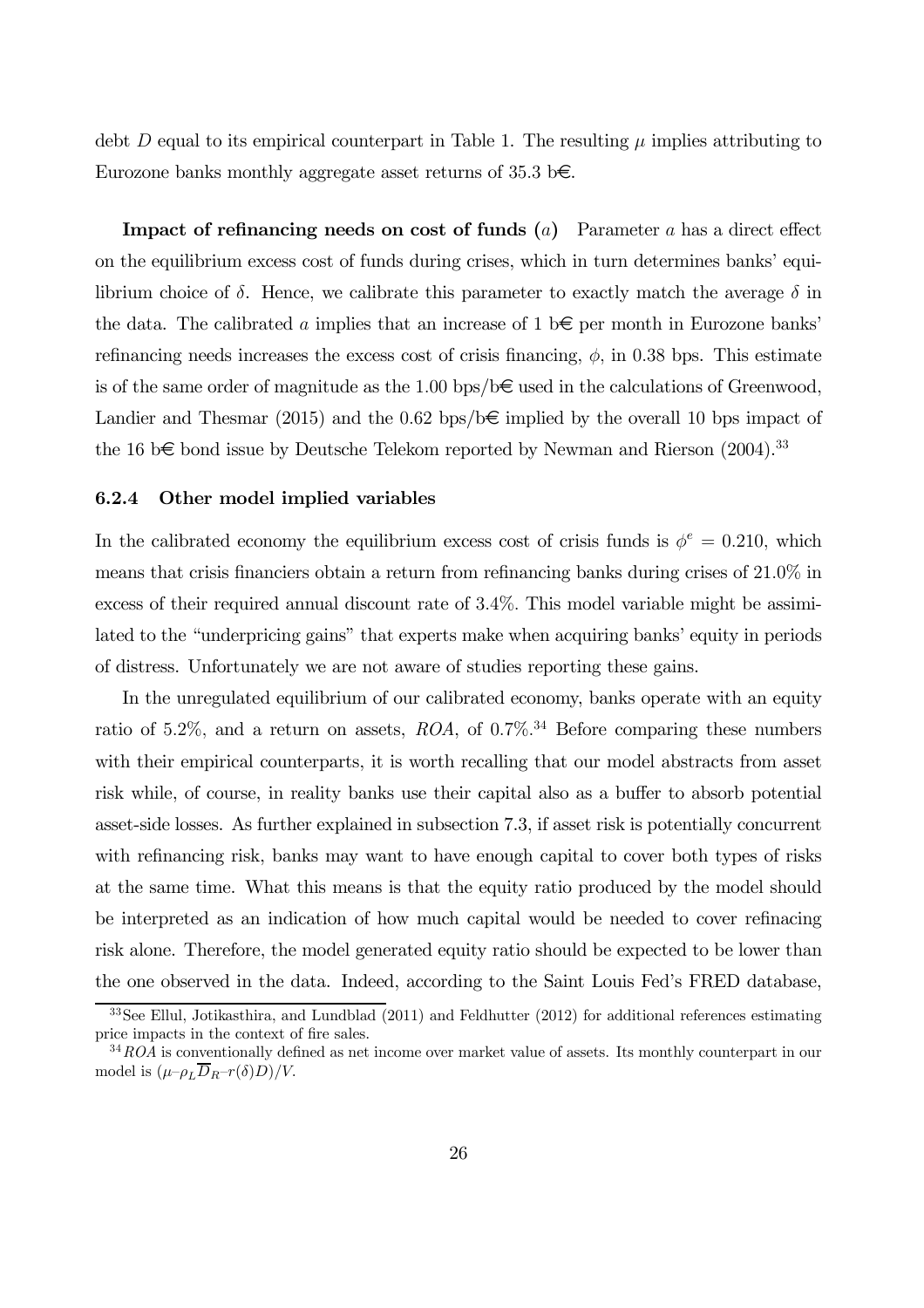Eurozone banks' equity ratio in 2006 was 6.6%, i.e. 1.4 percentage points higher than the equity ratio produced by the model.

Relatedly, abstracting from asset risk and investors' risk aversion, the ROA generated by the model should also be expected to be lower than its data counterpart. And, in fact, the ROA of Eurozone banks in 2006 as reported in FRED was 1.0%, 34 bps higher than the figure generated by the model.

### 6.3 Value of maturity transformation

Table 4 shows the value generated by maturity transformation in the unregulated equilibrium obtained under the parameters described in Table 3. It reports the unlevered value of bank assets and the sources of value or social surplus gains and losses captured in the expressions for V and W in (8) and (12), respectively.<sup>35</sup>

| Table 4                                                          |             |              |                        |              |  |  |
|------------------------------------------------------------------|-------------|--------------|------------------------|--------------|--|--|
| Value of maturity transformation and gains from regulation       |             |              |                        |              |  |  |
|                                                                  | Unregulated |              | Gains from             |              |  |  |
|                                                                  | equilibrium |              | regulation             |              |  |  |
|                                                                  | Value       |              | $\%$ of $\Delta$ Value | $\%$ of      |  |  |
| Components                                                       | $(b\infty)$ | $\mu/\rho_H$ | $(b \infty)$           | $\mu/\rho_H$ |  |  |
| Unlevered value of bank assets $(\mu/\rho_H)$                    | 12,543      | 100.0        | $\Omega$               | 0.0          |  |  |
| Gains from maturity transformation if $\varepsilon = 0$          | 12,971      | 103.4        | $-215$                 | $-1.2$       |  |  |
| Losses from refinancing risk ( $\varepsilon > 0$ ) if $\phi = 0$ | $-23$       | $-0.2$       | $\overline{4}$         | 0.0          |  |  |
| Losses from excess cost of crisis funding $(\phi > 0)$           | $-3,107$    | $-24.8$      | 636                    | 5.1          |  |  |
| Total market value of banks $(V)$                                | 22,383      | 178.5        | 424                    | 3.4          |  |  |
| Market value of bank debt $(D + D_R)$                            | 21, 225     | 169.2        | 660                    | 5.3          |  |  |
| Market value of bank equity $(E)$                                | 1,158       | 9.2          | $-235$                 | $-1.9$       |  |  |
| Present value of experts' rents $(U)$                            | 1,554       | 12.4         | $-319$                 | $-2.5$       |  |  |
| Social surplus $(W = V + U)$                                     | 23,937      | 190.9        | 105                    | 0.8          |  |  |

This table describes the value generated by maturity transformation in the unregulated equilibrium and the gains from optimally regulating debt maturity. For a comparison of key model variables across the unregulated and regulated economies, see Table 5. The breakdown of the sources of value is based on trivially extended versions of the expressions for V and W in  $(8)$  and  $(12)$ , respectively.  $\varepsilon$  is the probability of a suffering a crisis.  $\phi$  is the excess cost of crisis financing.

Maturity transformation allows the representative bank to increase its value by a net amount equivalent to 78.5% of the unlevered value of its assets,  $\mu/\rho_H$ . Indeed, before sub-

<sup>&</sup>lt;sup>35</sup>Recall that in the extended model, the expression for V is as in (8) plus the term  $\frac{\rho_H - \rho_L}{\rho_H} \overline{D}_R$  that captures the value of the maturity transformation associated with retail funding.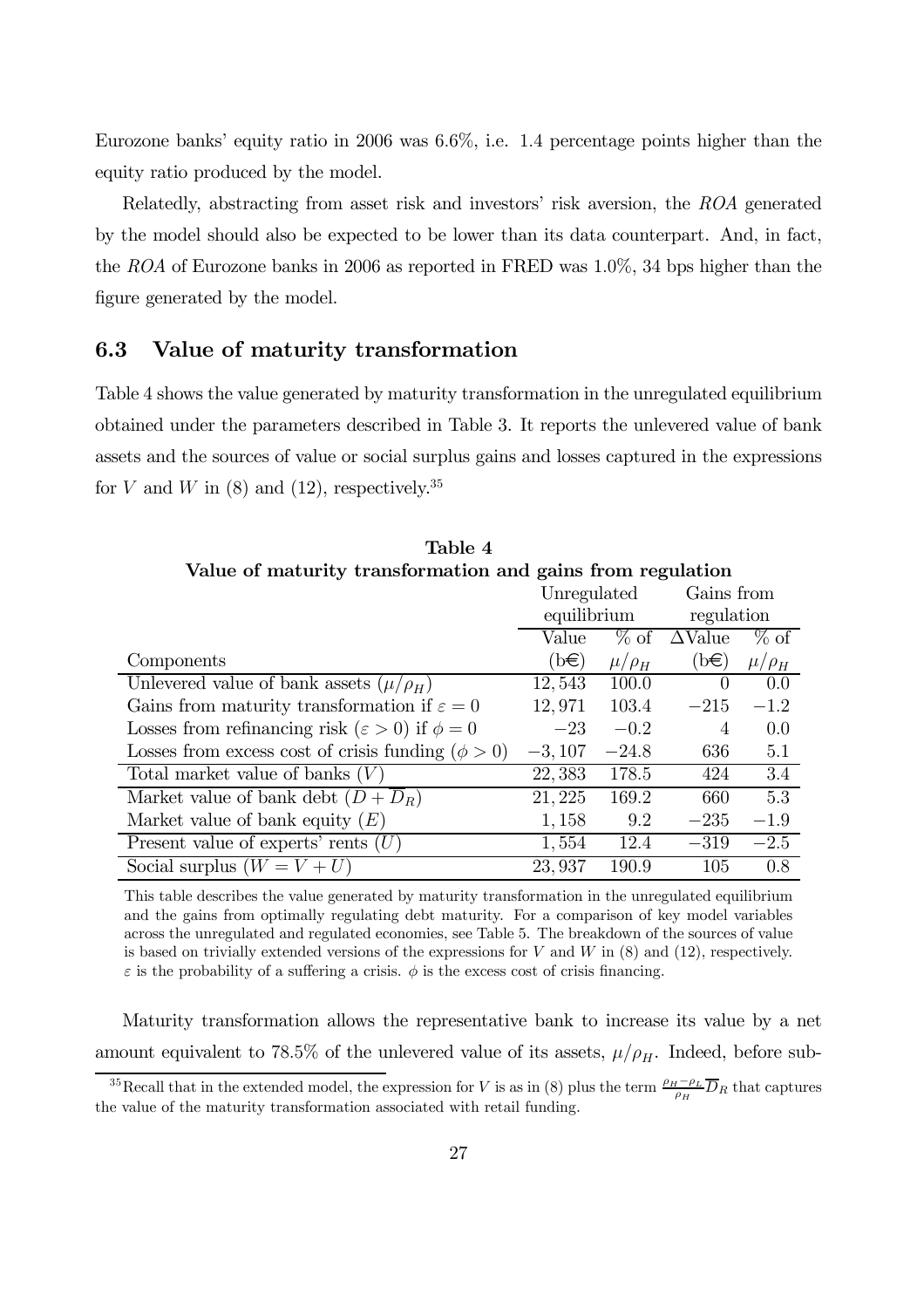tracting the costs associated with refinancing risk, maturity transformation produces a gross extra value of 103.4% of  $\mu/\rho_H$ . However, the anticipated discounted costs of all future crises (almost entirely due to having  $\phi > 0$ ) subtract value equivalent to 24.8% of  $\mu/\rho_H$ . Having enough capacity to pay for the excess costs incurred in each crisis requires the bank to operate with equity worth about 9.2% of the unlevered value of its assets.

The social surplus  $W$  generated by banks exceeds banks' total market value  $V$  because it also includes the intramarginal rents appropriated by the experts who finance the banks in each crisis, which represent about 12.4% of  $\mu/\rho_H$ .

### 6.4 Regulating the externality

Internalizing the pecuniary externality associated with the cost of crisis refinancing pushes the social planner to impose a longer expected maturity to wholesale debt (3.3 months) than the one chosen by banks in the unregulated economy (2.8 months). Table 5 compares the value of several equilibrium variables across the unregulated and the optimally regulated economies. The reduction in the intensive margin of maturity transformation allows banks to expand their wholesale debt by  $4.3\%$  (660 b $\in$ ), while still reducing their aggregate refinancing needs in a crisis by  $10.8\%$  (600 b $\bigoplus$ )

This in turn leads to a reduction of 2.3 percentage points in the excess cost of crisis financing. Regulation also reduces the value of the investment opportunities given up by crisis financiers in each crisis (by  $20.4\%$  or 118 b  $\epsilon$ ) and the equity ratio that banks need in order to assure their refinancing during crises  $(4.0\% \text{ rather than } 5.2\%).$ <sup>36</sup>

The implications of regulation for the various components of banks' market value and social surplus are described in the last two columns of prior Table 4. The bulk of the net gains are due to the reduction in the excess cost of crisis financing. The market value of the bank absorbs about one third of the savings from such reduction, while the remaining two thirds are offset by the lower gains from maturity transformation. Interestingly, while banks' market value increases by an amount equivalent to 3.4% of unlevered asset value (424 b $\epsilon$ ), the final increase in social surplus is equivalent to 0.8% of  $\mu/\rho_H$  (105 b€). The remaining 2.6% (319 b $\epsilon$ ) represents the reduction in the value of the rents appropriated by experts during crises. To put these numbers in perspective, if the 424 billion gain in banks' market

<sup>&</sup>lt;sup>36</sup>As shown in (12), the NPV of investment opportunities sacrificed by experts in each crisis is  $\int_0^{\delta D} \Phi(x) dx$ .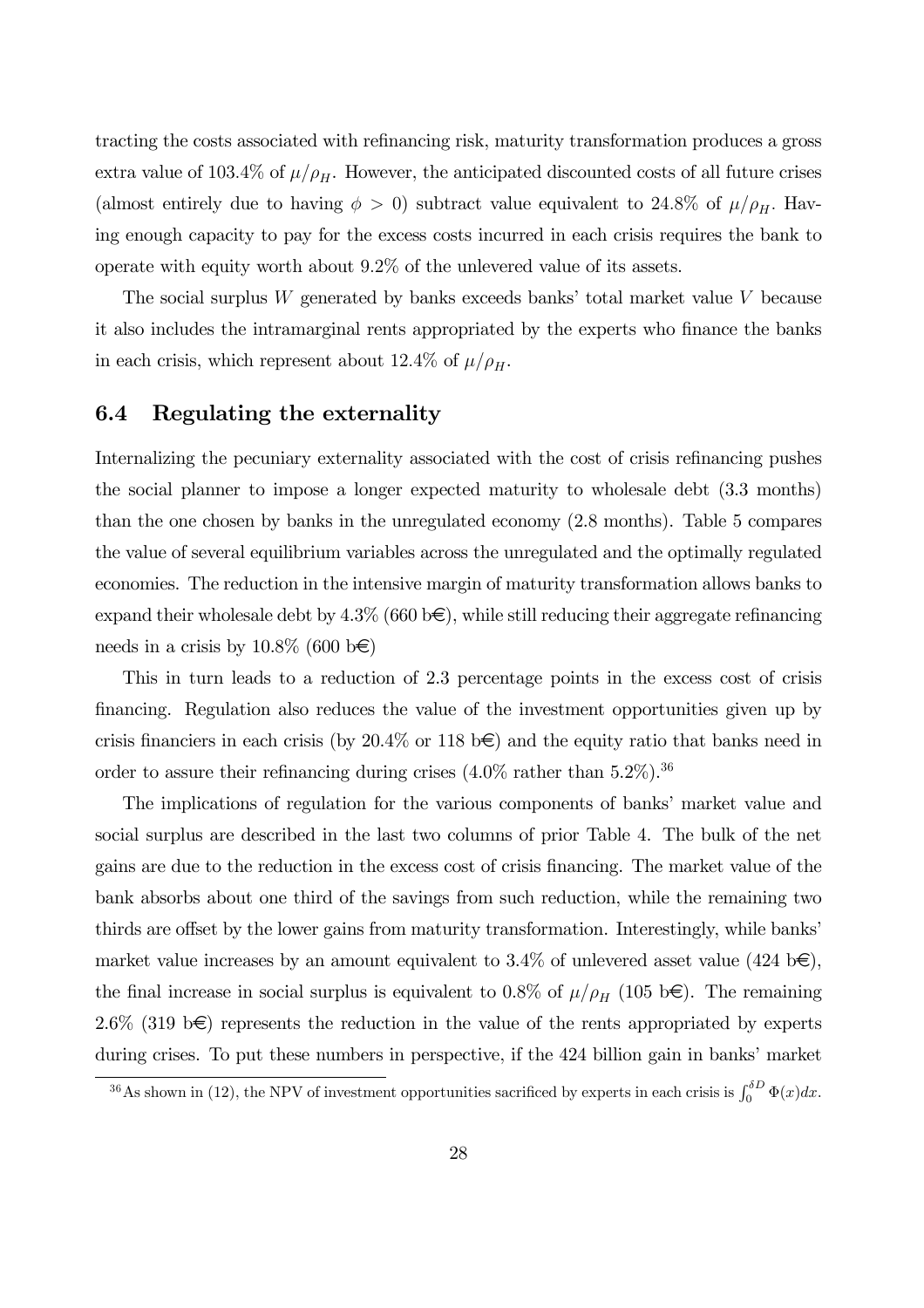value that can be achieved through regulation were appropriated by bank equityholders, it would imply a windfall gain equivalent to 36.6% of the banks' equity value in the unregulated equilibrium.

| Regulated         |
|-------------------|
| Change<br>economy |
| 0.5 <sub>m</sub>  |
| $4.3\%$           |
| $-10.8\%$         |
| $-2.3$ pp         |
| $-20.4\%$         |
| $-1.2$ pp         |
|                   |

Effects of regulation on key equilibrium variables

Table 5

This table compares key model variables across the unregulated equilibrium and the equilibrium emerging under the optimal regulation of banks' debt maturity decisions. In both economies the underlying parameter values are those of the baseline calibration of the model (Table 3). The last column reports variations associated with moving from the unregulated to the regulated economy which are measured in months  $(m)$ , per cents  $(\%)$  or percentage points (pp).

All in all, these results show the quantitative importance of the pecuniary externalities captured by the model and the substantial implications of their optimal regulation. Yet these results do not point to the need for a drastic lengthening of the maturity of banks' debt (the difference between the unregulated and optimally regulated expected maturity of wholesale debt is of just 0.5 months). Hence, they constitute a call for caution against regulations such as the NSFR of Basel III (see BCBS, 2014), which might effectively impede banks to finance illiquid assets with potentially unstable funds. $37$ 

### 6.5 Sensitivity analysis

We now analyze the robustness of our results to changes in some critical calibration choices. We examine each one of those choices at a time, recalculating, if needed, all the parameters that depend on it according to the calibration strategy described above. Table 6 summarizes the results.

 $37$ Roughly speaking, NSFR regulation would call banks to operate with a ratio of stable funding (liabilities with maturity longer than one year) to *illiquid assets* (assets with maturity longer than one year) larger than one. So most bank debt ought to have maturities of more than twelve months.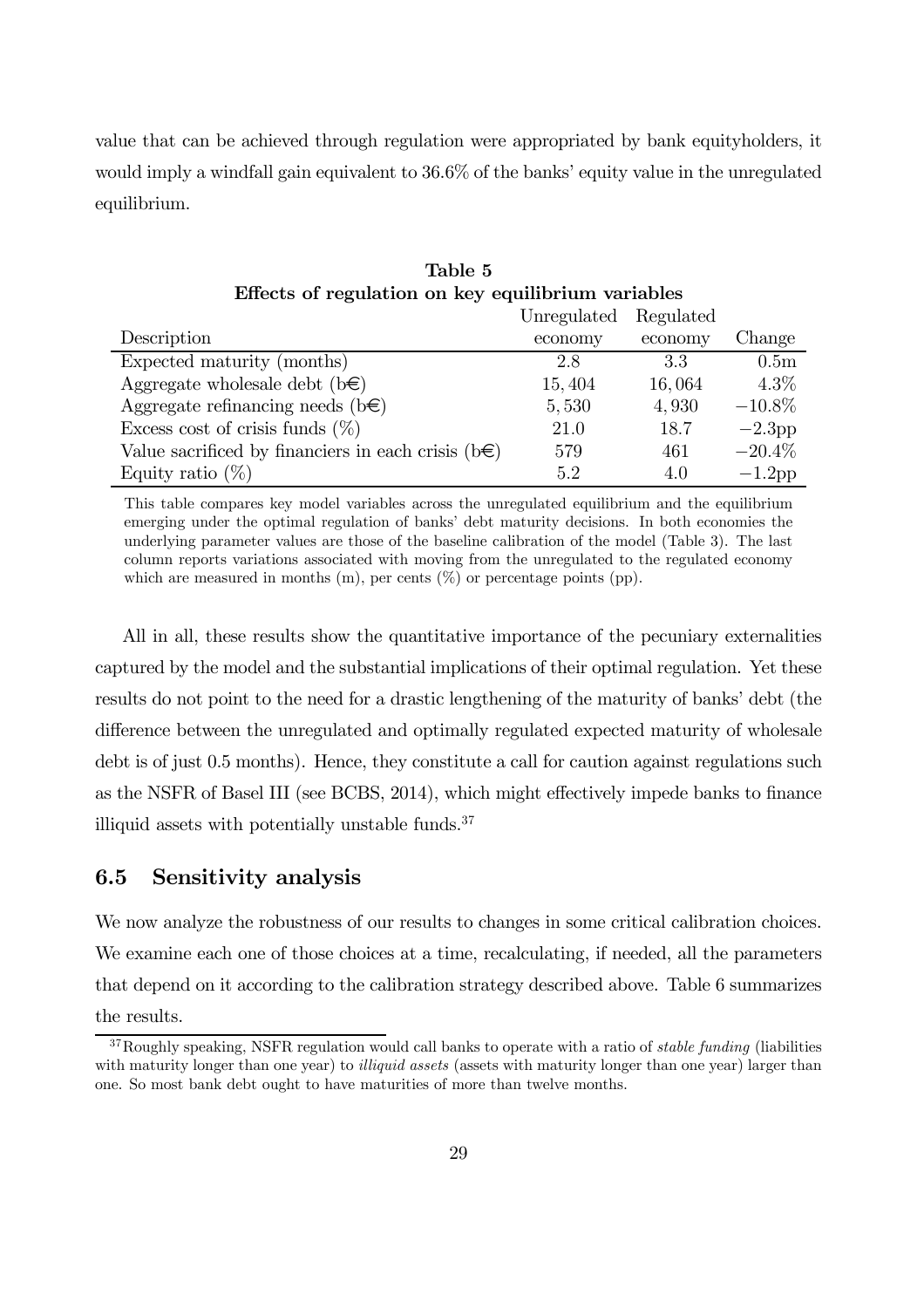|                                                 |                 | Higher    | Instability | Higher |
|-------------------------------------------------|-----------------|-----------|-------------|--------|
|                                                 |                 | crisis    | of retail   | cost   |
| Description                                     | <b>Baseline</b> | frequency | funding     | impact |
| A.Recalibrated parameters                       |                 |           |             |        |
| Cost impact of refinancing needs (bps/b $\in$ ) | 0.38            | 0.32      | 0.20        | 0.62   |
| Per period asset cash flow $(b \in )$           | 35.3            | 35.0      | 40.5        | 35.3   |
| B. Non-targeted model implied moments           |                 |           |             |        |
| Equity ratio $(\%)$                             | 5.2             | 4.3       | 6.7         | 5.2    |
| Return on assets $(\%)$                         | 0.65            | 0.64      | 0.85        | 0.65   |
| C. Normative implications                       |                 |           |             |        |
| Expected regulated maturity (months)            | 3.26            | 3.24      | 2.84        | 3.46   |
| Welfare gain $(\%$ of unlevered assets)         | 0.84            | 0.88      | 1.25        | 2.75   |

#### Table 6 Sensitivity analysis

This table reports relevant parameters, some non-targeted moments generated by the model, and key variables for the normative analysis across three variations of the calibration exercise. Column 2 revisits the baseline calibration of the model. The recalibrations explored in columns 3 to 5 are explained in the text. Parameters  $\rho_L$ ,  $\rho_H$ , and  $\gamma$  remain unchanged across all exercises. When exploring the instability of retail funding, the unregulated expected debt maturity matched in the calibration shifts to 2.4 months and corresponds to banks' overall debt instead of wholesale debt only.

Higher frequency of crises If instead of looking at the whole subsample of advanced economies in Laeven and Valencia (2012), we only consider banking crises affecting the countries that were part of the Eurozone in 2006, we obtain a frequency of crises that would correspond to having  $\varepsilon = 0.0094$ . This implies an average interval between crises of about 8.9 years (2.5 years shorter than in the baseline calibration). Facing a higher frequency of crises, banks would increase (all else equal) the maturity of their debt. Therefore, in the recalibrated economy (which still targets to match the average maturity of banks' wholesale debt in 2006), the implied excess cost of crisis funding  $\phi^e$  falls to 0.17, leading the parameter a that determines the cost impact of each unit of refinancing needs in a crisis to decline to 0.32 bps/b€. Since each crisis becomes effectively less costly, banks can operate with a lower equity ratio (4.3%). In the regulated economy the expected maturity of wholesale debt becomes 3.2 months and social surplus increases by an amount equivalent to about 0.9% of the unlevered value of bank assets.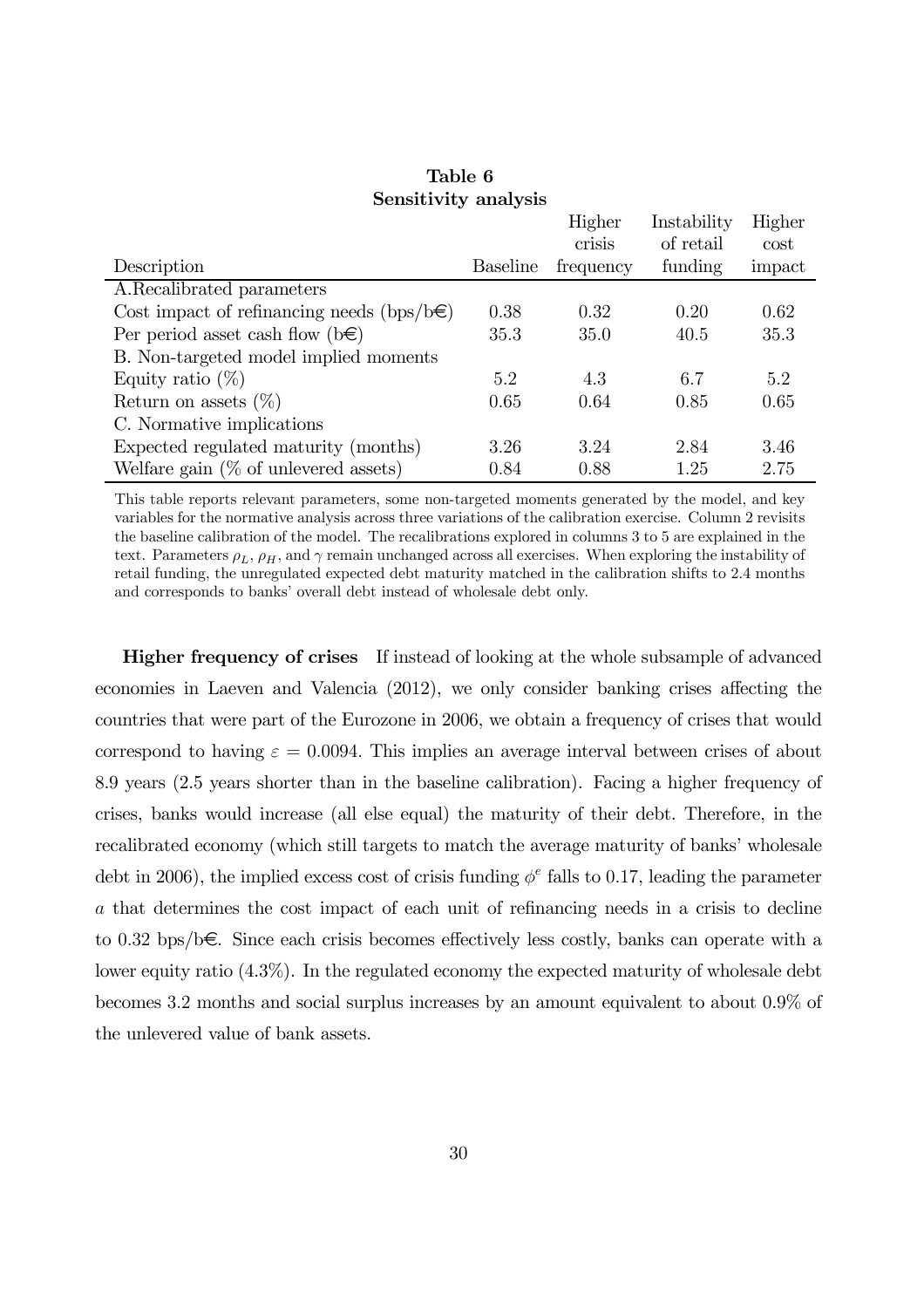Instability of retail funding What would happen if opposite to the assumption made above (and the wisdom of Basel III) retail funding is not stable during crisis? To answer this question, we add the debt previously assigned to  $\overline{D}_R$  to the wholesale debt previously contained in  $D^e$  and recalculate the target for  $\delta^e$  after taking into account the maturity structure of retail deposits and the new composition of  $D^e$ . This implies setting  $D^e = 21, 244$ and  $\delta^e = 0.415$  (or an average maturity of 2.4 months for banks' entire debt).

Since the implied refinancing needs during crises increase significantly, the alternative calibration yields a higher value for  $\mu$  and a lower value for a. It also raises the equity ratio with which banks need to operate  $(6.7\%)$ . As for the regulated economy, controlling the externality leads to an increase of 0.4 months in expected debt maturity (somewhat lower than the one seen in the baseline calibration) and an increase in welfare equal to 1.25% of the unlevered value of bank assets (higher than in the baseline calibration).<sup>38</sup>

Higher cost impact of crisis refinancing needs As already noted above, our calibrated cost impact parameter a takes a value lower than the price impact of fire sales estimated in Newman and Rierson (2004). To examine the normative implications of facing a higher marginal cost impact, we can alternatively assume that the inverse supply of funds curve  $\Phi(x)$  is not necessarily linear but can be locally approximated by  $a_0 + ax$ , and we can fix its parameter a equal to 0.62 bps/b $\epsilon$  which is the marginal price impact estimated in Newman and Rierson (2004). This strategy leaves  $a_0$  as an additional parameter that can be calibrated to target  $\delta^e$ . We obtain  $a_0 = -0.134$  and an unchanged value for  $\mu$ . Moreover, this strategy also leaves the implied unregulated excess cost of crisis financing, the equity ratio, and the return on assets unaffected. The increase in the cost impact of crisis financing raises the importance of the pecuniary externality, pushing up the regulated expected maturity to 3.5 months and the welfare gains from regulation to 2.7% of the unlevered value of bank assets.

Overall, the different alternative calibration scenarios explored in this subsection yield plausible values for both the recalibrated parameters and the model-implied moments. Besides, the conclusions on the quantitative importance of the inefficiency (and the order of magnitude of the required regulatory intervention) remain fairly robust.

 $38$ The required lengthening of maturity is lower because a is lower, while the welfare gains are larger because the pecuniary externality affects a broader base of bank liabilities.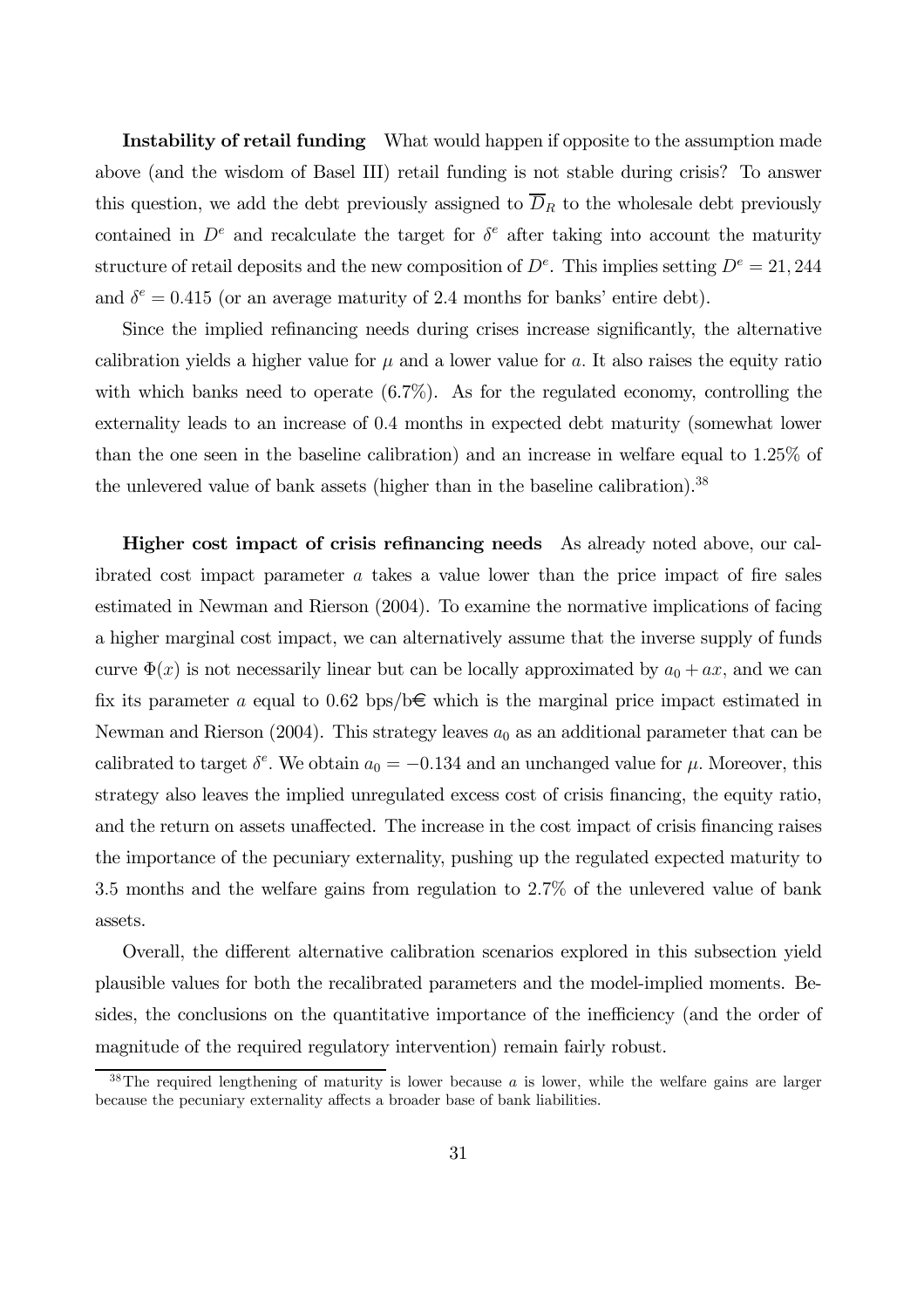## 7 Discussion and possible extensions

In this section we discuss the importance of some of the assumptions of the model and outline some of its potential extensions. Formal details on the extensions described in subsections 7.2, 7.3 and 7.4 are provided in an Online Appendix available at the authors' personal webpages.

### 7.1 Optimality of not defaulting during crises

We have so far assumed that the liquidation value of banks in case of default, L, is small enough for banks to find it optimal to rely on funding structures that satisfy the (CF) constraint. How small  $L$  has to be (and what happens if it is not) is discussed next.

If a bank were not able to refinance its maturing debt, it would default, and we assume that this would precipitate its liquidation. As we explain in Appendix C, we assume that the bank in this case is put into resolution, retail depositors are paid first, out of L, and the wholesale debtholders share the remains, if positive. Assuming  $L \geq \overline{D}_R$  (or alternatively the existence of full deposit insurance), retail deposits would remain riskless even if the bank is expected to default in a crisis. In contrast, the interest rate paid on wholesale debt would have to include compensation for credit risk. After undertaking the necessary adjustments, Appendix C derives the maximum liquidation value  $L^{\text{max}}$  for which, if all other banks opt for debt structures that prevent default during crises, an individual bank prefers preventing default during crises. Thus for  $L \le L^{\max}$ , the equilibrium without default is sustainable as a laissez-faire equilibrium, i.e. without the need to impose that banks must prevent default during crises.

In the calibrated economy,  $L^{\text{max}}$  equals 18, 507 b€, a value that exceeds by 47.5% the unlevered value of bank assets  $(\mu/\rho_H)$  and represents 82.6% of the total market value of the bank in a normal state  $(V)$ . Therefore, our focus on situations in which the representative bank chooses debt structures that allow it to survive a crisis is consistent with assuming that its liquidation value is below 82.6% of its total market value in normal times. In light of existing evidence on bank resolutions, we consider this assumption plausible.<sup>39</sup>

 $39\,\text{For instance, Bennett and Unal (2014), using data from bank holding companies resolved in the US by$ the FDIC from 1986 to 2007, estimate an average discounted total resolution cost to asset ratio of 33.2%, a number compatible with our assumption. See Hardy (2013) for related evidence.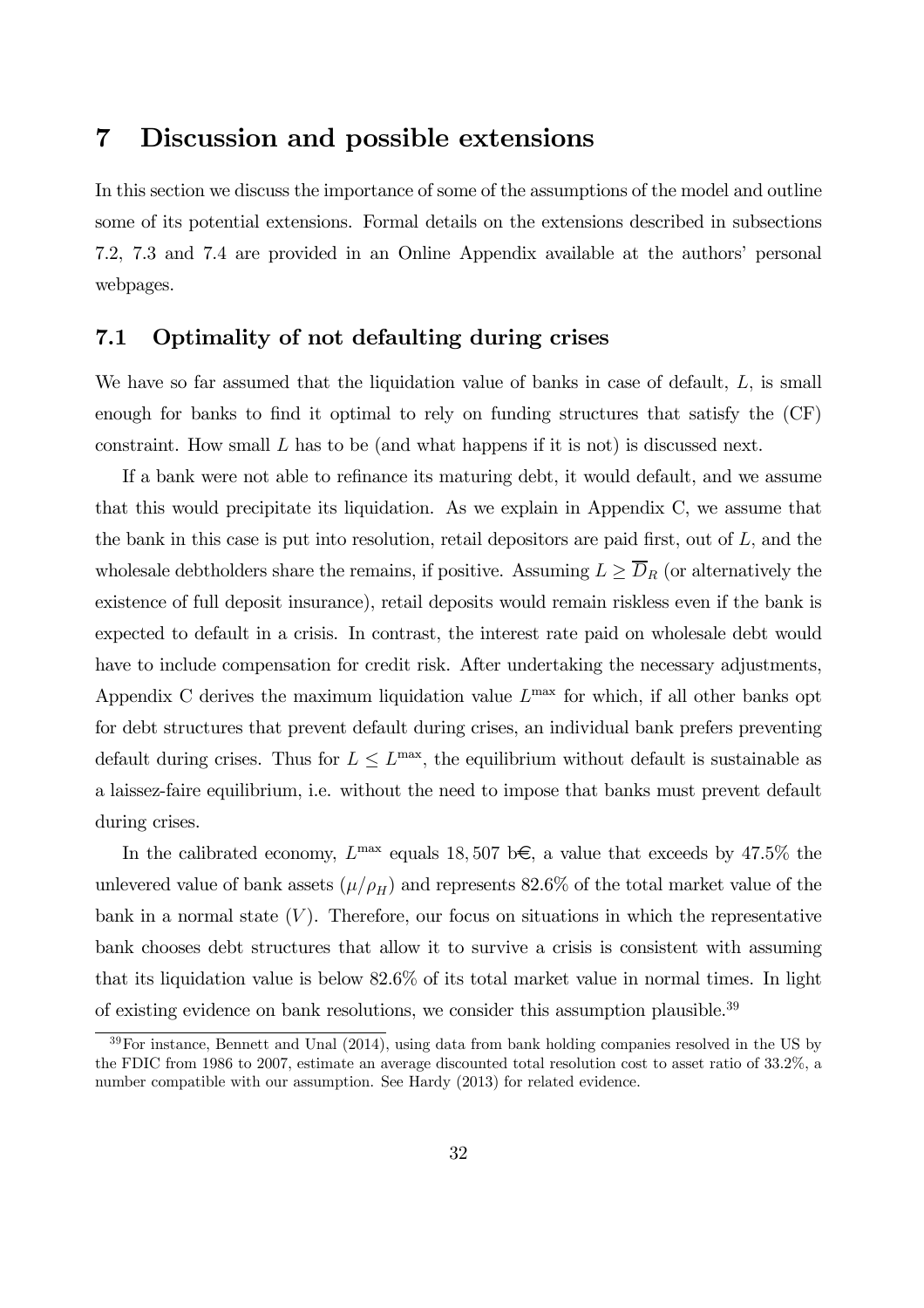#### 7.2 Crises that lead to default

The model could nevertheless be extended to situations in which the liquidation value of banks in case of default is so large that an equilibrium with no default during crises is not sustainable. Following the terminology of the previous subsection, this would happen when  $L>L^{\max}$ . In this case, some banks will necessarily default in equilibrium. To keep the aggregate size of the banking system constant, we will assume that each defaulting bank gets replaced, right after the crisis, by an identical bank that pays an entry cost c.

In such setup, it is possible to prove the existence of an equilibrium in mixed strategies in which a fraction  $x^e$  of the banks (safe banks) choose debt structures that satisfy the  $(CF)$ constraint, and the remaining banks (risky banks) choose debt structures that expose them to default during crises. Specifically, let the triple  $(\phi^e, (\delta^e, D^e))$  denote the excess cost of funds faced by safe banks during crises and their debt structure in normal times, respectively, and let  $V<sup>d</sup>$  denote the total market value of a risky bank under its optimal debt structure in normal times. Then, having a mixed strategies equilibrium requires

$$
V(\delta^e, D^e; \phi^e) = V^d, \text{ with}
$$

$$
\phi^e = \Phi(x^e \delta^e D^e).
$$

The first condition says that banks must be indifferent between being safe and risky, while the second one is the market clearing condition for crisis funds when only a fraction  $x^e$  of banks (the safe ones) relies on experts' funding.

Importantly, the need to regulate the debt maturity choices of safe banks is preserved under this extension.<sup>40</sup> In addition, a bank that decides to be safe relies on experts' funds during crises and, hence, creates a negative pecuniary externality on the remaining safe banks, so a social planner may find it optimal to regulate how many banks are allowed to be safe. Indeed, denoting by  $(\delta^s, D^s)$  and  $x^s$  the socially optimal debt structure and measure of safe banks, respectively, it is possible to prove that:

$$
V(\delta^s, D^s; \Phi(x^s \delta^s D^s)) > V^d,
$$

which implies the need to regulate the measure  $x^s$  of banks choosing  $(\delta^s, D^s)$ . A way to do so would be to make safe banks pay a fee  $V(\delta^s, D^s; \Phi(x^s \delta^s D^s)) - V^d$  (in addition to fixing

<sup>&</sup>lt;sup>40</sup>The normative analysis gets further simplified when  $V^d = c$ , which prevents having to take into account surpluses  $(V^d - c)$  appropriated by the entrants that replace defaulting banks.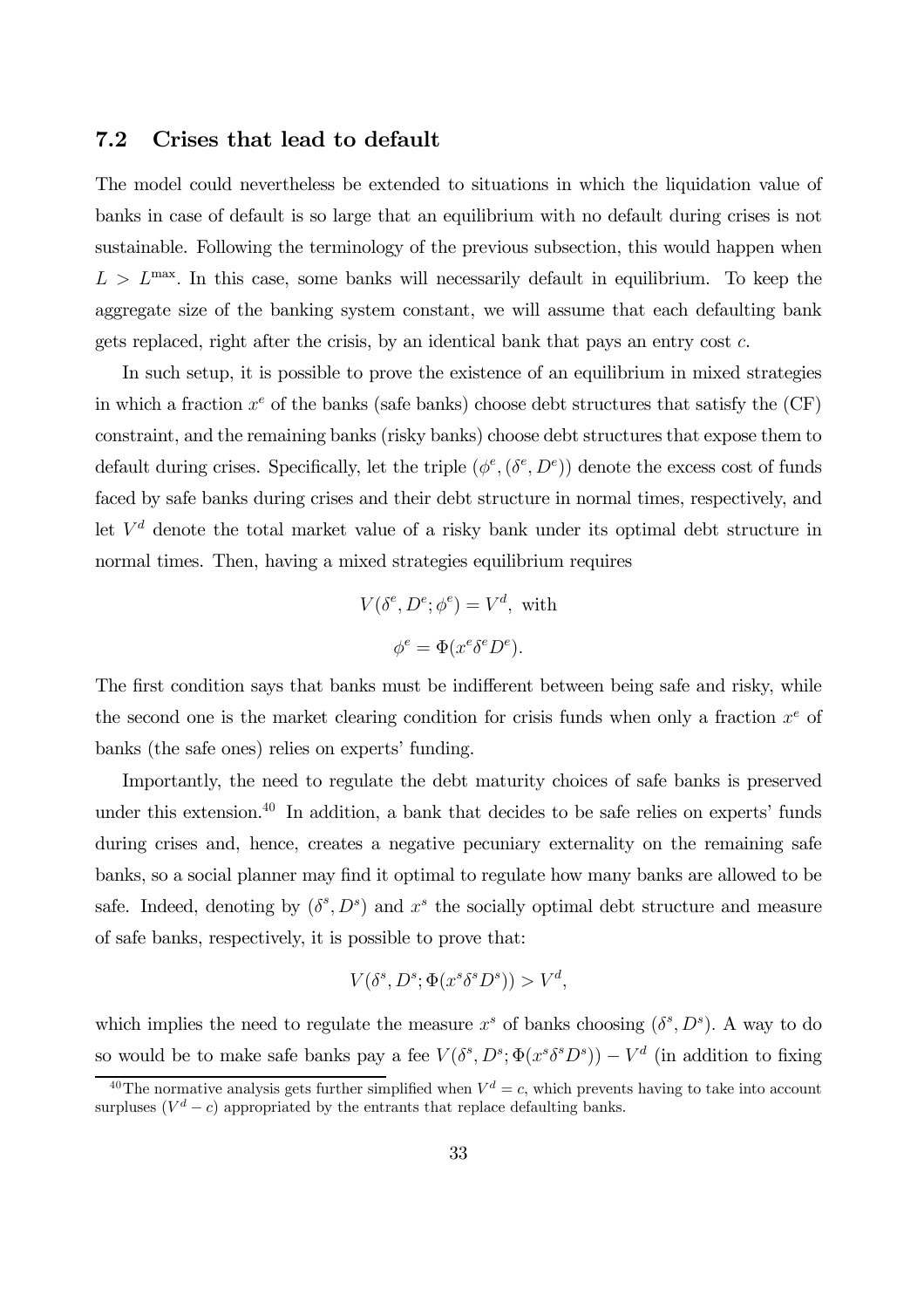their expected debt maturity at  $1/\delta^s$ ).<sup>41</sup> This would lead to an intuitive split of the banking sector between safe regulated banks and risky unregulated banks (a sort of shadow banks).

The main point of this discussion is to show that the essential insights of the model also apply when allowing for the possibility that some banks default during crises. Having said that, taking full account of the repercussions of bank default might require several other modifications in the model, e.g. regarding the value at which banks can be liquidated, which might negatively depend on the measure of failing banks, as in papers focused on fire-sale externalities.<sup>42</sup> However, exploring such modifications exceeds the scope of the current paper.

### 7.3 Asset risk

Our model focuses on the refinancing risk associated with banks' wholesale debt and provides a novel theory of bank equity as a buffer to cover the losses due to such risk. This view is not a substitute but a complement to the view that bank equity serves as a buffer to absorb potential asset-side losses. We have abstracted from asset risk to focus on the truly novel aspects of our contribution. Here we sketch how our model could be extended to include asset risk.

Suppose that crises, additional to interrupting access to usual wholesale refinancing channels, destroy a fraction  $\chi \in (0,1)$  of bank assets.<sup>43</sup> To keep the simple recursive structure of the model, assume that in the normal state following a crisis, banks can replenish their damaged asset base by acquiring at a cost  $c > 0$  the assets  $\chi$  lost in the crisis (where we can assume  $\chi \frac{\mu}{\rho_H + \epsilon \chi} > c$  so that such investment has positive NPV even if not accompanied by any gains from maturity transformation). Banks can pay for c with the proceeds from reestablishing their pre-crisis debt structure,  $\delta D$ , or with direct contributions from the experts.<sup>44</sup> Finally, in order to abstract from a potential debt overhang problem that may lead to inefficient asset replenishment decisions, assume that each bank operates under a

<sup>&</sup>lt;sup>41</sup>This reasoning does not necessarily imply having  $x^s < x^e$ .

 $42$ Assuming that the same experts that refinance banks during crises can also buy the assets of defaulting banks might produce an interesting nexus between the excess refinancing cost of safe banks and the liquidation value of defaulting banks.

<sup>&</sup>lt;sup>43</sup>This would capture in reduced form the intertwined fundamental and panic aspects of banking crises typically captured in the literature on bank runs (e.g. Goldstein and Pauzner, 2005).

<sup>&</sup>lt;sup>44</sup>In the Online Appendix, we simplify the modeling of this last possibility by assuming that the upward sloping supply of funds among experts only operates during crisis periods, while in normal periods experts' funds have a constant opportunity cost  $\rho_H$ . This is similar to Bolton, Chen, and Yang (2011), who assume time variation in the conditions at which banks can tap equity markets.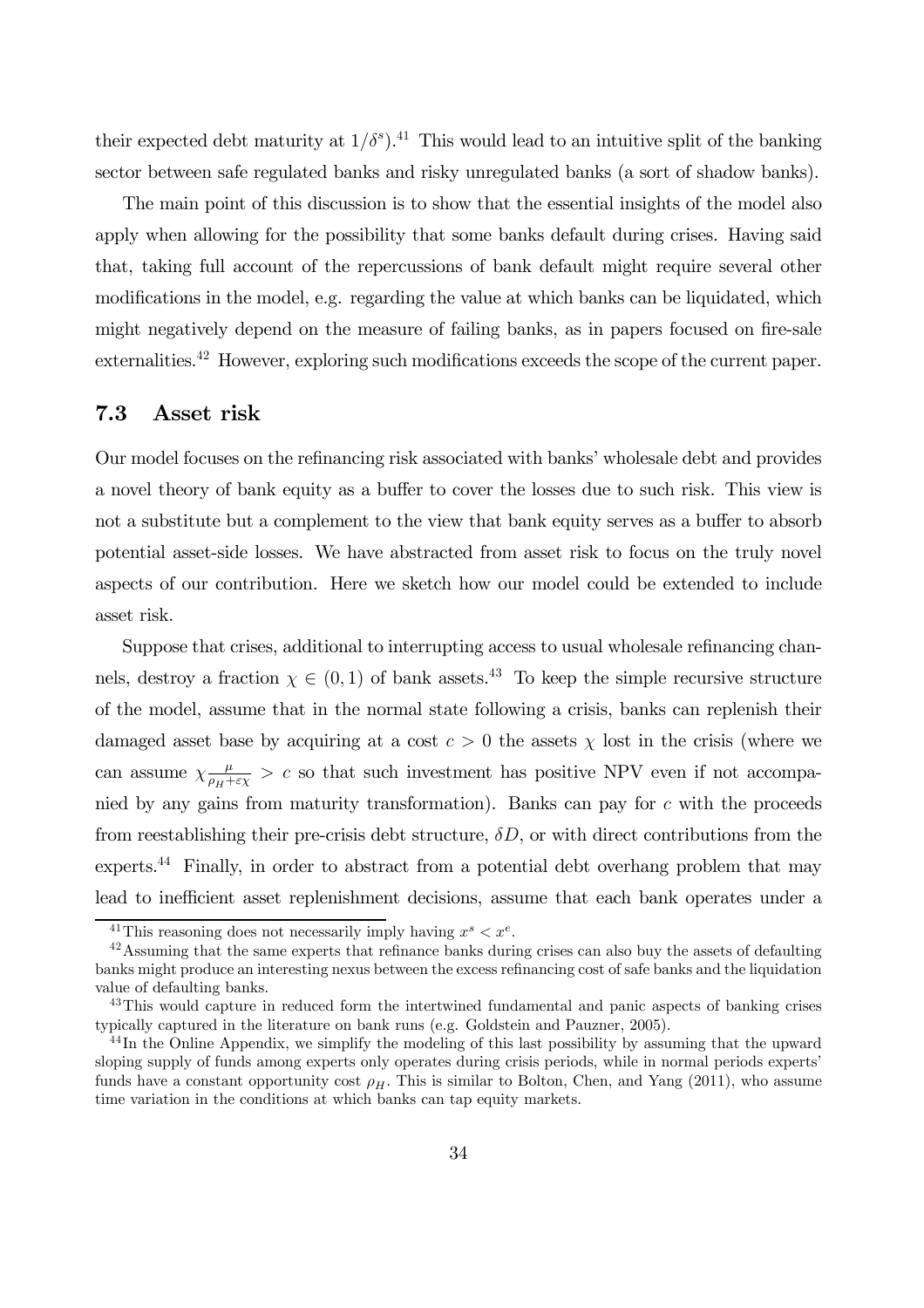covenant that forces it to reestablish its damaged asset base after crises.45

Conditional on having access to crisis financing, banks in this extended setup reestablish their original asset size after each crisis and the recursivity of the problem leads to expressions for equity value, total market value, and the crisis financing constraint very similar to those in the baseline model.<sup>46</sup> In an equilibrium with no default, the  $(CF)$  constraint is binding, and the entire model logic remains essentially the same as in the baseline model: unregulated debt maturities are too short and regulated banks would be able to operate with lower equity ratios because of the lower need to cover excess refinancing costs during crises. Importantly, banks' equity in this extension acts as a buffer to accommodate not only excess refinancing costs but also asset-side losses suffered during crises.

### 7.4 Bailout expectations and the regulation of leverage

Our normative results imply that the optimal regulation of debt maturity would allow banks to increase their leverage. This implication is in contrast to policy makers' view that banks' leverage is excessive because banks expect to obtain public support when suffering financial distress. In this extension we show that introducing the possibility of government bailouts in our model would lead to the need for regulating banks' leverage rather than just debt maturity.

Suppose that there is a government that can subsidize the refinancing of banks by experts during crises. Recall that in the baseline model, if for a given excess cost of crisis funds  $\phi$ , a bank does not satisfy the (CF) constraint, then experts will not refinance its maturing debt during crises. This would trigger default and the liquidation of the bank. Suppose that liquidation produces some external social costs  $C > 0$  so that the government may have an ex post motive to avoid the failure of the bank. Suppose further that the government can

$$
E^{AR}(\delta, D; \phi) = \frac{\mu}{\rho_H} - \frac{r(\delta)}{\rho_H}D - \frac{1}{\rho_H} \frac{\varepsilon \{[(1+\rho_H)\phi + \rho_H] - r(\delta)\}}{1+\rho_H + \varepsilon} \delta D - \frac{\varepsilon \chi}{\rho_H(1+\rho_H + \varepsilon)}\mu - \frac{1}{\rho_H} \frac{\varepsilon}{1+\rho_H + \varepsilon}c,
$$

while the new crisis financing constraint imposes

$$
(1 - \chi)\mu - (1 - \delta)rD + \delta D - c + E^{AR}(\delta, D; \phi) \ge (1 + \rho_H)(1 + \phi)\delta D.
$$

<sup>45</sup>See Dangl and Zechner (2007) for a model of debt maturity decisions in which there is no such covenant and shorter maturities can serve to commit equityholders to reducing leverage after poor performance.

 $46$ Specifically, similarly to  $(6)$  and  $(7)$ , equity value is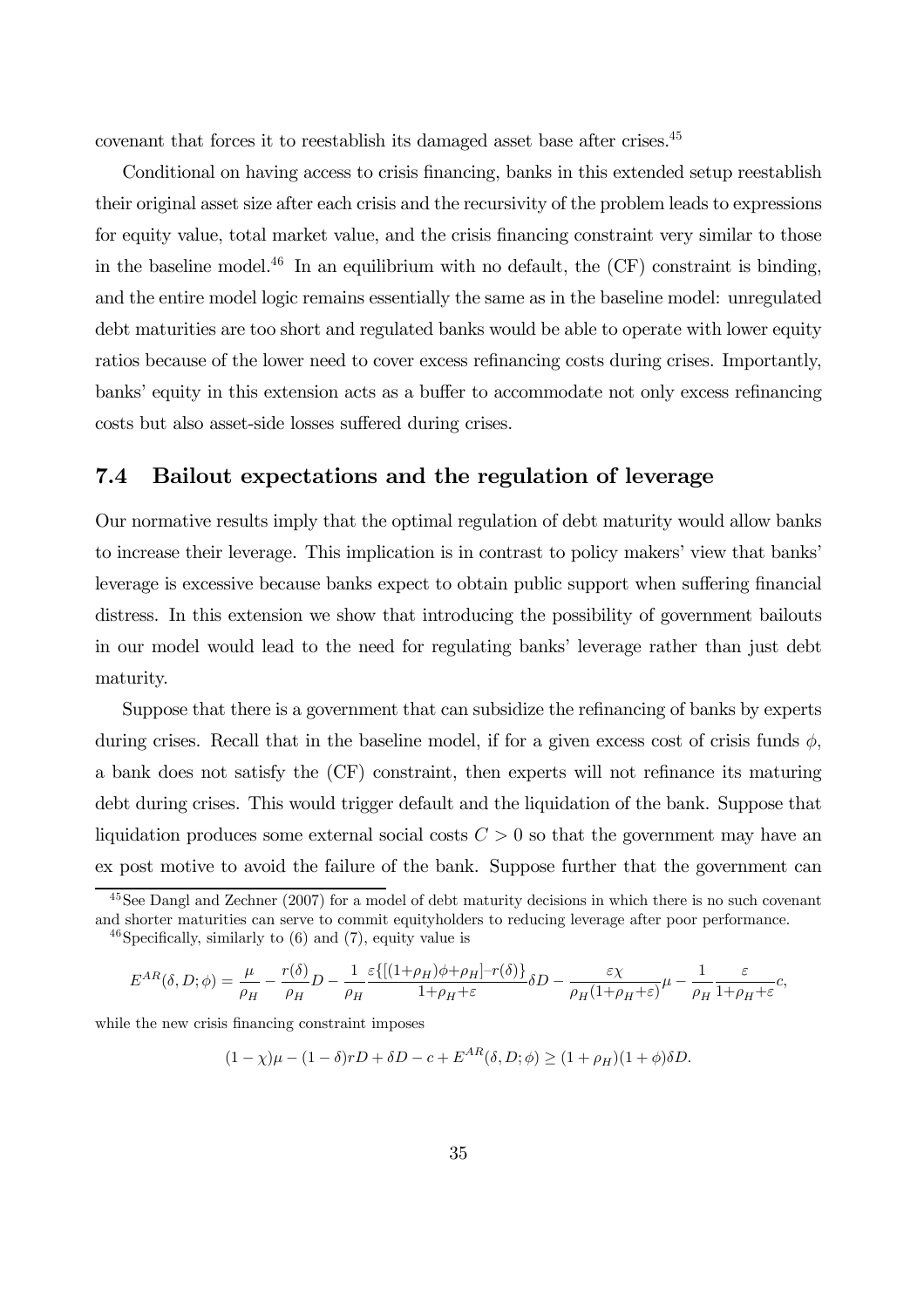promise potential financing experts some transfer  $\tau$  just after the crisis, financed by taxing savers at that point.<sup>47</sup> Assume finally that the bailout process involves some intervention cost  $\lambda > 0$ . Clearly, for a large enough subsidy  $\tau$ , the bank will be able to obtain experts' funding and its liquidation will be avoided.

When the social cost of default  $C$  is sufficiently large relative to the government intervention cost  $\lambda$ , the government will find ex-post optimal to bail out the bank. But banks, anticipating this, will ignore their (CF) constraint and debtholders will not demand any compensation for default risk. In this polar situation, the "moral hazard" problem is extreme: the limited liability constraint during normal times (LL) is the only relevant constraint.<sup>48</sup> Not surprisingly, banks will choose debt with the shortest maturity ( $\delta^e = 1$ ) and the maximum possible leverage  $(D^e = \mu/\rho_L)$  so that their equity ratio will be zero.

In this setup, banks ignore the costs associated with government bailouts. To the extent that these costs are sufficiently important, the social planner may want to implement the optimal debt structure  $(\delta^s, D^s)$  of the baseline model, which satisfies (CF) and, thus, does not lead to bailouts. Two important differences with respect to the baseline model arise. First, leverage under the optimal regulated debt structure,  $D<sup>s</sup>$ , is lower than the unregulated one,  $D<sup>e</sup>$ . Second, regulating (average) debt maturity only is not enough, since bailout expectations would lead banks to choose a leverage level  $D' > D^s$  and the government to bail out the banks during crises.49

### 7.5 Tradability of debt

The non-tradability of banks' debt plays a key role in the model. The holders of nonmature debt who turn impatient suffer disutility from delaying consumption until their debt matures because there is no secondary market where to sell the debt (or where to sell it at a sufficiently good price). If bank debt could be traded without frictions, debtholders would sell their debts to patient investors as soon as they become impatient. Banks could issue perpetual debt  $(\delta = 0)$  at some initial period and get rid of refinancing concerns. In practice a lot of bank debt instruments apart from retail deposits, including certificates of

 $47$ We do not consider the possibility of taxing savers during crises because this would provide an arguably artificial means to avoid paying the excess cost of crisis financing.

<sup>48</sup>Banks unable to satisfy (LL) are assumed not to be allowed to operate.

<sup>&</sup>lt;sup>49</sup> If the government could commit not to bail out banks then, as in the baseline model, the regulation of  $1/\delta$  only would suffice to achieve the socially optimal debt structure.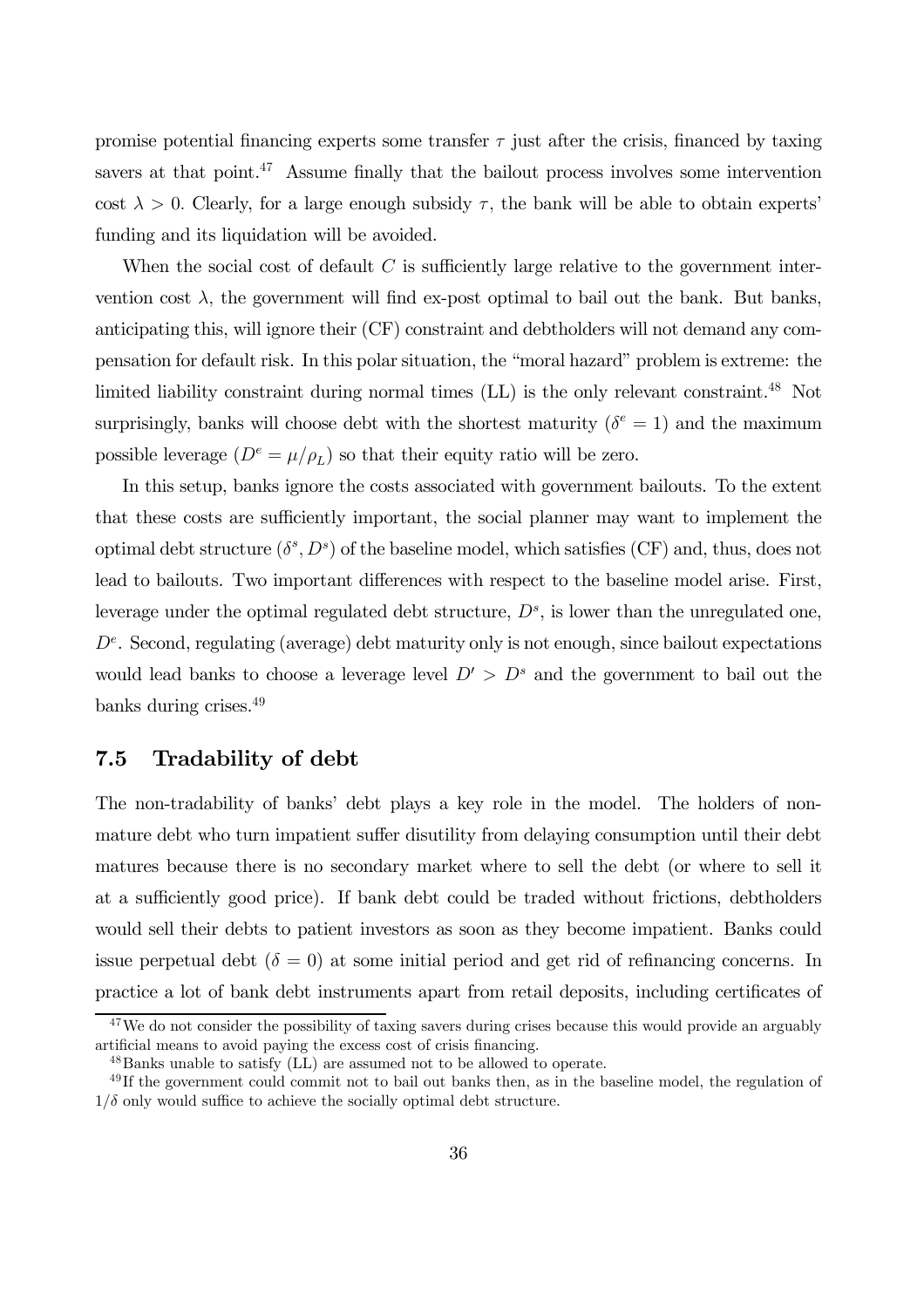deposit, interbank deposits, repos, and commercial paper, are commonly issued over the counter (OTC) and have no liquid secondary market.

Our model does not contain an explicit justification for the lack of tradability. Arguably, it might stem from administrative, legal compliance, and operational costs associated with the trading (specially using centralized trade) of heterogenous debt instruments issued in small amounts, with a short life or among a dispersed mass of investors. In fact, if some investors possess better information about banks than other, then costs associated with asymmetric information (e.g. exposure to a winners' curse problem in the acquisition of bank debt) may make the secondary market for bank debt unattractive to investors in the first place (Gorton and Pennacchi, 1990).

Additionally, the literature in the Diamond and Dybvig (1983) tradition has demonstrated that having markets for the secondary trading of bank claims might damage the insurance role of bank debt.<sup>50</sup> Yet, Diamond (1997) makes the case for the complementarity between banks and markets when some agents' access to markets is not guaranteed.

Our model could be extended to describe situations in which debt is tradable but in a decentralized secondary market characterized by search frictions (like in Duffie, Gârleanu, and Pedersen, 2005, Vayanos and Weill, 2008, and Lagos and Rocheteau, 2009). In such setting, shortening the maturity of debt would have the effect of increasing the outside option of an impatient saver who is trying to find a buyer for his non-matured debt.<sup>51</sup> This could allow sellers to obtain better prices in the secondary market, making them willing to pay more for the debt in the first place and encouraging banks to issue short-term debt.<sup>52</sup>

## 8 Conclusion

In this paper, we have assessed the value of maturity transformation, the inefficiencies caused by underlying pecuniary externalities, and the gains from regulating banks' debt maturity decisions. The assessment is based on the calibrated version of an infinite horizon equi-

<sup>&</sup>lt;sup>50</sup>The result refers explicitly to bank deposits. See von Thadden (1999) for a review of the results obtained in this tradition.

<sup>&</sup>lt;sup>51</sup>He and Milbradt (2014) and Bruche and Segura (2013) explicitly model the secondary market for corporate debt as a market with search frictions.

 $52$  In Bruche and Segura (2013), these trade-offs imply a privately optimal maturity for bank debt. The empirical evidence in Mahanti et al. (2008) and Bao, Pan, and Wang (2011), among others, shows that short-term bonds are indeed more "liquid" (as measured by the narrowness of the bid-ask spread) than long-term bonds.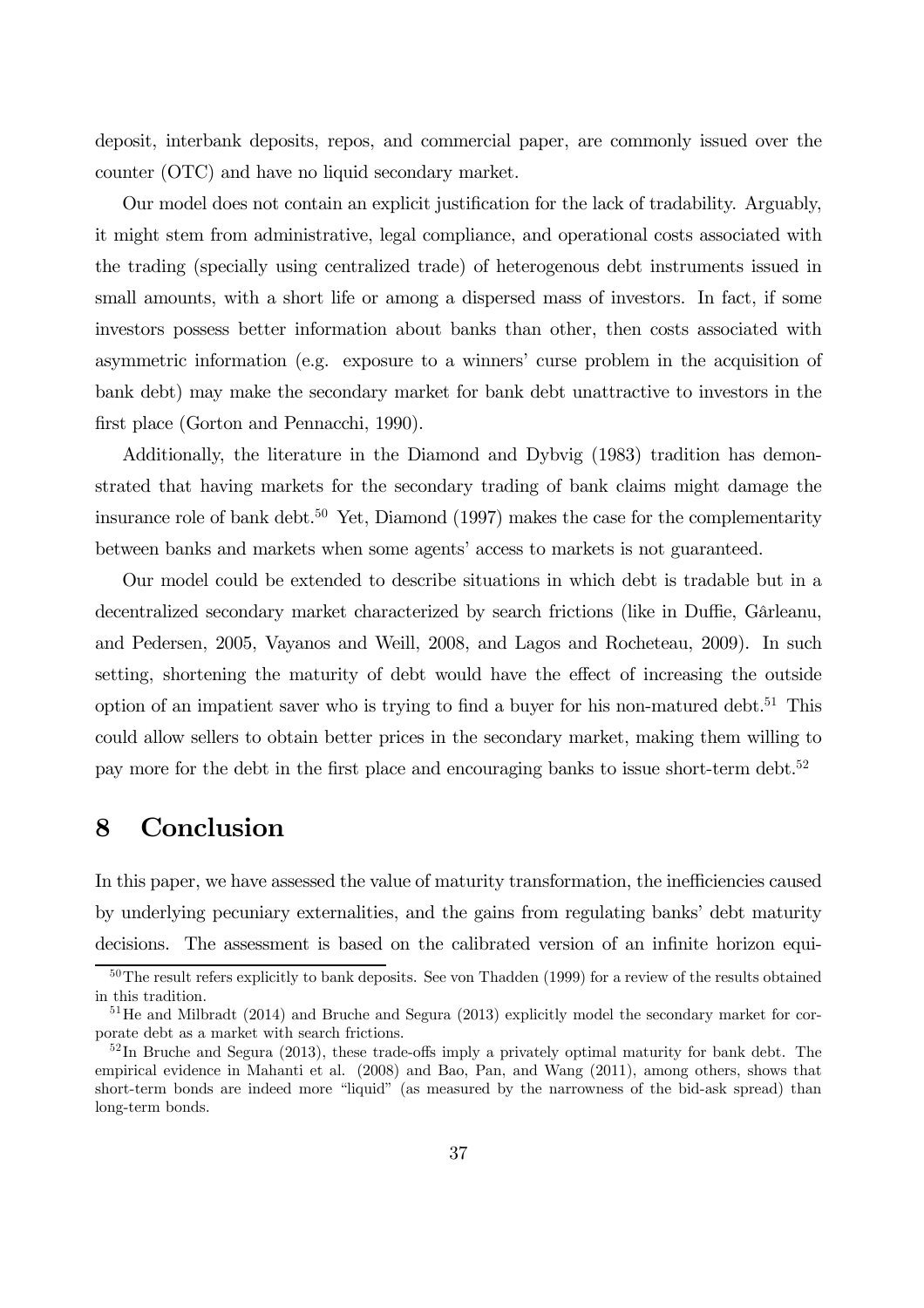librium model in which banks with long-lived assets decide the overall principal, interest rate payments, and maturity of their debt. Savers' preference for short maturities comes from their exposure to idiosyncratic preference shocks and the lack of tradability of bank debt. Banks' incentive not to set debt maturities as short as savers might, ceteris paribus, prefer comes from the fact that there are episodes (systemic liquidity crises) in which their access to savers' funding fails and their refinancing becomes more expensive. Unregulated debt maturities are inefficiently short because banks do not internalize the impact of their decentralized capital structure decisions on the equilibrium cost of the funds needed for their financing during crises, which tightens the frontier of maturity transformation possibilities faced by all banks.

The calibration of the model to Eurozone banking data for 2006 yields the result that the welfare gains from the optimal regulation of banks' debt maturity decisions are substantial (with an aggregate present value of about euro 105 billion). Yet, the required lengthening in the average maturity of banks' wholesale debt is quite moderate: from its estimated 2.8 months in the unregulated equilibrium to 3.3 months in the optimally regulated equilibrium. This introduces a call for caution regarding the desirability of more drastic reductions in maturity transformation such as those envisaged by the NSFR regulation of Basel III.

We have sketched a number of extensions of the baseline model that establish possible avenues for further research, including the integrated analysis of asset risk and refinancing risk, allowing for default and asset liquidations to occur in equilibrium, and the calibration of an extension of the model in which bailout expectations might justify the need for regulating banks' leverage. Additionally, future research might address other issues that we have left out of the current paper, including the potentially endogenous determination of the probability of systemic crises (which for tractability we have treated as an exogenous parameter, possibly leading to understate the importance of maturity risk regulation) and the quantitative analysis of the role of private or public liquidity insurance arrangements.<sup>53</sup>

<sup>53</sup>Such role was theoretically analyzed in a working paper predecessor of the current paper (see Segura and Suarez, 2013).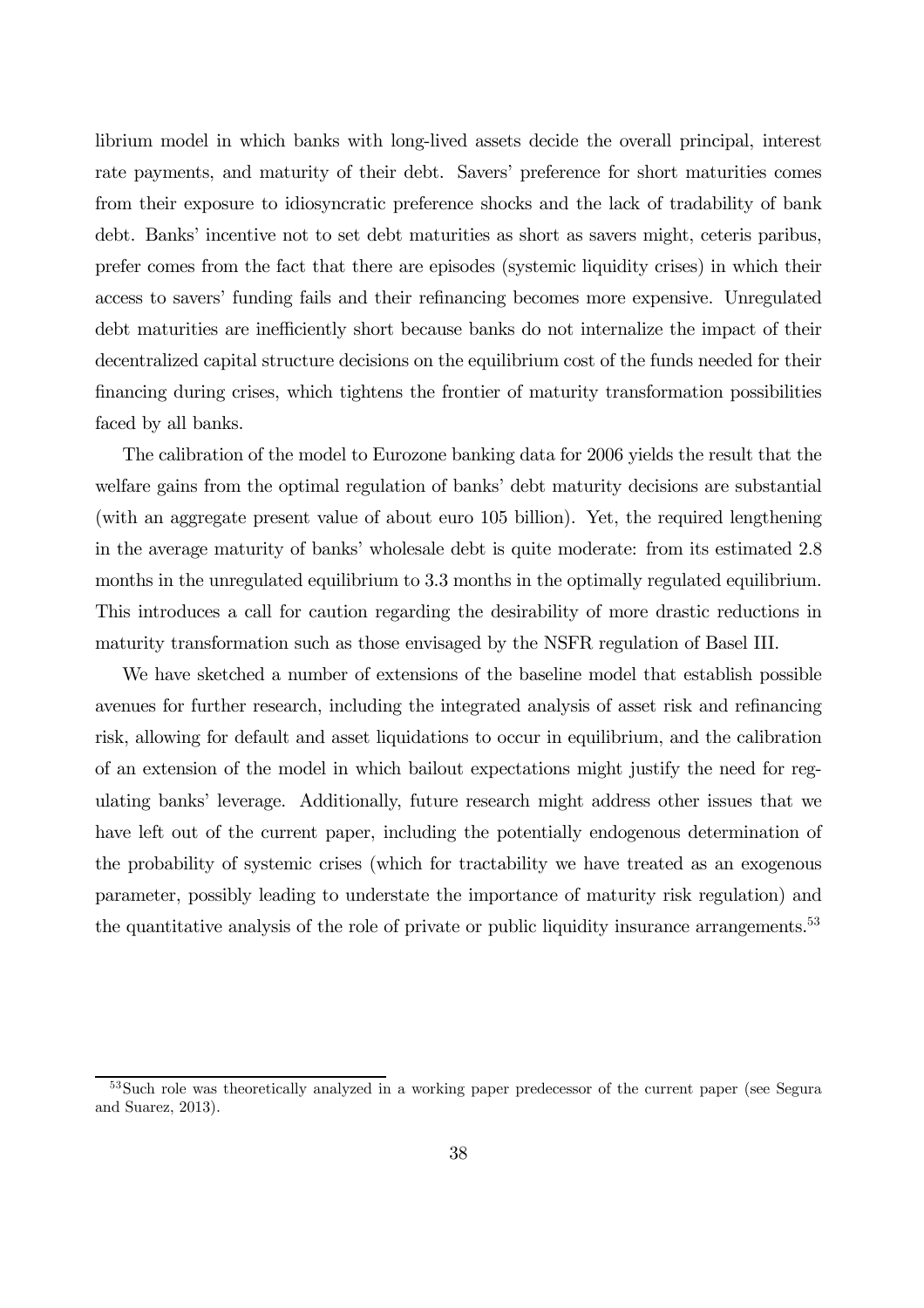## Appendix

## A Data description and robustness

In this appendix we first describe the data on the structure of Eurozone banks' liabilities in 2006. Then we provide details on the steps followed in the calibration of the model. We conclude with some robustness analysis.

### A.1 Debt categories and outstanding amounts

The data on the outstanding debt liabilities of the aggregate Eurozone banking sector at the end of 2006 comes from the Monthly Bulletin and the Monetary Statistics published by the ECB. We assume that retail funding consists of the deposits held by euro area households and non-financial corporations (NFCs) in euro area banks whose figures are reported in Section 2.5 of the Monthly Bulletin. We adjust the original figures to exclude repurchase agreements, that are not covered by deposit insurance, and include them in one of the wholesale funding debt categories.

The remaining debt liabilities are considered wholesale funding. The breakdown shown in the first column of Table 1 is chosen to provide a convenient match with the sources of data that allow us to impute an average maturity to each debt category.

Deposits and repos from banks is a category created by adding and subtracting several items. It is the result of adding (i) deposits issued by euro area banks with euro area monetary and financial institutions (MFIs) (Monthly Bulletin, Section 2.1, Aggregate balance sheet of euro area MFIs) and (ii) deposits issued by euro area banks with non-euro area banks (Monthly Bulletin, Section 2.5), and subtracting (iii) lending from the Eurosystem to euro area banks (Monthly Bulletin, Section 1.1) and (iv) loans from euro area MMFs to euro area MFIs (Monetary Statistics, Aggregate balance sheet of euro area MMFs).

Commercial paper and bonds includes the outstanding principal of tradable debt securities issued by euro area banks (Monthly Bulletin, Section 2.7).

Other deposits is a category created from Section 2.5 of the Monthly Bulletin that includes deposits held by insurance corporations and pension funds, other financial intermediaries, general government, non-bank non-euro area residents, and money market funds (MMFs). We adjust the original figures to exclude, whenever feasible, repurchase agreements, that we group in the next category.54

Other repos includes the repurchase agreements from households, NFCs, insurance corporations and pension funds, and other financial intermediaries.

<sup>&</sup>lt;sup>54</sup>This can be done for the first two sectors. For the last three sectors (whose deposits account for 5.9% of total bank debt) it is not possible to distinguish between unsecured deposits and secured deposits (repos).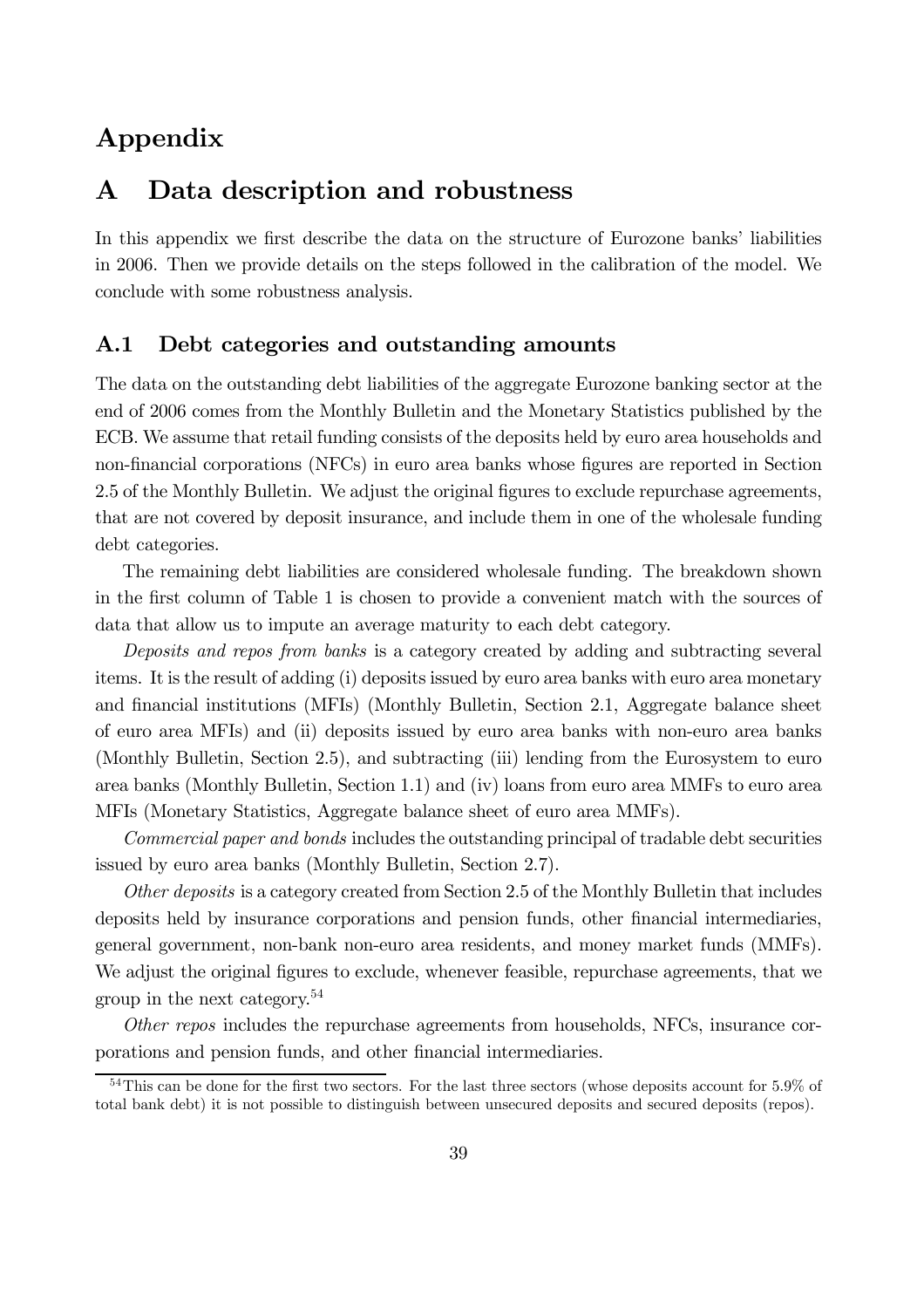Eurosystem lending is the lending made by the ECB and the national central banks of the euro area (Monthly Bulletin, Section 1.1).

#### A.2 Average  $\delta$  for each wholesale debt category

To impute an average  $\delta$  to *Other deposits* we use the data on the maturity profile of the corresponding deposits (Monthly Bulletin, Section 2.5). The data distinguishes between the following maturities at issuance: (a) overnight, (b) up to two years, (c) more than two years, (d) redeemable at notice of up to three months, and (e) redeemable at notice of more than three months. We assign an average maturity  $\delta_i$  to each of these maturity intervals  $(j = a, b, c, d, e)$  and then compute a weighted average to obtain the average  $\delta$  of the corresponding debt category.<sup>55</sup> For the maturity interval  $(a)$ , the probability that the deposit matures in a one month crisis is  $\delta_a = 1$ . For the maturity interval (b), we assume that the maturity at issuance of the corresponding debt is uniformly distributed in the interval from 0 to 24 months and that the issuance of this debt occurs in a perfectly staggered manner over time, which implies assigning  $\delta_b = 0.18^{56}$  Similar assumptions allow us to impute  $\delta_c = 0.025$ ,  $\delta_d = 0.33$  and  $\delta_e = 0$  to the remaining intervals.

To impute an average  $\delta$  to *Deposits and repos from banks*, we use the Euro Money Market Survey of the ECB. This yearly survey reports the average daily volumes of euro denominated interbank borrowing and lending (secured and unsecured) transactions of a sample of European Union  $(EU)$  banks.<sup>57</sup> The data is broken down in the following intervals of maturity at issuance: one day, two days to one week, one week to one month, one to

$$
\delta_{\rm b} = \frac{1}{24} \left[ 1 + \int_1^{24} \frac{1}{t} dt \right] = 0.18.
$$

Similarly, for a maturity interval  $[T_{1j}, T_{2j}]$  with  $T_{1j} > 1$ , we can use the formula

$$
\delta_j = \frac{1}{T_{2j} - T_{1j}} \int_{T_{1j}}^{T_{2j}} \frac{1}{t} dt.
$$

<sup>&</sup>lt;sup>55</sup>For three of the sectors in the category (general government, non-bank non euro-area residents, and MMFs), there is no data on the maturity profile. To the deposits from the general goverment (11.3% of this category), we assign an average  $\delta$  equal to that of non-financial corporations which can be computed using similar data from Monthly Bulletin, Section 2.5. To those from non-bank non euro-area residents  $(29.9\%),$ which are mostly non-bank financial intermediaries, and MMFs  $(1.9\%)$  we impute an average  $\delta$  equal to that of the deposits from other financial intermediaries (which are also part of this category).

<sup>&</sup>lt;sup>56</sup>Under the stated assumptions, the probability that an outstanding debt with maturity at issuance of t months matures during a crisis that lasts one month is one if  $t \leq 1$ , and  $1/t$  if  $t > 1$ . Integrating these probabilities over  $t \sim U[0, 24]$  we obtain:

<sup>&</sup>lt;sup>57</sup>For this and other categories described below, the data source refers to (samples of banks from) the whole EU rather than the Eurozone, and constitutes the best proxy to the reality of Eurozone banks in 2006 available to us.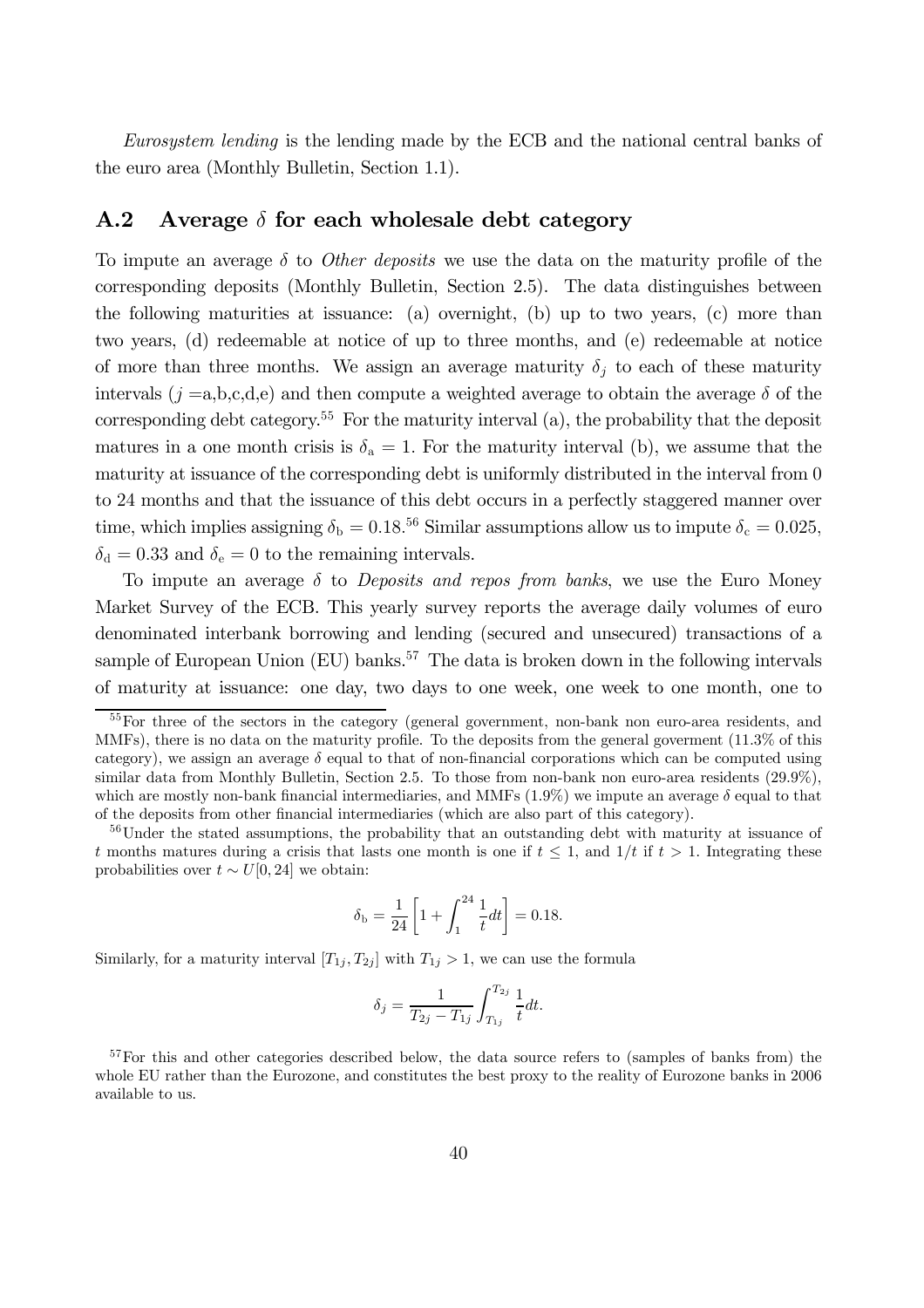three months, three to six months, six to twelve months, more than twelve months. We set  $\delta_i = 1$  for all debt issued with maturity of less than one month and use uniformity assumptions to impute values of  $\delta_i$  to the remaining intervals in the same way we described for the *Other deposits* category. For the more than twelve months interval, we assume a maximum maturity of twenty-four months.

To impute an average  $\delta$  to *Commercial paper and bonds*, we use data from the Risk Dashboard, a report published quarterly by the European Systemic Risk Board. Section 4.6 of the Risk Dashboard provides the outstanding amounts of debt securities issued by EU banks and their breakdown in a number of time-to-maturity intervals: less than one year, one to two years, two to three years, three to four years, four to five years, five to ten years, and more than ten years. Taking into account that the reported maturities are times-to-maturity instead of maturities-at-issuance, we assign an average  $\delta_j = 1/12$  to debt in the first interval and  $\delta_j = 0$  to the remaining ones.

To impute an average  $\delta$  to *Other repos*, we rely on Survey on the European Repo Market conducted by the International Capital Market Association (ICMA). This yearly survey reports the outstanding repo transactions of a sample of European financial groups, mainly banks. The survey distinguishes essentially the same maturity intervals as the Euro Money Market Survey.<sup>58</sup> The reported maturities are times-to-maturity instead of maturities-atissuance, which implies assigning  $\delta_j = 1$  to all the intervals with time to maturity of less than one month and  $\delta_j = 0$  to residual maturities of more than one month.

Finally, in the absence of precise published data on the maturity profile of Eurosystem lending and given that it accounts for only 2.1% of Eurozone bank debt in 2006, we exclude this category from the computation of the overall average  $\delta$  set as a target in our calibration.

### A.3 Average interest rates by maturity range

For the calibration of the preference parameters  $\rho_L$ ,  $\rho_H$  and  $\gamma$ , we use data on the average interest rates paid on outstanding deposits issued by Eurozone banks and held by domestic households. Table 4 in Section 4.5 of the ECB's Monthly Bulletin contain the average rates  $r_{jt}$  paid in every month  $t = 1, 2, ..., 12$  of 2006 on deposits of various maturity categories j. We consider three categories that correspond to specific maturity ranges: overnight deposits  $(j = 1)$ , maturity of up to 2 years  $(j = 2)$ , and maturity over 2 years  $(j = 3)$ .<sup>59</sup> We understand that, in the case of households, "overnight deposits" are mostly made of demand deposits. We set the target empirical moment for each category equal the simple average of

<sup>&</sup>lt;sup>58</sup>In fact, it includes an additonal category to account for open-ended repos. These contracts can be terminated on demand and thus we assign  $\delta_i = 1$  to them.

<sup>&</sup>lt;sup>59</sup>Other categories include deposits redeemable at notice of less than 3 months and deposits redeemable at notice of more than 3 months.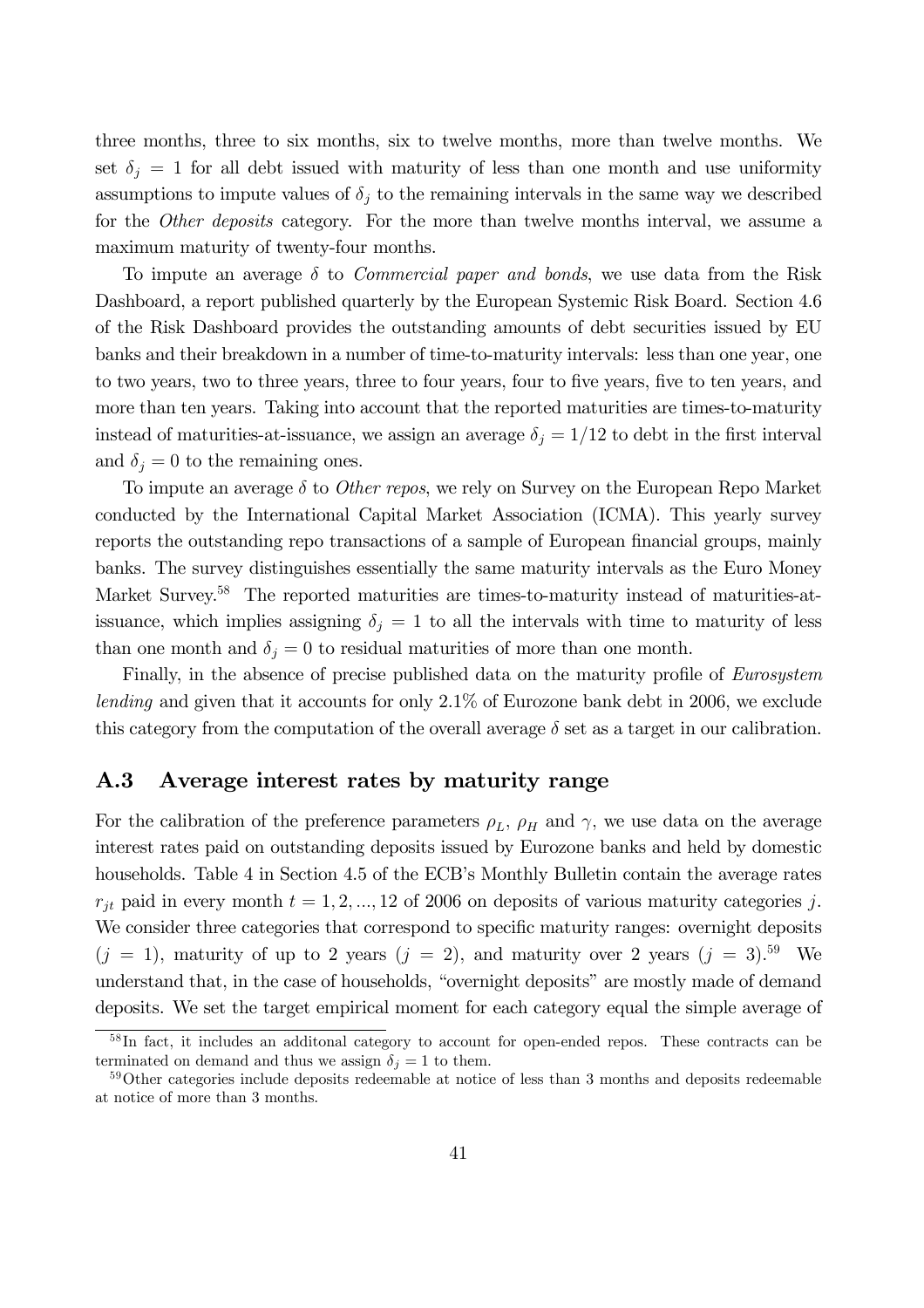its monthly observations and match it to the model implied moments described in the main text.

## B Proofs

This appendix contains the proofs of the propositions included in the body of the paper.

**Proof of Proposition 1** Using (3) it is a matter of algebra to obtain that:

$$
r'(\delta) = \frac{-\gamma (1 + \rho_H)(\rho_H - \rho_L)}{[\rho_H + \delta + (1 - \delta)\gamma]^2} < 0,
$$
  

$$
r''(\delta) = \frac{2\gamma (1 - \gamma) (1 + \rho_H)(\rho_H - \rho_L)}{[\rho_H + \delta + (1 - \delta)\gamma]^3} > 0.
$$

The other properties stated in the proposition are immediate. $\blacksquare$ 

**Proof of Proposition 2** The proof is organized in a sequence of steps.

1. If (CF) is satisfied then (LL) is strictly satisfied. Using equation (6), (LL) can be written as:

$$
0 \le E(\delta, D; \phi) = \frac{1}{\rho_H} (\mu - rD) - \frac{1}{\rho_H} \frac{(1 + \rho_H)\varepsilon}{1 + \rho_H + \varepsilon} \left(1 + \phi - \frac{1 + r}{1 + \rho_H}\right) \delta D,
$$

while, using (7), (CF) can be written as

$$
0 \le \frac{1}{1+\rho_H} \left[ \mu - r(1-\delta)D + \delta D + E(\delta, D; \phi) \right] - (1+\phi)\delta D =
$$
  
= 
$$
\frac{1}{\rho_H} (\mu - rD) - \left( 1 + \frac{1}{\rho_H} \frac{\varepsilon}{1+\rho_H + \varepsilon} \right) \left( 1 + \phi - \frac{1+r}{1+\rho_H} \right) \delta D.
$$

Now, since  $1 + \frac{1}{\rho_H}$  $\frac{\varepsilon}{1+\rho_H+\varepsilon}$  >  $\frac{(1+\rho_H)\varepsilon}{\rho_H(1+\rho_H+\varepsilon)}$  we conclude that whenever (CF) is satisfied, (LL) is strictly satisfied.

#### 2. Notation and useful bounds. Using equation (8) we can write:

$$
V(\delta, D; \phi) = \frac{\mu}{\rho_H} + D\Pi(\delta; \phi), \tag{15}
$$

where

$$
\Pi(\delta, \phi) = 1 - \frac{1}{\rho_H} \left[ \left( 1 - \frac{\varepsilon}{1 + \rho_H + \varepsilon} \delta \right) r + \frac{(1 + \rho_H)\varepsilon}{1 + \rho_H + \varepsilon} \delta \left( \phi + \frac{\rho_H}{1 + \rho_H} \right) \right]
$$

can be interpreted as the value the bank generates to its shareholders per unit of debt. Using Proposition 1 we can see that the function  $\Pi(\delta, \phi)$  is concave in  $\delta$ .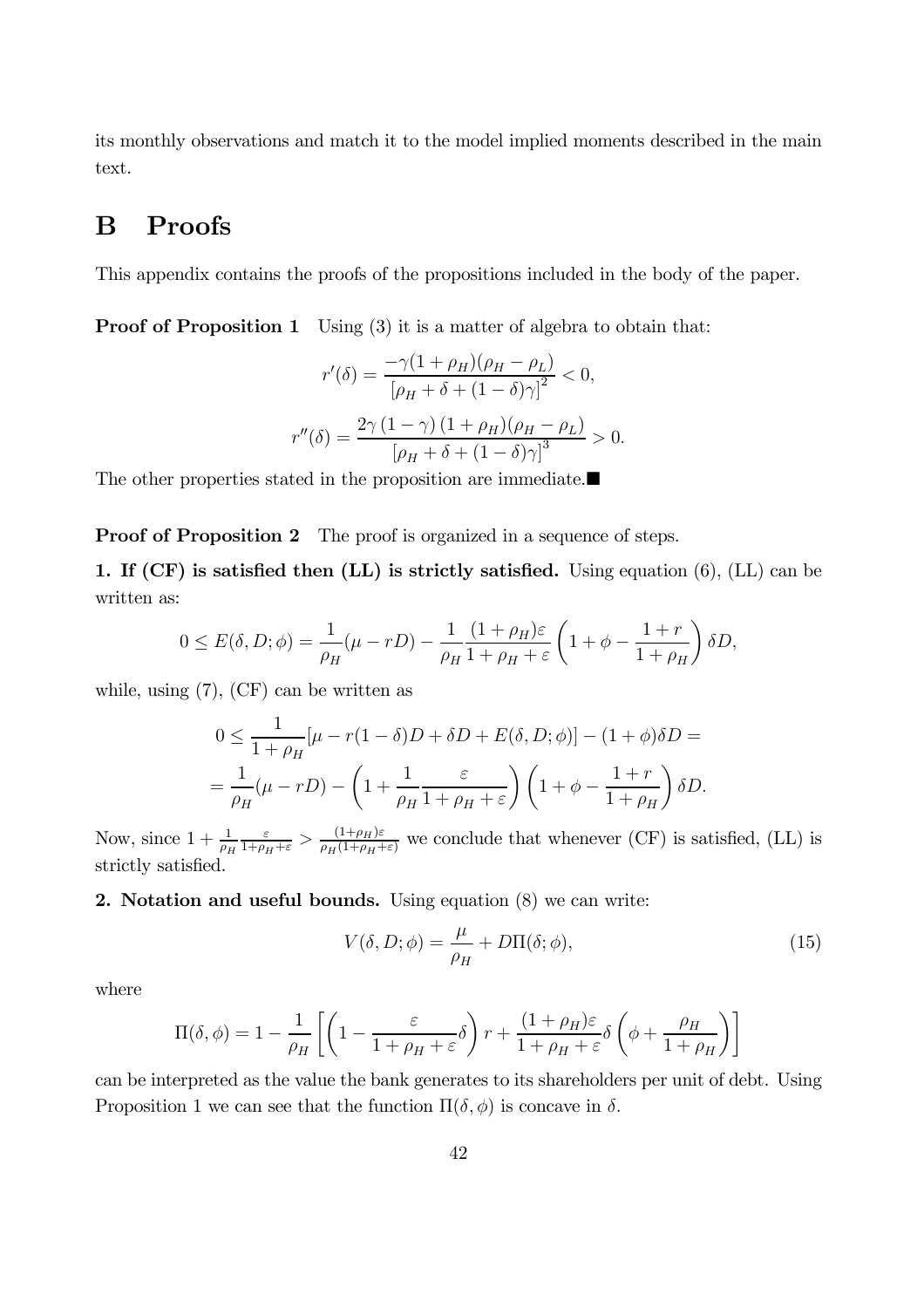(CF) in equation (7) can be rewritten as:

$$
\mu + V(\delta, D; \phi) \ge [(1 + \rho_H)(1 + \phi)\delta + (1 + r)(1 - \delta)]D,
$$

and if we define  $C(\delta, \phi) = (1 + \rho_H)(1 + \phi)\delta + (1 + r)(1 - \delta)$ , (CF) can be written in a more compact form that will be used from now onwards:

$$
\frac{1+\rho_H}{\rho_H}\mu + [\Pi(\delta,\phi) - C(\delta,\phi)]D \ge 0.
$$
\n(16)

Using Proposition 1 we can see that the function  $C(\delta, \phi)$  is convex in  $\delta$ . We have the following relationship:

$$
\Pi(\delta,\phi) = 1 - \frac{1}{\rho_H} \frac{1+\rho_H}{1+\rho_H + \varepsilon} \left[ r(\delta) + \frac{\varepsilon}{1+\rho_H} (C(\delta,\phi) - 1) \right]. \tag{17}
$$

Assumption A1 implies  $(1 + \rho_H)(1 + \phi) \leq 2(1 + \rho_L) \leq 2(1 + r(\delta))$  for all  $\delta$ , and we can check that the following bounds (that are independent from  $\phi$ ) hold:

$$
\frac{C(\delta, \phi)}{\partial \delta} \ge 1 + r(\delta), \n\frac{\partial C(\delta, \phi)}{\partial \delta} \le 2(1 + r(\delta)) - (1 + r(\delta)) = 1 + r(\delta).
$$
\n(18)

Using assumption A2, it is a matter of algebra to check that, for all  $\delta$ ,

$$
\frac{d^2r}{d\delta^2} + \frac{dr}{d\delta} \ge 0.
$$

And, from this inequality,  $\frac{dr}{d\delta} < 0$ , and  $r < \rho_H$ , it is possible to check that:

$$
\frac{\partial^2 \Pi(\delta, \phi)}{\partial \delta^2} + \frac{\partial \Pi(\delta, \phi)}{\partial \delta} < -\frac{1}{\rho_H} \left( 1 - \frac{\varepsilon}{1 + \rho_H + \varepsilon} \delta \right) \left( \frac{dr}{d\delta} + \frac{d^2 r}{d\delta^2} \right) \le 0. \tag{19}
$$

To save on notation, we will drop from now on the arguments of these functions when it does not lead to ambiguity.

**3.**  $D^* = 0$  is not optimal It suffices to realize that  $\frac{\partial V(D,0;\phi)}{\partial D} = \Pi(0,\phi) = 1 - \frac{r(0)}{\rho_H} > 0$ .

4. The solution  $(D^*, \delta^*)$  of the maximization problem in equation (9) exists, is unique, and satisfies (CF) with equality, i.e.  $\frac{1+\rho_H}{\rho_H}\mu+(\Pi(\delta^*,\phi)-C(\delta^*,\phi))D^*=0.$  We are going to prove existence and uniqueness in the particular case that there exist  $\delta_{\Pi}, \delta_C \in$ [0, 1] such that  $\frac{\partial \Pi(\delta_{\Pi},\phi)}{\partial \delta} = \frac{\partial C(\delta_{C},\phi)}{\partial \delta} = 0$ . This will ensure that the solution of the maximization problem is interior in  $\delta$ . The other cases are treated in an analogous way but might give rise to corner solutions in  $\delta$ .<sup>60</sup>

<sup>&</sup>lt;sup>60</sup>More precisely, if for all  $\delta \in [0,1]$   $\frac{\partial C(\delta,\phi)}{\partial \delta} > 0$  we might have  $\delta^* = 0$  and if for all  $\delta \in [0,1]$ ,  $\frac{\partial \Pi(\delta,\phi)}{\partial \delta} > 0$ we might have  $\delta^* = 1$ .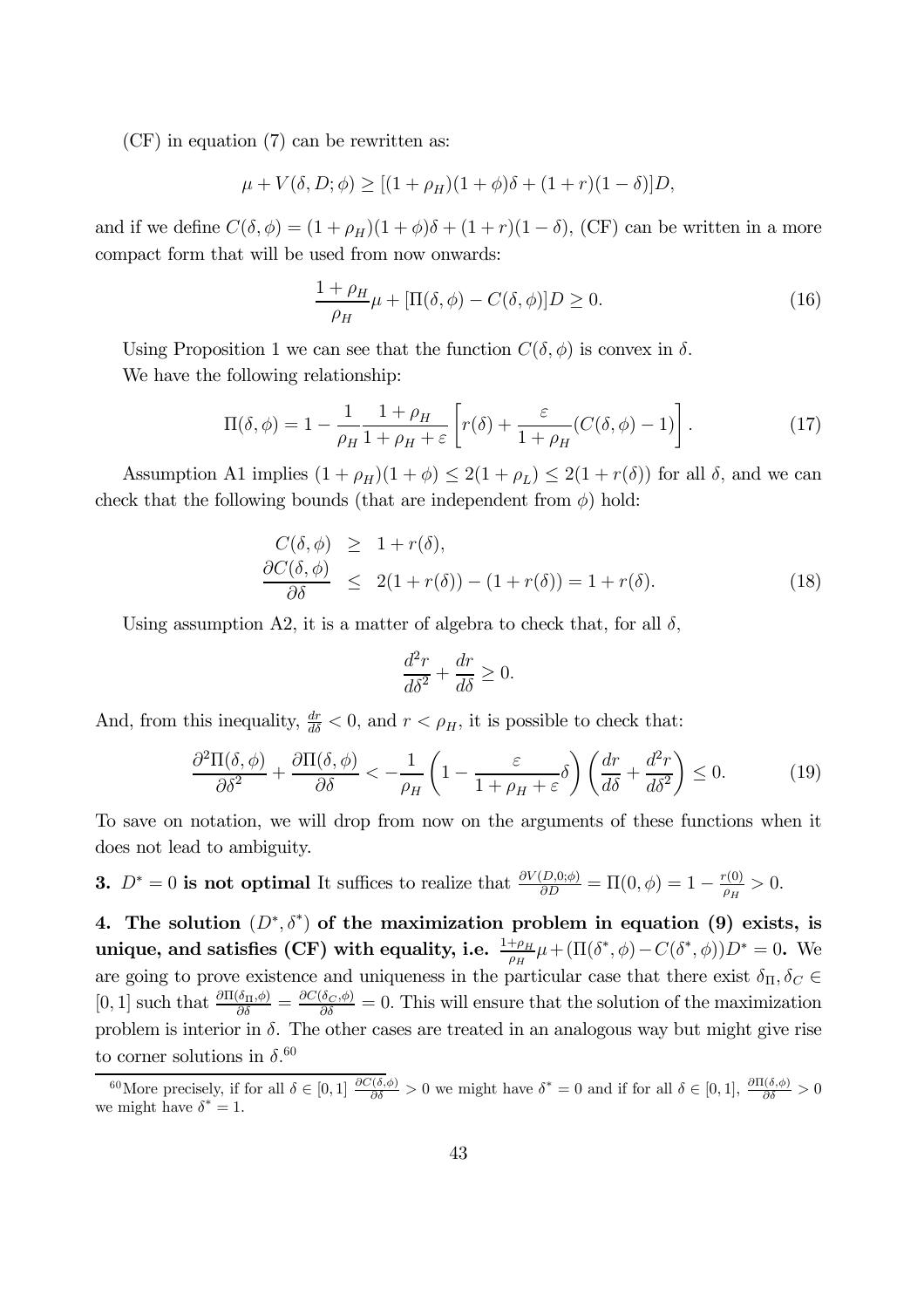First, since  $\Pi(\delta, \phi)$  is concave in  $\delta$  we have that  $\frac{\partial \Pi(\delta, \phi)}{\partial \delta} \geq 0$  iff  $\delta \leq \delta_{\Pi}$ . Since  $C(\delta, \phi)$  is convex in  $\delta$  we have that  $\frac{\partial C(\delta,\phi)}{\partial \delta} \geq 0$  iff  $\delta \geq \delta_C$ . It is easy to prove from equation (17) that  $\delta_C < \delta_{\Pi}$ .

Now, let  $(\delta^*, D^*)$  be a solution to the maximization problem. The first order conditions (FOC) that characterize an interior solution  $(\delta^*, D^*)$  are:

$$
(1 + \theta)\Pi - \theta C = 0,
$$
  
\n
$$
(1 + \theta)\frac{\partial \Pi}{\partial \delta} - \theta \frac{\partial C}{\partial \delta} = 0,
$$
  
\n
$$
\theta \left[ \frac{1 + \rho_H}{\rho_H} \mu + (\Pi - C)D^* \right] \geq 0,
$$
  
\n
$$
\theta \geq 0,
$$
\n(20)

where  $\theta$  is the Lagrange multiplier associated with (CF) and we have used that  $D^* > 0$  in order to eliminate it from the second equation.

If  $\theta = 0$  then the second equation implies  $\delta^* = \delta_{\Pi}$  and thus  $\Pi(\delta^*, \phi) \ge \Pi(0, \phi) > 0$  and the first equation is not satisfied. Therefore we must have  $\theta > 0$  so that (CF) is binding at the optimum. Now we can eliminate  $\theta$  from the previous system of equations, which gets reduced to:

$$
\frac{\partial \Pi(\delta^*, \phi)}{\partial \delta} C(\delta^*, \phi) = \frac{\partial C(\delta^*, \phi)}{\partial \delta} \Pi(\delta^*, \phi), \tag{21}
$$

$$
\frac{1+\rho_H}{\rho_H}\mu = [C(\delta^*, \phi) - \Pi(\delta^*, \phi)] D^*.
$$
 (22)

We are going to show that equation (21) has a unique solution in  $\delta$ . For  $\delta \leq \delta_C < \delta_{\Pi}$ , we have  $\frac{\partial C}{\partial \delta} \leq 0 < \frac{\partial \Pi}{\partial \delta}$  and thus the left hand side (LHS) of (21) is strictly bigger than the RHS. For  $\delta \geq \delta_{\Pi} > \delta_C$ , we have  $\frac{\partial \Pi}{\partial \delta} \leq 0 < \frac{\partial C}{\partial \delta}$  and thus RHS of (21) is strictly bigger.

Now, the function  $\frac{\partial C(\delta,\phi)}{\partial \delta} \Pi(\delta,\phi)$  is strictly increasing in the interval  $(\delta_C, \delta_{\Pi})$  since both terms are positive and increasing. Thus, it suffices to prove that for  $\delta \in (\delta_C, \delta_{\Pi})$  the function  $\frac{\partial \Pi(\delta,\phi)}{\partial \delta}C(\delta,\phi)$  is decreasing.<sup>61</sup> Using the the bounds in (18), inequality (19) and  $\frac{\partial^2 \Pi}{\partial \delta^2} < 0$ ,  $\frac{\partial \Pi}{\partial \delta} > 0$ 0 for  $\delta \in (\delta_C, \delta_\Pi)$ , we have:

$$
\frac{\partial}{\partial \delta} \left( \frac{\partial \Pi}{\partial \delta} C \right) = \frac{\partial^2 \Pi}{\partial \delta^2} C + \frac{\partial \Pi}{\partial \delta} \frac{\partial C}{\partial \delta} \le (1+r) \left( \frac{\partial^2 \Pi}{\partial \delta^2} + \frac{\partial \Pi}{\partial \delta} \right) \le 0.
$$

This concludes the proof on the existence and uniqueness of a  $\delta^*$  that satisfies the necessary FOC in (21).

Now, for given  $\delta^*$ , the other necessary FOC (22) determines  $D^*$  uniquely.<sup>62</sup>

<sup>&</sup>lt;sup>61</sup>This is not trivial since  $C(\delta, \phi)$  is increasing.

<sup>&</sup>lt;sup>62</sup>Let us observe that for all  $\delta$ ,  $C(\delta, \phi) \geq 1 > \Pi(\delta, \phi)$ .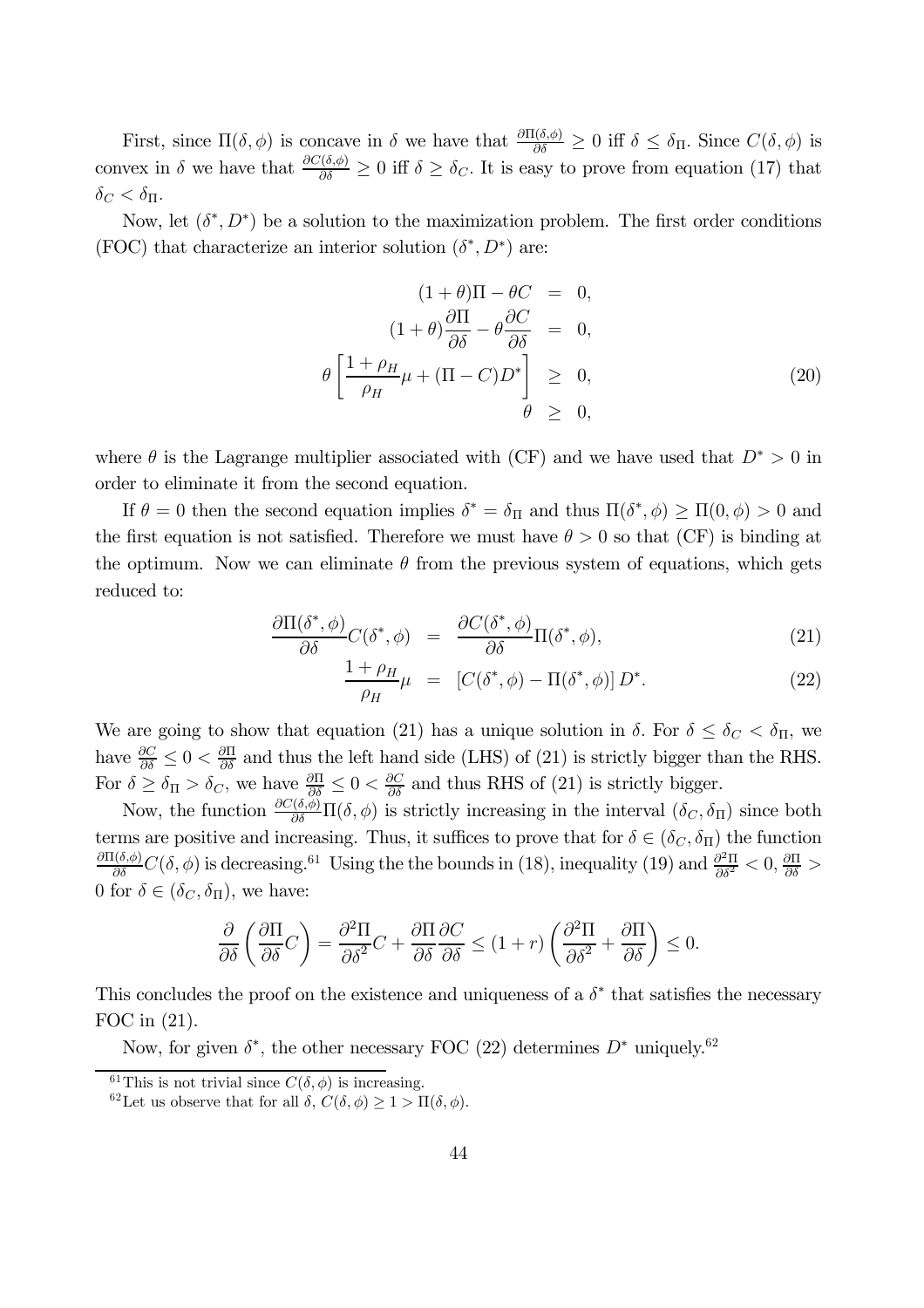5.  $\delta^*$  is independent from  $\mu$  and  $D^*$  is strictly increasing in  $\mu$ . Equation (21) determines  $\delta^*$  and is independent from  $\mu$ . Then (22) shows that  $D^*$  is increasing in  $\mu$ .

6.  $\delta^*$  is decreasing in  $\phi$  and, if  $\delta^* \in (0,1)$ , it is strictly decreasing. Let  $\delta(\phi)$  be the solution of the maximization problem of the bank for given  $\phi$ . Let us assume that  $\delta(\phi)$ satisfies the FOC (21). The case of corner solutions is analyzed in an analogous way.

We have proved in Step 3 above that the function  $\frac{\partial \Pi}{\partial \delta}C - \frac{\partial C}{\partial \delta}\Pi$  is decreasing in  $\delta$  around  $\delta(\phi)$ . In order to show that  $\delta(\phi)$  is decreasing, it suffices to show that the derivative of this function w.r.t.  $\phi$  is negative. Using the definitions of  $C(\delta, \phi)$ ,  $\Pi(\delta, \phi)$  after some (tedious) algebra we obtain:

$$
\frac{\partial}{\partial \phi} \left[ \frac{\partial \Pi}{\partial \delta} C - \frac{\partial C}{\partial \delta} \Pi \right] = -(1 + \rho_H) - \frac{1}{\rho_H} \frac{1 + \rho_H}{1 + \rho_H + \varepsilon} \left[ (1 + \rho_H) \left( \frac{dr}{d\delta} \delta - r \right) + \varepsilon \right].
$$

Now we have  $\frac{d}{d\delta} \left( \frac{dr}{d\delta} \delta - r \right) = \frac{d^2r}{d\delta^2} \delta \ge 0$  and thus  $\frac{dr}{d\delta} \delta - r \ge \frac{dr}{d\delta} \delta - r \Big|_{\delta=0} = -r(0)$ , and finally:

$$
\frac{\partial}{\partial \phi} \left[ \frac{\partial \Pi}{\partial \delta} C - \frac{\partial C}{\partial \delta} \Pi \right] \le -(1 + \rho_H) - \frac{1}{\rho_H} \frac{1 + \rho_H}{1 + \rho_H + \varepsilon} \left[ -(1 + \rho_H) r(0) + \varepsilon \right]
$$
  

$$
< -(1 + \rho_H) + \frac{1}{\rho_H} (1 + \rho_H) r(0) = -(1 + \rho_H) \left( 1 - \frac{r(0)}{\rho_H} \right) < 0.
$$

This concludes the proof that  $\frac{d\delta}{d\phi} < 0.63$ 

7.  $\delta^* D^*$  is decreasing with  $\phi$ . If  $\delta^* > 0$  it is strictly decreasing. Let  $\delta(\phi)$ ,  $D(\phi)$  be the solution of the maximization problem of the bank for given  $\phi$ . We have:

$$
\frac{1+\rho_H}{\rho_H}\mu = [C(\delta(\phi), \phi) - \Pi(\delta(\phi), \phi)] D(\phi).
$$

Let  $\phi_1 < \phi_2$ . In Step 6 we showed that  $\delta(\phi_1) \geq \delta(\phi_2)$ . If  $\delta(\phi_2) = 0$  then trivially  $\delta(\phi_1)D(\phi_1) \geq$  $\delta(\phi_2)D(\phi_2)=0$ . Let us suppose that  $\delta(\phi_2) > 0$ . Since trivially  $\Pi(\delta(\phi_1), \phi_1)D(\phi_1) \geq$  $\Pi(\delta(\phi_2); \phi_2)D(\phi_2)$ , we must have  $C(\delta(\phi_1), \phi_1)D(\phi_1) \geq C(\delta(\phi_2), \phi_2)D(\phi_2)$ . Now, suppose that  $\delta(\phi_1)D(\phi_1) \leq \delta(\phi_2)D(\phi_2)$ , then we have the following two inequalities:

$$
(1 + \rho_H)(1 + \phi_1)\delta(\phi_1)D(\phi_1) < (1 + \rho_H)(1 + \phi_2)\delta(\phi_2)D(\phi_2),
$$
  

$$
(1 + r(\delta(\phi_1)))(1 - \delta(\phi_1)) \le (1 + r(\delta(\phi_2)))(1 - \delta(\phi_2)),
$$

that imply  $C(\delta(\phi_1), \phi_1)D(\phi_1) < C(\delta(\phi_2), \phi_2)D(\phi_2)$ , but this contradicts our assumption. Thus,  $\delta(\phi_1)D(\phi_1) > \delta(\phi_2)D(\phi_2)$ .

<sup>63</sup>In the case of corner solution  $\delta^*(\phi) = 1$ , we might have  $\frac{d\delta^*}{d\phi} = 0$  and obviously for  $\delta^*(\phi) = 0$ ,  $\frac{d\delta^*}{d\phi} = 0$ .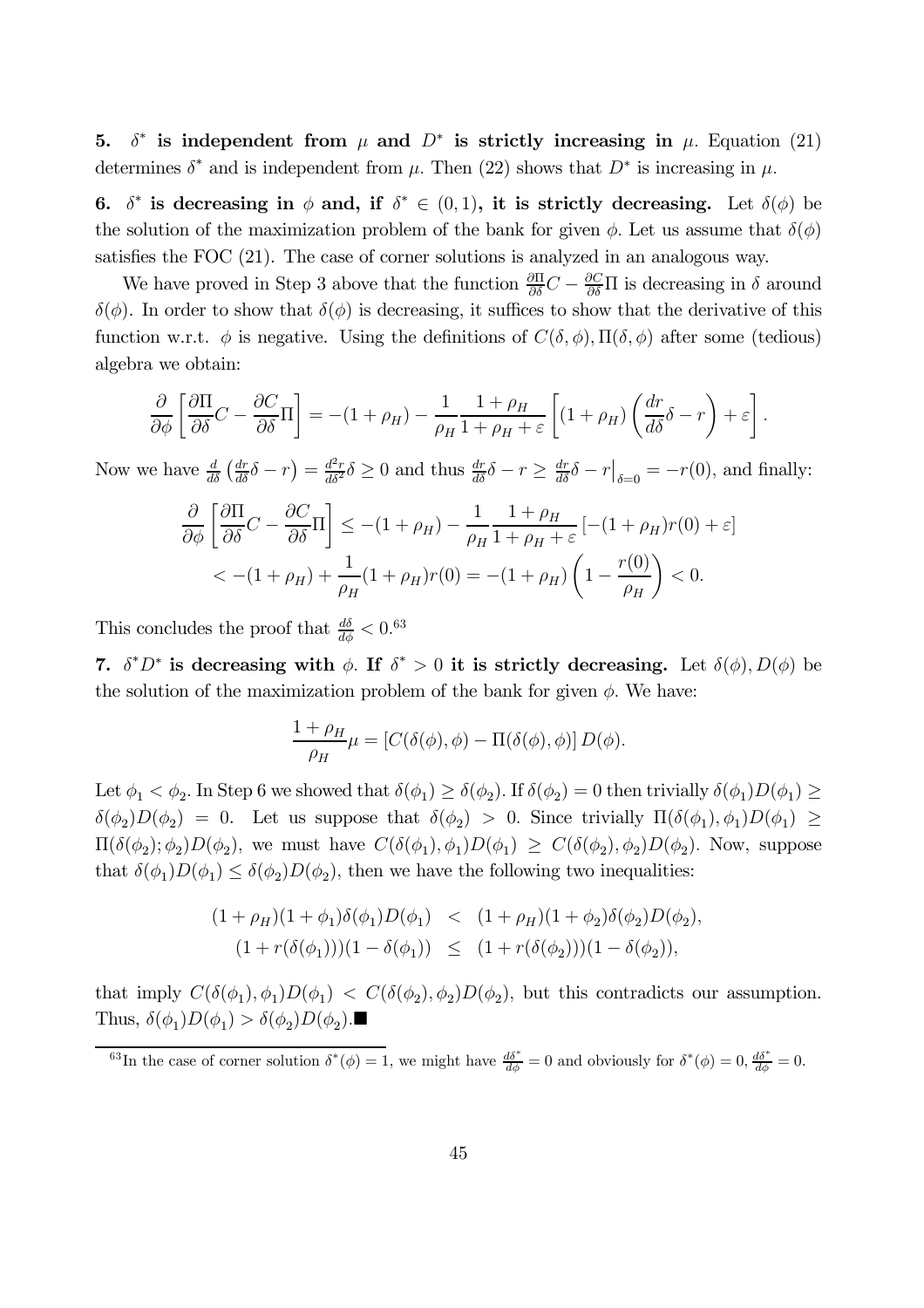#### Proof of Proposition 3 This proof has two parts:

1. Existence and uniqueness of equilibrium. Let us denote  $(\delta(\phi), D(\phi))$  the solution of the bank's optimization problem for every excess cost of crisis financing  $\phi \geq 0$ . Proposition 2 states that  $\delta(\phi)D(\phi)$  is decreasing in  $\phi$ . For  $\phi \in [0, \overline{\phi}]$  let us define  $\Sigma(\phi) = \Phi(\delta(\phi)D(\phi)) - \phi$ . This function represents the difference between the excess cost of financing during a crisis by banks' decisions and banks' expectation on such variable. Since  $\Phi$  is an increasing function on the aggregate demand of funds during a crisis the function  $\Sigma(\phi)$  is strictly decreasing. Because of the uniqueness of the solution to the problem that defines  $(\delta(\phi), D(\phi))$ , the function is also continuous. Moreover, we trivially have  $\Sigma(0) \geq 0$  and  $\Sigma(\overline{\phi}) \leq 0$ . Therefore there exists a unique  $\phi^e \in \mathbb{R}^+$  such that  $\Sigma(\phi^e) = 0$ . By construction  $(\phi^e, (\delta(\phi^e), D(\phi^e)))$  is the unique equilibrium of the economy.

2. Comparative statics with respect to a shift in  $\Phi(x)$ . We are going to follow the notation used in the proof of Proposition 3. Let  $\Phi_1$ ,  $\Phi_2$  be two curves describing the inverse supply of financing during a crisis and assume they satisfy  $\Phi_1(x) > \Phi_2(x)$  for all  $x > 0$ . Let us denote  $\Sigma_i(\phi) = \Phi_i(\delta(\phi)D(\phi)) - \phi$  for  $i = 1, 2$ . By construction we have  $\Sigma_1(\phi_1^e) = 0$ . Let us suppose that  $\phi_1^e < \phi_2^e$ . Then we would have:

$$
\Sigma_2(\phi_2^e) = \Phi_2(\delta(\phi_2^e)D(\phi_2^e)) - \phi_2^e \le \Phi_1(\delta(\phi_2^e)D(\phi_2^e)) - \phi_2^e < \Phi_1(\delta(\phi_1^e)D(\phi_1^e)) - \phi_1^e = \Sigma_1(\phi_1^e) = 0,
$$
\n(23)

where in the first inequality we use the assumption  $\Phi_2(x) \leq \Phi_1(x)$  for  $x \geq 0$ , and in the second inequality we use that if  $\phi_1^e < \phi_2^e$  then  $\delta(\phi_2^e)D(\phi_2^e) \leq \delta(\phi_1^e)D(\phi_1^e)$  (Proposition 2), and that  $\Phi_1(\cdot)$  is increasing. Notice that the sequence of inequalities in (23) implies  $\Sigma_2(\phi_2^e) < 0$ , which contradicts the definition of  $\phi_2^e$ . We must therefore have  $\phi_1^e \geq \phi_2^e$ . And Proposition 2 implies that  $\delta_1^e \leq \delta_2^e$ ,  $\delta_1^e D_1^e \leq \delta_2^e D_2^e$ , and  $r_1^e \geq r_2^e$ , proving all the results in weak terms.

Finally, let us suppose that  $\delta_2^e \in (0,1)$ . Then the first inequality in (23) is strict, since  $\delta_2^e D_2^e > 0$ , and we can straightforwardly check that the previous argument implies  $\phi_1^e > \phi_2^e$ . In this case, since  $\delta_2^e \in (0, 1)$ , Proposition 2 implies that  $\delta_1^e < \delta_2^e$ ,  $\delta_1^e D_1^e < \delta_2^e D_2^e$ , and  $r_1^e > r_2^e$ .

**Proof of Proposition 4** We are going to follow the notation used in the proof of Proposition 2. The proof is organized in five steps:

1. Preliminaries From first principles, using equations (8) and (12), we can obtain

$$
\frac{\partial W(\delta, D)}{\partial \delta} = \frac{\partial V(\delta, D; \Phi(\delta D))}{\partial \delta} = D \frac{\partial \Pi(\delta, \Phi(\delta D))}{\partial \delta},\tag{24}
$$

where the last equality follows from  $(15)$ . Similarly we can obtain

$$
\frac{\partial W(\delta, D)}{\partial D} = \frac{\partial V(\delta, D; \Phi(\delta D))}{\partial D} = \Pi(\delta, \Phi(\delta D)).\tag{25}
$$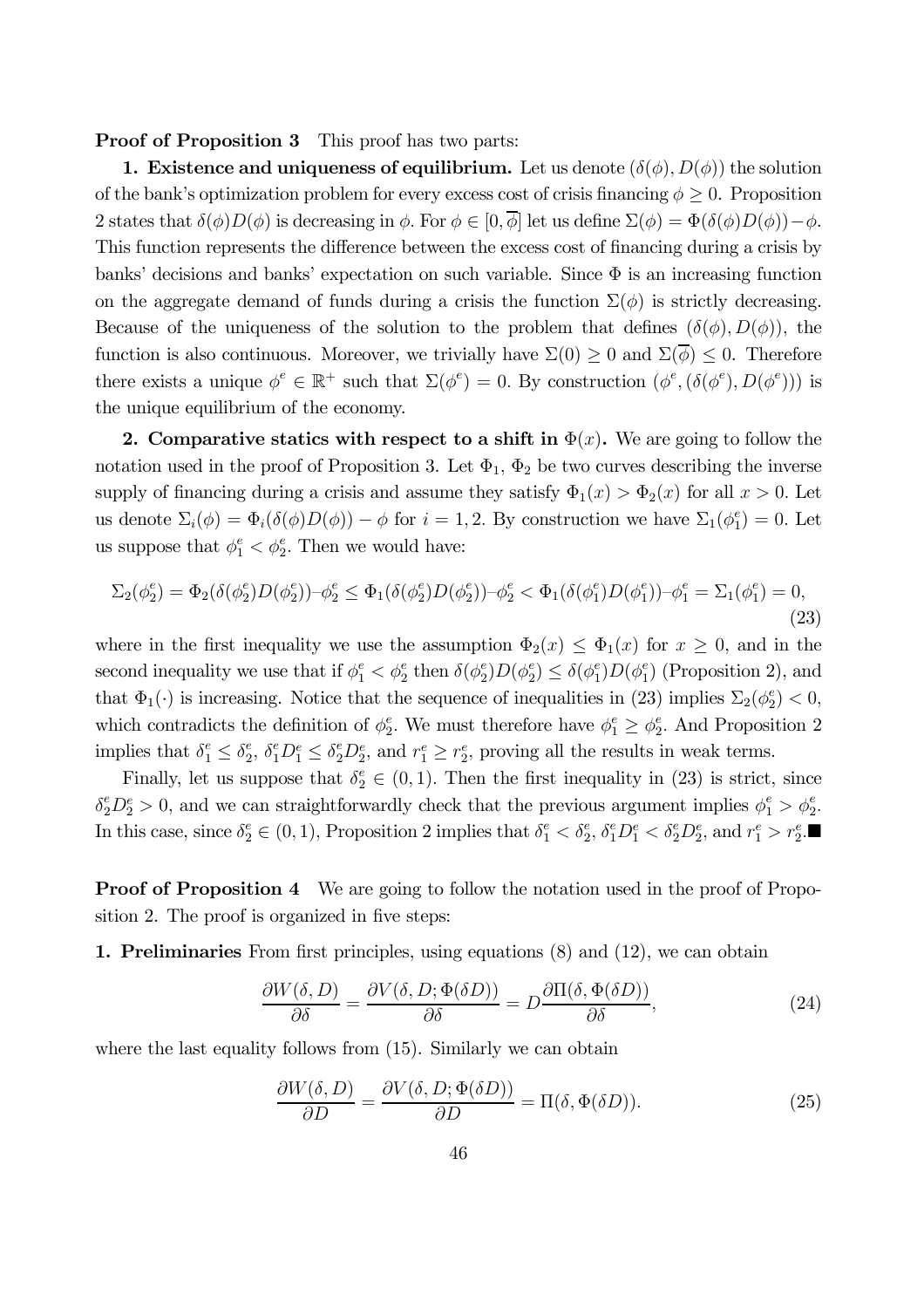2. (CF) is binding at the socially optimal debt structure This is a statement that has been done in the main text just before Proposition 4. The proof is analogous to the one for the maximization problem of the bank that we did in Step 4 of the proof of Proposition 2. The only difference is that  $\phi$  is not taken as given but as the function  $\Phi(\delta D)$  in D and  $\delta$ .

**3. Definition of function**  $D^{c}(\delta)$  and its properties Let  $(\phi^{e}, (\delta^{e}, D^{e}))$  be the competitive equilibrium. Let us assume that  $\delta^e < 1$ . By definition of equilibrium we have  $\phi^e = \Phi(\delta^e D^e)$ . For every  $\delta$  let  $D^c(\delta)$  be the unique principal of debt such that (CF) is binding, i.e.:

$$
\frac{1+\rho_H}{\rho_H}\mu = [C(\delta, \phi^e) - \Pi(\delta, \phi^e)] D^c(\delta).
$$
\n(26)

Differentiating w.r.t.  $\delta$ :

$$
\left[\frac{\partial C(\delta, \phi^e)}{\partial \delta} - \frac{\partial \Pi(\delta, \phi^e)}{\partial \delta}\right] D^c(\delta) + \left[C(\delta, \phi^e) - \Pi(\delta, \phi^e)\right] \frac{d D^c(\delta)}{d \delta} = 0. \tag{27}
$$

Using the characterization of  $\delta^e$  in equation (21), the inequalities  $C(\delta, \phi^e) \geq 1 > \Pi(\delta, \phi^e)$  $\frac{\partial C(\delta^e, \phi^e)}{\partial \delta} - \frac{\partial \Pi(\delta^e, \phi^e)}{\partial \delta} > 0$  and, then, we can deduce from the equation above that  $\frac{dD^c(\delta^c)}{d\delta}$  < 0. Since (CF) is binding at the optimal debt structure we can think of the bank problem as maximizing the univariate function  $V(\delta, D^c(\delta); \phi^e)$ . Hence  $\delta^e$  must satisfy the necessary FOC for an interior solution to the maximization of  $V(\delta, D^c(\delta); \phi^e)$ :

$$
\frac{dV(\delta^e, D^c(\delta); \phi^e)}{d\delta} = 0 \Leftrightarrow D^c(\delta^e) \frac{\partial \Pi(\delta^e, \phi^e)}{\partial \delta} + \Pi(\delta^e, \phi^e) \frac{dD^c(\delta^e)}{d\delta} = 0,\tag{28}
$$

which multiplying by  $\delta^e$  can be written as

$$
D^{c}(\delta^{e})\frac{\partial\Pi(\delta^{e},\phi^{e})}{\partial\delta^{e}}\delta^{e} = \Pi(\delta^{e},\phi^{e})\left(-\frac{dD^{c}(\delta^{e})}{d\delta}\delta^{e}\right).
$$

Since  $\frac{\partial \left(\Pi - \frac{\partial \Pi}{\partial \delta}\delta\right)}{\partial \delta} = -\frac{\partial^2 \Pi}{\partial \delta^2} \delta \ge 0$  and  $\Pi(0, \phi) - \frac{\partial \Pi(0, \phi)}{\partial \delta} 0 > 0$ , we have  $\Pi(\delta, \phi) > \frac{\partial \Pi(\delta, \phi)}{\partial \delta} \delta$  for all  $\delta \in [0, 1]$  and the previous equation implies

$$
D^{c}(\delta^{e}) > -\frac{dD^{c}(\delta^{e})}{d\delta}\delta^{e} \Leftrightarrow \left. \frac{d(\delta D^{c}(\delta))}{d\delta} \right|_{\delta = \delta^{e}} > 0.
$$

4. Evaluation of  $\frac{d(D^s(\delta))}{d\delta}$  $\Big|_{\delta = \delta^e}$  and  $\frac{d(\delta D^s(\delta))}{d\delta}$  $\Big|_{\delta=\delta^e}$  For every  $\delta$ , let  $D^s(\delta)$  be the unique principal of debt such that  $(\tilde{C}F)$  is binding, i.e.

$$
\frac{1+\rho_H}{\rho_H}\mu = [C(\delta, \Phi(\delta D^s(\delta))) - \Pi(\delta, \Phi(\delta D^s(\delta)))] D^s(\delta).
$$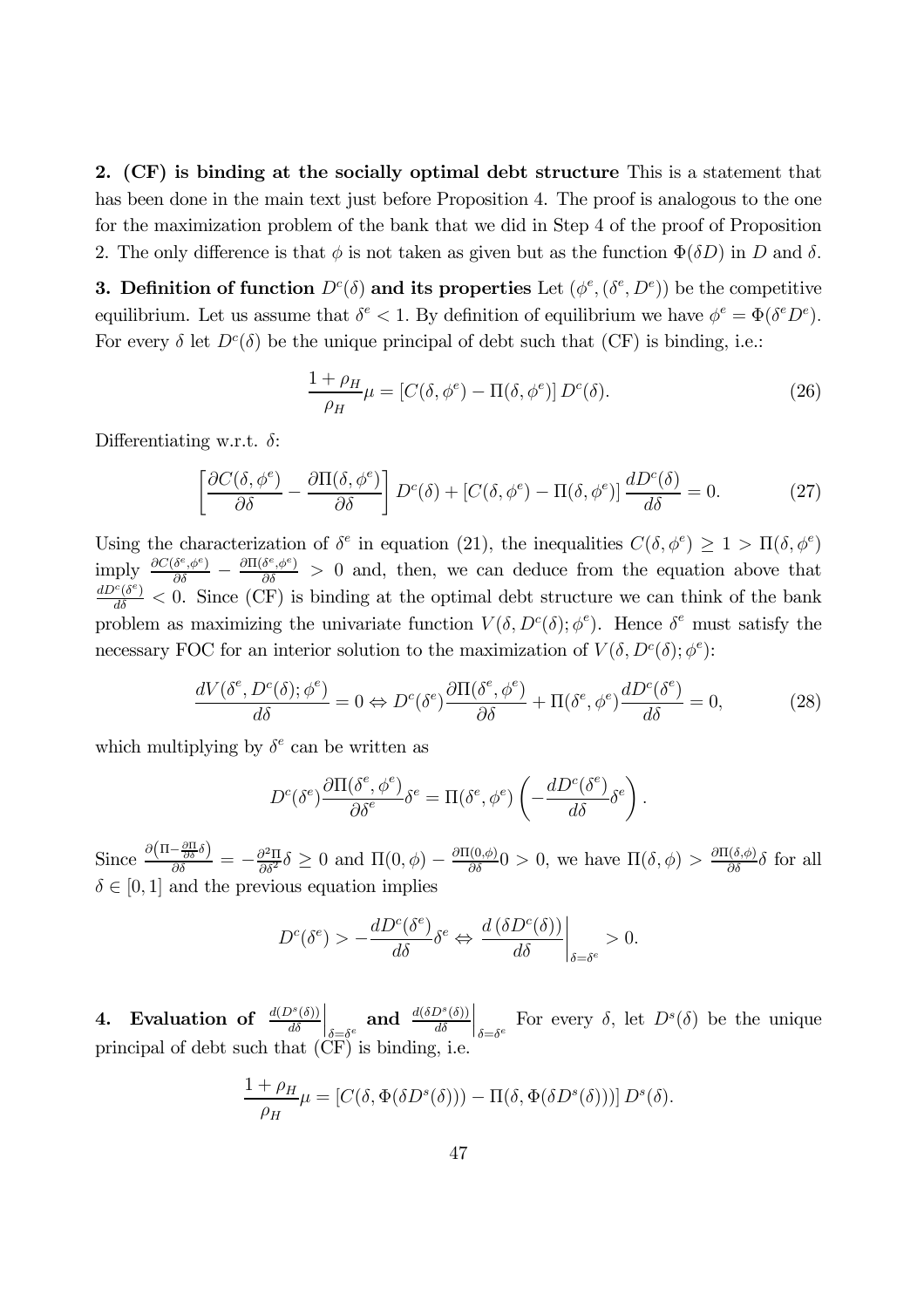Differentiating w.r.t.  $\delta$ , we obtain

$$
\left[\frac{\partial C(\delta,\Phi)}{\partial \delta} - \frac{\partial \Pi(\delta,\Phi)}{\partial \delta}\right] D^s(\delta) + \left[C(\delta,\Phi(\delta D^s(\delta))) - \Pi(\delta,\Phi(\delta D^s(\delta)))\right] \frac{dD^s(\delta)}{d\delta} + \\ + \left[\frac{\partial C(\delta,\Phi)}{\partial \phi} - \frac{\partial \Pi(\delta,\Phi)}{\partial \phi}\right] \Phi'(\delta D^s(\delta))) \frac{d(\delta D^s(\delta))}{d\delta} = 0. \tag{29}
$$

By construction,  $D^{s}(\delta^{e}) = D^{c}(\delta^{e}) = D^{e}$ . Now, subtracting equation (27) from equation (29) at the point  $\delta = \delta^e$  we obtain

$$
\left[C(\delta^e, \phi^e) - \Pi(\delta^e, \phi^e)\right] \left(\frac{dD^s(\delta^e)}{d\delta} - \frac{dD^c(\delta^e)}{d\delta}\right) + \left[\frac{\partial C(\delta^e, \phi^e)}{\partial \phi} - \frac{\partial \Pi(\delta^e, \phi^e)}{\partial \phi}\right] \Phi'(\delta^e D^e) \frac{d(\delta D^s(\delta))}{d\delta}\Big|_{\delta = \delta^e} = 0.
$$
\n(30)

Suppose that  $\frac{d(\delta D^s(\delta))}{d\delta}$  $\left.\rule{0pt}{10pt}\right|_{\delta=\delta^e}\leq0,$  then we would have  $\frac{dD^s(\delta^e)}{d\delta}\geq\frac{dD^c(\delta^e)}{d\delta},$  since trivially  $\frac{\partial C(\delta^e,\phi^e)}{\partial\phi} \frac{\partial \Pi(\delta, \phi^e)}{\partial \phi} > 0$ . But then

$$
\frac{d(\delta D^s(\delta))}{d\delta}\bigg|_{\delta=\delta^e} = D^s(\delta^e) + \frac{dD^s(\delta^e)}{d\delta}\delta^e > D^c(\delta^e) + \frac{dD^c(\delta^e)}{d\delta}\delta^e = \frac{d(\delta D^c(\delta))}{d\delta}\bigg|_{\delta=\delta^e} > 0,
$$

which contradicts the hypothesis. We must thus have  $\frac{d(\delta D^s(\delta))}{d\delta}$  $\Big|_{\delta = \delta^e} > 0$ , in which case equation (30) implies  $\frac{dD^s(\delta^e)}{d\delta} < \frac{dD^c(\delta^e)}{d\delta} < 0$ .

**5.** Evaluation of  $\frac{dW(\delta, D^s(\delta))}{d\delta}$  $\Big|_{\delta = \delta^e}$  Using equations (24) and (25), we have:

$$
\frac{dW(\delta, D^s(\delta))}{d\delta} = \frac{\partial W(\delta, D^s(\delta))}{\partial \delta} + \frac{\partial W(\delta, D^s(\delta))}{\partial D} \frac{dD^s(\delta)}{d\delta} \n= D^s(\delta) \frac{\partial \Pi(\delta, \Phi(\delta D^s(\delta)))}{\partial \delta} + \Pi(\delta, \Phi(\delta D^s(\delta))) \frac{dD^s(\delta)}{d\delta}.
$$

And, using  $\frac{dD^s(\delta^e)}{d\delta} < \frac{dD^c(\delta^e)}{d\delta}$  and (28), we obtain:

$$
\left. \frac{dW(\delta, D^s(\delta))}{d\delta} \right|_{\delta = \delta^e} < D^s(\delta^e) \frac{\partial \Pi(\delta^e, \phi^e)}{\partial \delta} + \Pi(\delta^e, \phi^e) \frac{dD^c(\delta^e)}{d\delta} = 0.
$$

Summing up, having

$$
\left.\frac{dW(\delta, D^s(\delta))}{d\delta}\right|_{\delta=\delta^e}<0,\ \left.\frac{dD^s(\delta)}{d\delta}\right|_{\delta=\delta^e}<0,\ \text{and}\ \left.\frac{d(\delta D^s(\delta))}{d\delta}\right|_{\delta=\delta^e}>0,
$$

implies that a social planner can increase welfare by fixing some  $\delta^s < \delta^e$ , that is associated with debt  $D^s > D^e$  and with refinancing needs  $\delta^s D^s < \delta^e D^e$ .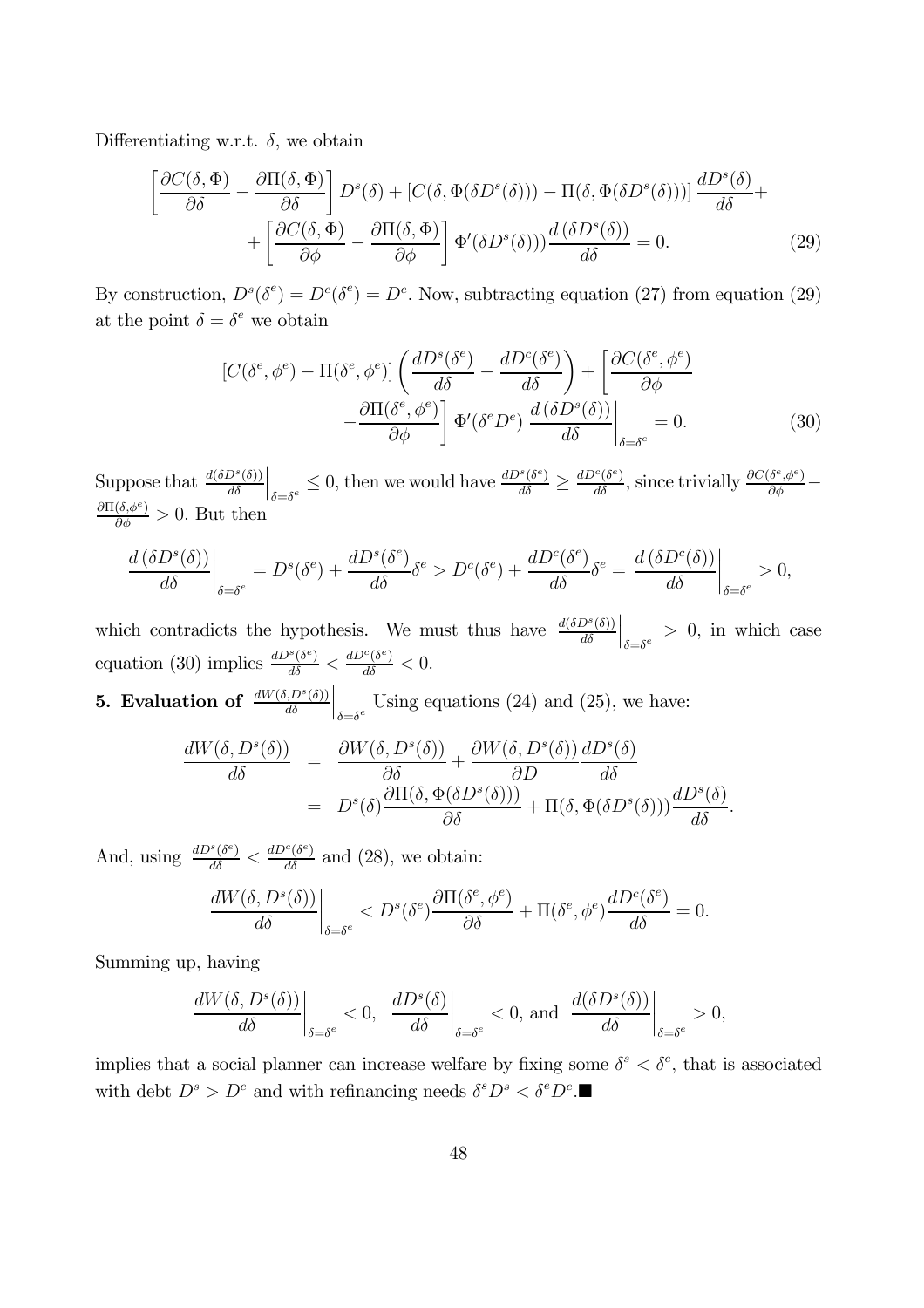### C Debt structures that induce default during crises

In this appendix we examine the possibility that a bank decides to expose itself to the risk of defaulting on its debt and being liquidated in the crisis state. First, we describe the sequence of events following default. Second, we show how the debt of the bank would be valued by savers who correctly anticipate the possibility of default. Finally, we analyze the bank's capital structure problem when default during crises is an explicit alternative.

Default and liquidation Liquidation following the bank's inability to satisfy its refinancing needs yields a residual value  $L \geq 0$ . Suppose that partial liquidation is not feasible and in case of liquidation L is first used to repay  $\overline{D}_R$  to retail depositors and only if  $L > \overline{D}_R$ the residual value is equally distributed among the wholesale debtholders. Assume further, for simplicity, that  $L > \overline{D}_R$  so that retail deposits are riskless.<sup>64</sup> It is easy to realize that if the bank exposes itself to default in a crisis (rather than relying on crisis financing), then it will find it optimal to opt for debt contracts that mature in a perfectly correlated manner since this minimizes the probability of defaulting during crises. Hence we assume that the debt issued by the bank when getting rid of the (CF) constraint has perfectly correlated maturities.

Pricing of wholesale debt in the presence of default risk From the perspective of the investor in wholesale debt, there are four states relevant for the valuation of a non-matured debt contract: patience in the normal state  $(i = LN)$ , patience in the crisis state  $(i = LC)$ , impatience in the normal state  $(i = HN)$ , and impatience in the crisis state  $(i = HC)$ .

Let  $l = (L - \overline{D}_R)/D < 1$  be the fraction of the principal of wholesale debt which is recovered in case of liquidation and let  $Q_i$  be the present value of expected losses due to default as evaluated from each of the states  $i$  just after the uncertainty regarding the corresponding period has realized and conditional on the debt not having matured in such period. Losses are measured relative to the benchmark case without default in which debtholdes recover the full principal (one unit) at maturity. These values satisfy the following system of recursive relationships:

$$
Q_{LN} = \frac{1}{1+\rho_L} \left[ \delta \varepsilon (1-l) + (1-\delta) \{ (1-\varepsilon) [(1-\gamma)Q_{LN} + \gamma Q_{HN}] + \varepsilon [(1-\gamma)Q_{LC} + \gamma Q_{HC}] \} \right],
$$
  

$$
Q_{HN} = \frac{1}{1+\rho_H} \left[ \delta \varepsilon (1-l) + (1-\delta) [(1-\varepsilon)Q_{HN} + \varepsilon Q_{HC}] \right],
$$

 $^{64}$ Under our calibration, this inequality is satisfied by the maximum liquidation value  $L^{max}$  for which banks prefer to avoid defaulting during crises.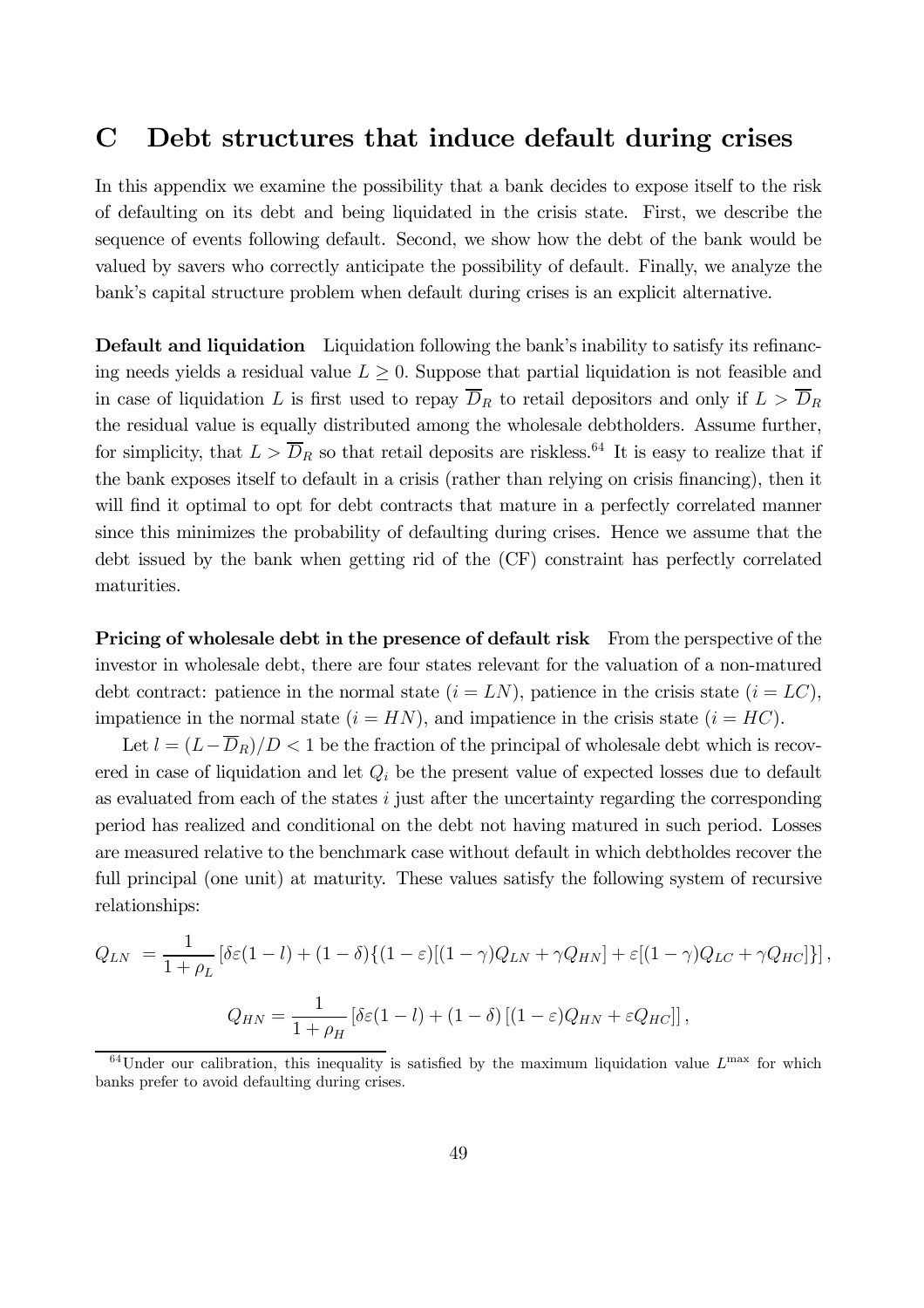$$
Q_{LC} = \frac{1}{1 + \rho_L} (1 - \delta) [(1 - \gamma) Q_{LN} + \gamma Q_{HN}],
$$

$$
Q_{HC} = \frac{1}{1 + \rho_H} (1 - \delta) Q_{HN}.
$$

These expressions essentially account for the principal  $1 - l > 0$  which is lost if the bank's wholesale debt matures in the crisis state (pushing the bank into default). The first equation reflects that default as well as any of the four non-default states  $i$  may follow state LN. The second and fourth equations reflect that impatience is an absorbing state. The third and fourth equations reflect that after the crisis state the economy reverts deterministically to the normal state. We will denote the solution for  $Q_{LN}$  associated with this linear system of equations by  $Q_{LN}(\delta, D; L)$  in order to highlight its dependence on  $\delta$ , D and L.

The value of a debt contract  $(r, \delta, 1)$  to a patient investor in the normal state, when default is expected if the bank's debt matures during a crisis, can then be written as

$$
U_L^d(r,\delta) = U_L(r,\delta) - Q_{LN}(\delta, D; L),
$$

where  $U_L(r, \delta)$  is the value of the same contract in the benchmark senario in which banks do not default in crises, given by (2).

The interest rate yield that the bank offers when default may occur,  $r^d(\delta)$ , satisfies  $U_L^d(r^d(\delta), \delta) = 1$ , while the non-default yield  $r(\delta)$  satisfies  $U_L(r(\delta), \delta) = 1$ . Thus, we have  $U_L^d(r^d(\delta), \delta) = U_L(r(\delta), \delta)$ , which allows us to express  $r^d(\delta)$  as the sum of  $r(\delta)$  and a defaultrisk premium:

$$
r^{d}(\delta) = r(\delta) + \frac{(\rho_H + \delta)(\rho_L + \delta + (1 - \delta)\gamma)}{\rho_H + \delta + (1 - \delta)\gamma} Q_{LN}(\delta, D; L).
$$

The above equations imply that the default-risk premium  $r^d(\delta) - r(\delta)$  is increasing in  $\delta$ and D, and decreasing in L. Given that  $\delta$  increases the probability of default,  $r^d(\delta)$  is not necessarily decreasing in  $\delta$ .

Optimal capital structure when debt maturity in crises leads to default If the bank does not satisfy the crisis financing constraint and thus defaults whenever it faces refinancing needs during a crisis, its equity value in the normal state  $E^d(\delta, D)$  will satisfy

$$
E^d(\delta, D) = \frac{1}{1+\rho_H} \left[ \mu \text{-} \rho_L \overline{D}_R \text{-} r^d D + (1-\varepsilon) E^d(\delta, D) + \varepsilon \{ \delta \cdot 0 + (1-\delta) \frac{1}{1+\rho_H} [\mu \text{-} r^d D + E^d(\delta, D)] \} \right],
$$

whose solution yields:

$$
E^{d}(\delta, D) = \frac{1 + \rho_{H} + \varepsilon (1 - \delta)}{(1 + \rho_{H})^{2} - (1 + \rho_{H})(1 - \varepsilon) - \varepsilon (1 - \delta)} (\mu - \rho_{L} \overline{D}_{R} - r^{d} D).
$$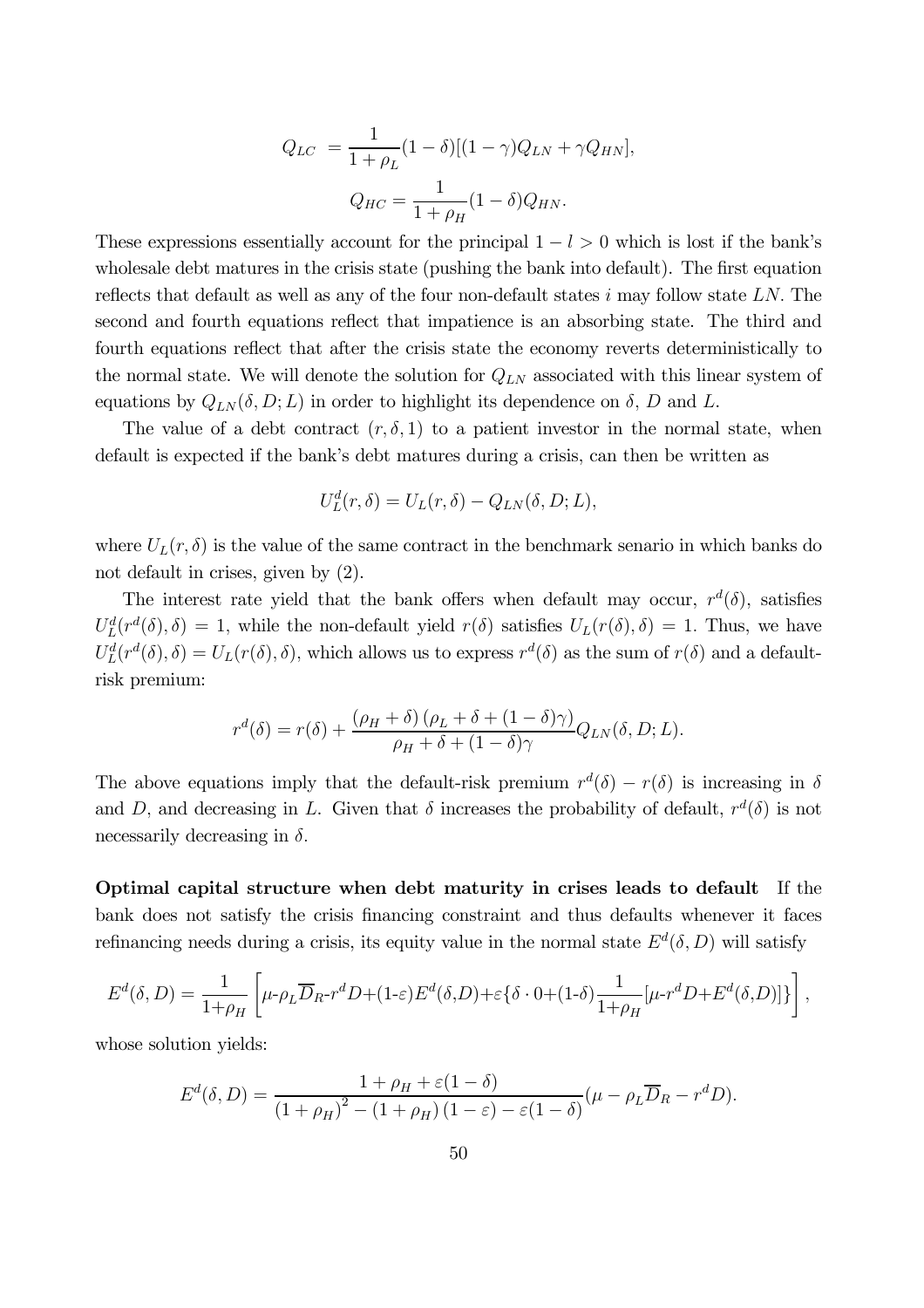And the bank's optimal capital structure decision can be described as

$$
\max_{\substack{D \geq 0, \ \delta \in [0,1] \\ \text{s.t.}}} V^d(\delta, D) = \overline{D}_R + D + E^d(\delta, D),
$$
\n(31)

where (LL) is trivially equivalent to  $\mu - \rho_L \overline{D}_R - r^d D \ge 0$ .

To find the maximum value of  $L$  which, under our calibration of the model, is consistent with banks' optimizing subject to the  $(CF)$  constraint (and, hence, with not getting exposed to default), we proceed in two steps. First, we solve the problem in (31) numerically for an ample grid of values of L. Second, we compare the optimized value of the objective function in (31) with the equilibrium market value of the bank in the scenario with no default.  $L^{\text{max}}$ is the maximum  $L$  for which the solution of the problem with no default dominates.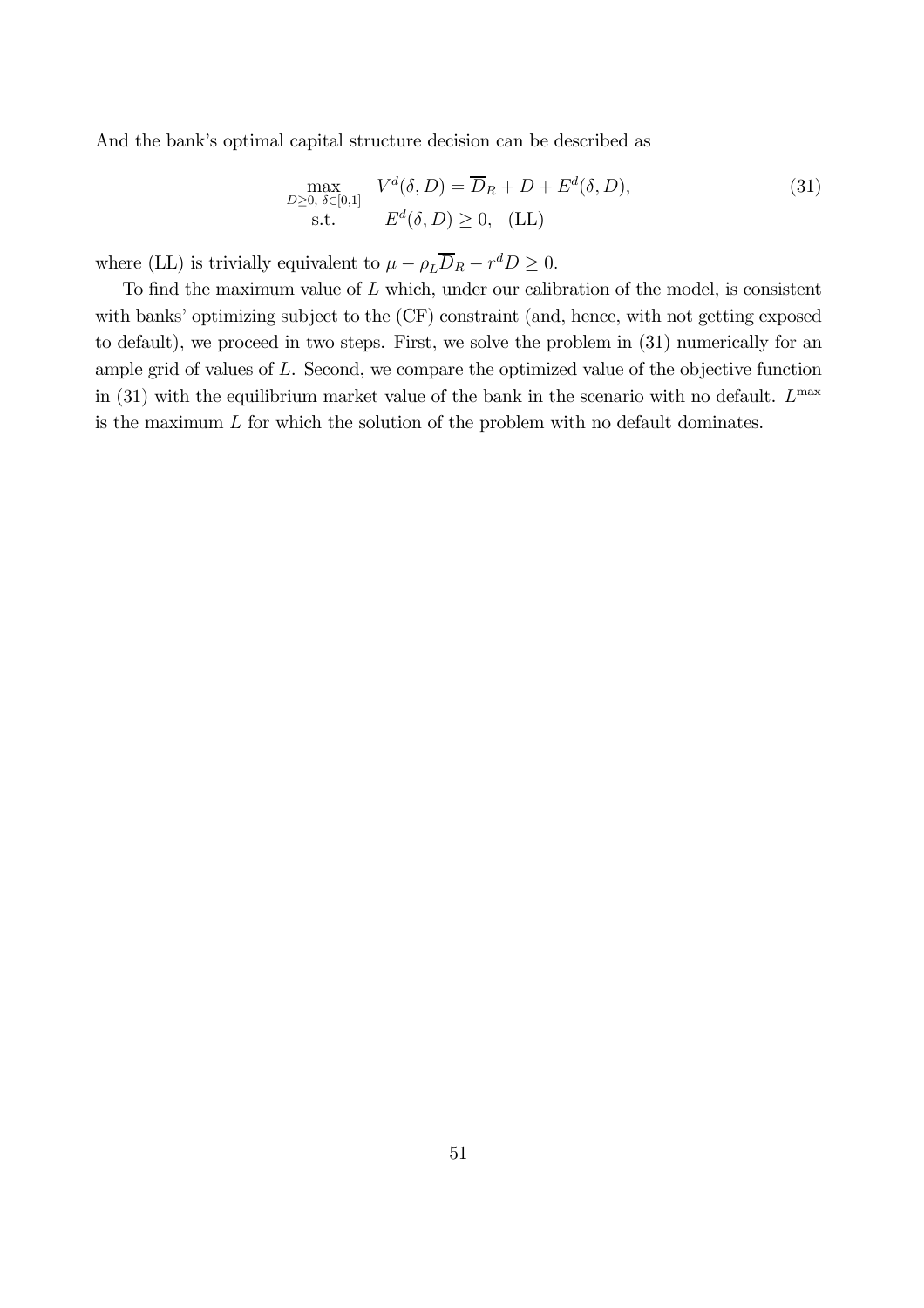## References

- Acharya, Viral, Douglas Gale, and Tanju Yorulmazer (2011) "Rollover Risk and Market Freezes," Journal of Finance, 66, 1177-1209.
- Acharya, Viral, and S. Viswanathan (2011) "Leverage, Moral Hazard, and Liquidity," Journal of Finance, 66, 99-138.
- Allen, Franklin, and Douglas Gale (1998) "Optimal Financial Crises," Journal of Finance, 53, 1245-1284.
- Allen, Franklin, and Douglas Gale (2000) "Financial Contagion," Journal of Political Economy, 108, 1-33.
- Allen, Franklin, and Douglas Gale (2007), Understanding Financial Crises, Oxford: Oxford University Press.
- Bao, Jack, Jun Pan, and Jiang Wang (2010) "The Illiquidity of Corporate Bonds," Journal of Finance, 66, 911—946.
- Basel Committee on Banking Supervision (2013) "Basel III: The Liquidity Coverage Ratio and Liquidity Risk Monitoring Tools," Bank for International Settlements, January.
- Basel Committee on Banking Supervision (2014) "Basel III: The Net Stable Funding Ratio," Bank for International Settlements, October.
- Bengui, Julien (2011), "Systemic Risk and Inefficient Debt Maturity," mimeo, University of Maryland.
- Bennett, Rosalind, and Haluk Unal (2014) "Understanding the Components of Bank Failure Resolution Costs," FDIC CFR WP 2014-04, July.
- Bianchi, Javier, Juan Carlos Hatchondo, and Leonardo Martinez (2013) "International Reserves and Rollover Risk," IMF WP 13/33, January.
- Bianchi, Javier, and Enrique Mendoza (2011) "Overborrowing, Financial Crises and 'Macro-Prudential' Policy?," IMF WP 11/24, February.
- Patrick Bolton, Patrick, Hui Chen, and Jinqiang Yang (2011), "Market Timing, Investment, and Risk Management," Journal of Financial Economics, 109, 40-62.
- Bruche, Max, and Anatoli Segura (2013) "Debt Maturity and the Liquidity of Secondary Debt Markets," CEMFI WP 1303, April.
- Brunnermeier, Markus (2009) "Deciphering the Liquidity and Credit Crunch 2007-08," Journal of Economic Perspectives, 23, 77-100.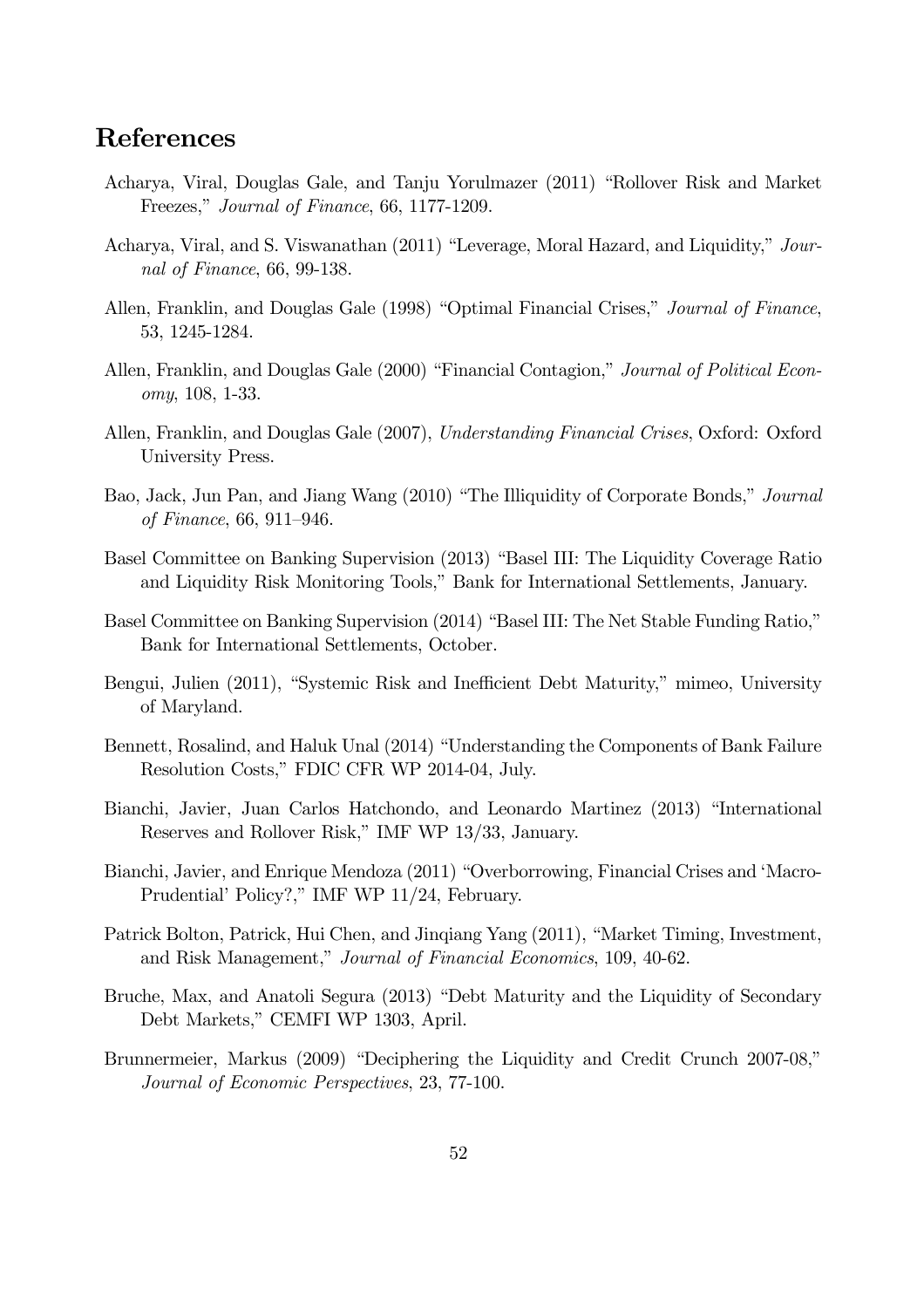- Brunnermeier, Markus, and Martin Oehmke (2013) "The Maturity Rat Race," Journal of Finance, 68, 483-521.
- Bryant, John (1980) "A Model of Reserves, Bank Runs, and Deposit Insurance," Journal of Banking and Finance, 4, 335-344.
- Calomiris, Charles, and Charles Kahn (1991) "The Role of Demandable Debt in Structuring Optimal Banking Arrangements," American Economic Review, 81, 497-513.
- Calvo, Guillermo (1998) "Capital Flows and Capital-Market Crises: The Simple Economics of Sudden Stops," Journal of Applied Economics, 1, 35-54.
- Cheng, Ing-Haw, and Konstantin Milbradt (2012) "The Hazards of Debt: Rollover Freezes, Incentives, and Bailouts," Review of Financial Studies, 25, 1070-1110.
- Dangl, Thomas, and Josef Zechner (2007), "Debt Maturity and the Dynamics of Leverage," mimeo, University of Vienna.
- Diamond, Douglas (1991) "Debt Maturity Structure and Liquidity Risk," Quarterly Journal of Economics, 106, 709-737.
- Diamond, Douglas (1997) "Liquidity, Banks, and Markets," *Journal of Political Economy*, 105, 928-956.
- Diamond, Douglas, and Philip H. Dybvig (1983) "Bank Runs, Deposit Insurance, and Liquidity," Journal of Political Economy, 91, 401-419.
- Diamond, Douglas, and Raghuram G. Rajan (2001) "Liquidity Risk, Liquidity Creation, and Financial Fragility: A Theory of Banking," Journal of Political Economy, 109, 287-327.
- Diamond, Douglas, and Zhiguo He (2012) "A Theory of Debt Maturity: The Long and Short of Debt Overhang," NBER WP 18160, June.
- Duffie, Darrell, Nicolae Gârleanu, and Lasse Pedersen (2005) "Over-the-Counter Markets," Econometrica, 73, 1815-1847.
- Ellul, Andrew, Chotibhak Jotikasthira, and Christian Lundblad (2011) "Regulatory Pressure and Fire Sales in the Corporate Bond Market," Journal of Financial Economics, 101, 596-620.
- Farhi, Emmanuel, and Jean Tirole (2012) "Collective Moral Hazard, Maturity Mismatch and Systemic Bailouts," American Economic Review, 102, 60-93.
- Feldhutter, Peter (2012) "The Same Bond at Different Prices: Identifying Search Frictions and Selling Pressures," Review of Financial Studies, 25, 1155-1206.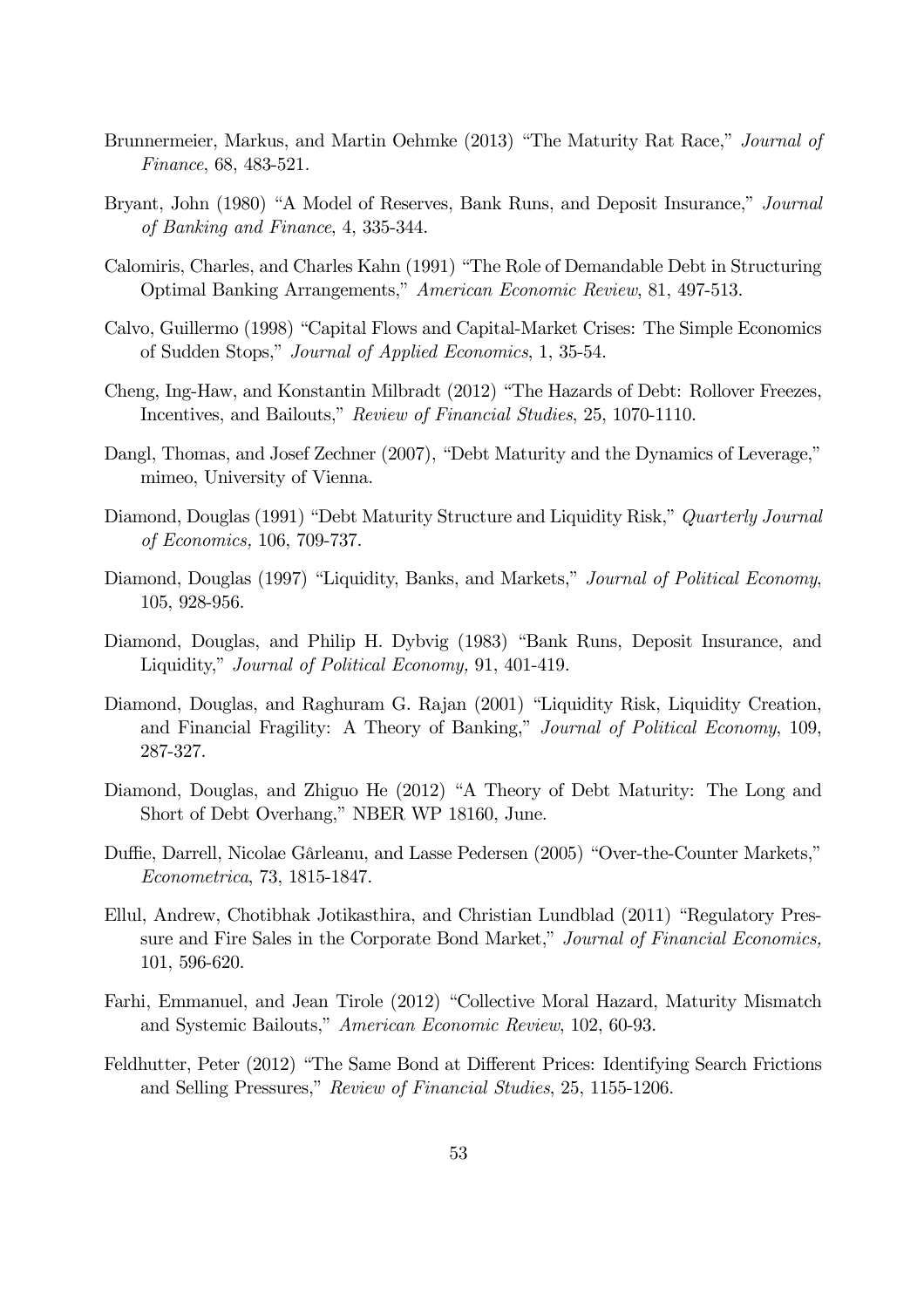- Flannery, Mark (1986) "Asymmetric Information and Risky Debt Maturity Choice," Journal of Finance, 41, 19-37.
- Flannery, Mark (1994) "Debt Maturity and the Deadweight Cost of Leverage: Optimally Financing Banking Firms," American Economic Review, 84, 320-331.
- Geanakoplos, John, and Herakles Polemarchakis (1986) "Existence, Regularity, and Constrained Suboptimality of Competitive Allocations when Markets Are Incomplete," in: W. Heller, R. Starr and D. Starrett (eds.), *Essays in Honor of Kenneth Arrow*, Vol. 3, Cambridge: Cambridge University Press, 65-95.
- Gennaioli, Nicola, Andrei Shleifer, and Robert W. Vishny (2012) "Neglected Risks, Financial Innovation and Financial Fragility," Journal of Financial Economics, 104, 452-468.
- Gersbach, Hans, and Jean-Charles Rochet (2012) "Aggregate Investment externalities and Macroprudential Regulation," Journal of Money, Credit and Banking, 44, 73-109.
- Goldstein, Itay, and Ady Pauzner (2005) "Demand Deposit Contracts and the Probability of Bank Runs," Journal of Finance, 60, 1293-1328.
- Gorton, Gary (2009) "Slapped in the Face by the Invisible Hand: Banking and the Panic of 2007," paper presented at the Federal Reserve Bank of Atlanta's Financial Markets Conference, May 11-13.
- Gorton, Gary, and George Pennacchi (1990) "Financial Intermediaries and Liquidity Creation," Journal of Finance, 45, 49-71.
- Greenwald, Bruce, and Joseph Stiglitz (1986) "Externalities and Economies with Imperfect Information and Incomplete Markets," Quarterly Journal of Economics, 101, 229-264.
- Greenwood, Robin, Augustin Landier, and David Thesmar (2015) "Vulnerable Banks," Journal of Financial Economics, 115, 471-485.
- Hardy, Daniel (2013) "Bank Resolution Costs, Depositor Preference, and Asset Encumbrance," IMF WP 13/172, July.
- He, Zhiguo, and Konstantin Milbradt (2014) "Endogenous Liquidity and Defaultable Bonds," Econometrica, 82, 1443-1508.
- He, Zhiguo, and Wei Xiong (2012a) "Roll over risk and Credit risk," Journal of Finance, 67, 391-429.
- He, Zhiguo, and Wei Xiong (2012b) "Dynamic Debt Runs," Review of Financial Studies, 25, 1799-1843.
- Huberman, Gur, and Rafael Repullo (2010) "Moral Hazard and Debt Maturity," mimeo, CEMFI.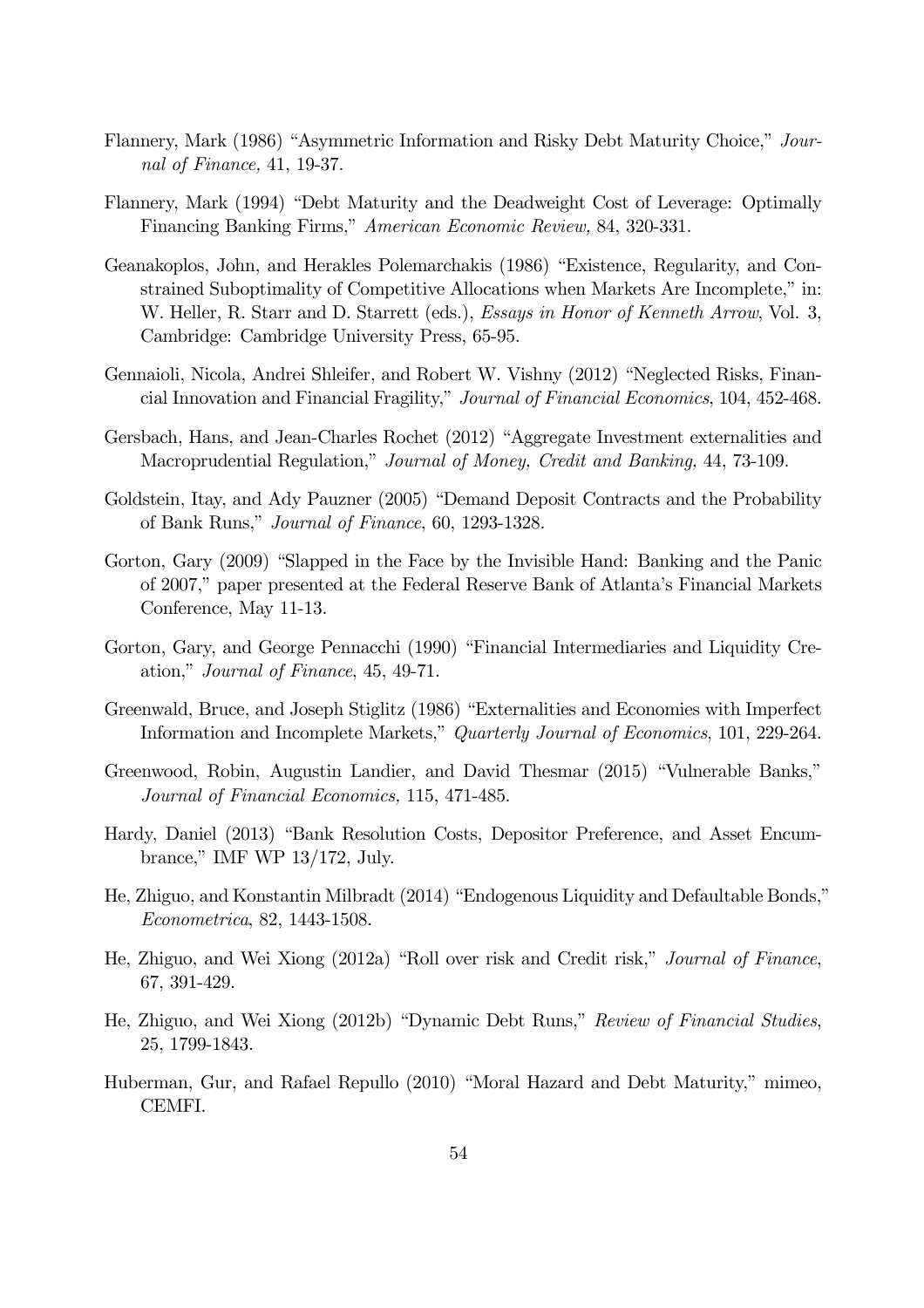- Kiyotaki, Nobuhiro, and John Moore (1997) "Credit Cycles," Journal of Political Economy, 105, 211-248.
- Korinek, Anton (2011) "Systemic Risk-Taking: Amplification Effects, Externalities, and Regulatory Responses," mimeo, University of Maryland.
- Kroszner, Randall, Luc Laeven, and Daniela Klingebiel (2007) "Banking Crises, Financial Dependence, and Growth," Journal of Financial Economics, 84, 187-228.
- Laeven, Luc, and Fabian Valencia (2012) "Systemic Banking Crises Database: An Update," IMF WP 12/163, June.
- Lagos, Ricardo, and Guillaume Rocheteau (2009) "Liquidity in Asset Markets with Search Frictions," Econometrica, 77, 403-426.
- Leland, Hayne, and Klaus Toft (1996) "Optimal Capital Structure, Endogenous Bankruptcy, and the Term Structure of Credit Spreads," Journal of Finance, 51, 987-1019.
- Lorenzoni, Guido (2008) "Inefficient Credit Booms," Review of Economic Studies, 75, 809- 833.
- Mahanti, Sriketan, Amrut Nashikkar, Marti Subrahmanyam, George Chacko, and Gaurav Mallik (2008) "Latent Liquidity: A New Measure of Liquidity, with an Application to Corporate Bonds," Journal of Financial Economics, 88, 272-298.
- Martin, Antoine, David Skeie, and Ernst-Ludwig von Thadden (2014a) "The Fragility of Short-Term Secured Funding Markets," Journal of Economic Theory, 149, 15-42.
- Martin, Antoine, David Skeie and Ernst-Ludwig von Thadden (2014b) "Repo Runs," Review of Financial Studies, 27, 957-989.
- Newman, Yigal, and Michael Rierson (2003) "Illiquidity spillovers: Theory and evidence from European telecom bond issuance," mimeo, Graduate School of Business, Stanford University.
- Perotti, Enrico, and Javier Suarez (2011) "A Pigovian Approach to Liquidity Regulation," International Journal of Central Banking, 7, 3-41.
- Rochet, Jean-Charles, and Xavier Vives (2004) "Coordination Failures and the Lender of Last Resort: Was Bagehot Right after All?," Journal of the European Economic Association, 2, 1116-1147.
- Santos, Joao (2001) "Bank Capital Regulation in Contemporary Banking Theory: A Review of the Literature," Financial Markets, Institutions  $\mathcal{B}$  Instruments, 10, 41-84.
- Segura, Anatoli, and Javier Suarez (2013) "Recursive Maturity Transformation," mimeo, CEMFI.